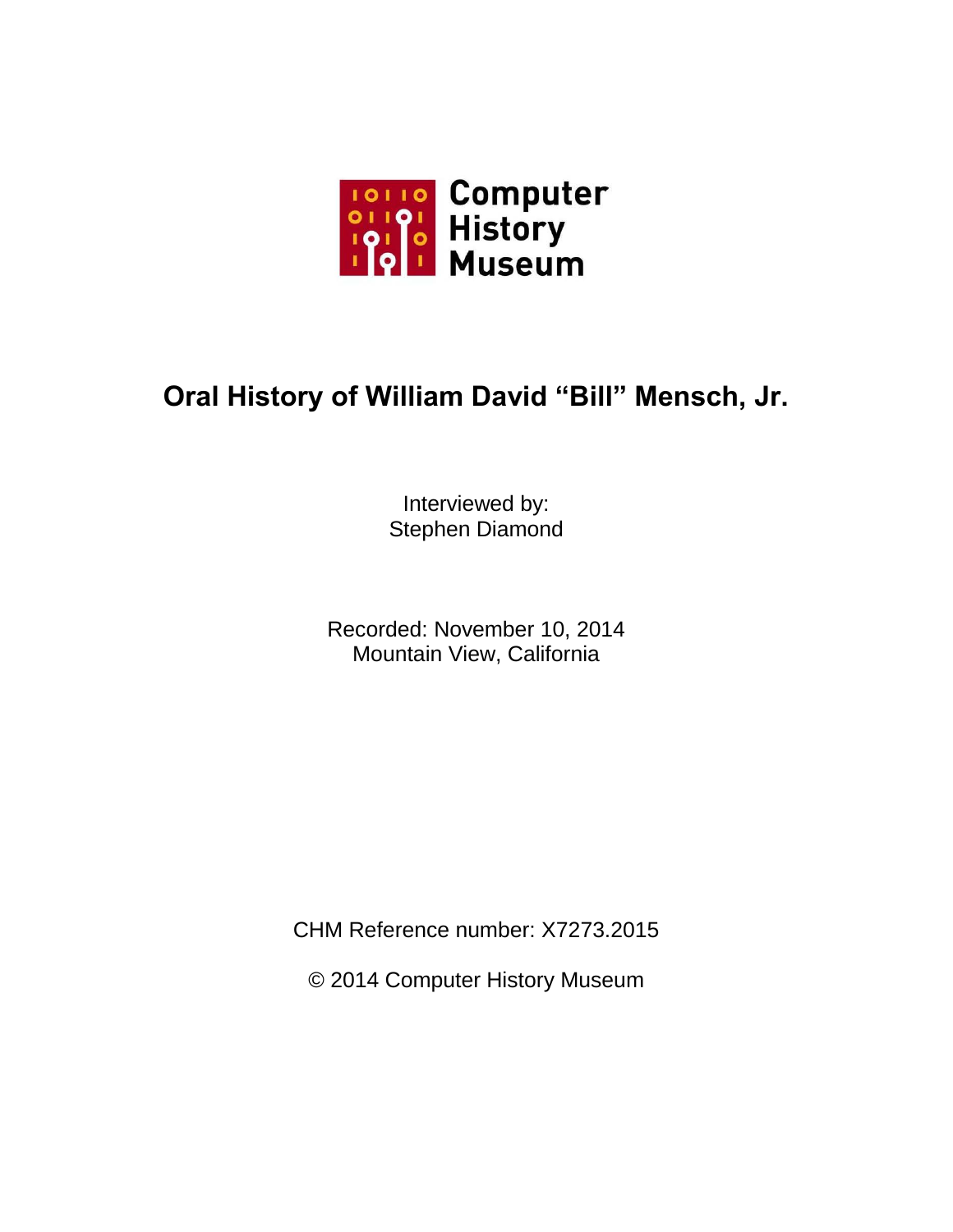**Stephen Diamond:** OK, it's November 10, 2014, here at the Computer History Museum. I'm Steve Diamond, and we're doing in oral history of Bill Mensch. Thanks, Bill, for joining us.

**William David "Bill" Mensch:** Well, thank you.

**Diamond:** We'll be talking about a variety of subjects and your perceptions of what's happened in the past and, perhaps, where things are going in the future. Why don't we start out by talking about your youth and your education, and then we'll follow that up into your transition into the semiconductor world?

**Mensch:** All right. Well, thanks for inviting me. It's an honor to be here right now, and I will enjoy telling you what I know about my life, how I got here. And we'll start, then, with my growing up on a farm in Pennsylvania, Bucks County, about 35 miles north of Philadelphia, very rural. The dairy farm had like 26 head of cattle, and I was a middle child of eight children I grew up with. And as a result, I got to explore because it was more fun being outside of the house rather than inside the house.

When I was probably about 10 years old, we may have gotten a TV. We had a radio, liked to listen to the Lone Ranger. Soon as the cow's milking was done for the evening, we'd run in and try to get a good spot in front of this tall radio, and so I started out what you would call, I call, pleasant poverty. So the dairy farm to support eight children, that's the source of income, 26 cattle. So my father was a small businessman, and the farm was his business.

He was given that farm by his father, and so there's a lot of history associated with that happening. I found out, later in life, that my father wanted to be an engineer and wanted to go to Drexel. He wanted to be an electrical engineer. So when you look at my past, I don't think there's many indications that I'd be sitting here talking to you. I don't know what, actually, was the path and what the guide posts were because it was like I was following something, but I didn't know what it was.

**Diamond:** When is the first time you thought of yourself as possibly an engineer?

**Mensch:** It was probably when I was about-- when I was an engineer. In other words, the reason why I went to college was because I took the academic classes in my high school, and I really didn't know, even, what that meant. So therefore, I took the classes that I was interested in, I suppose, math and science. But for me, I never thought I was going to be an engineer. I thought I was going to be a laborer because that's what you do on a farm.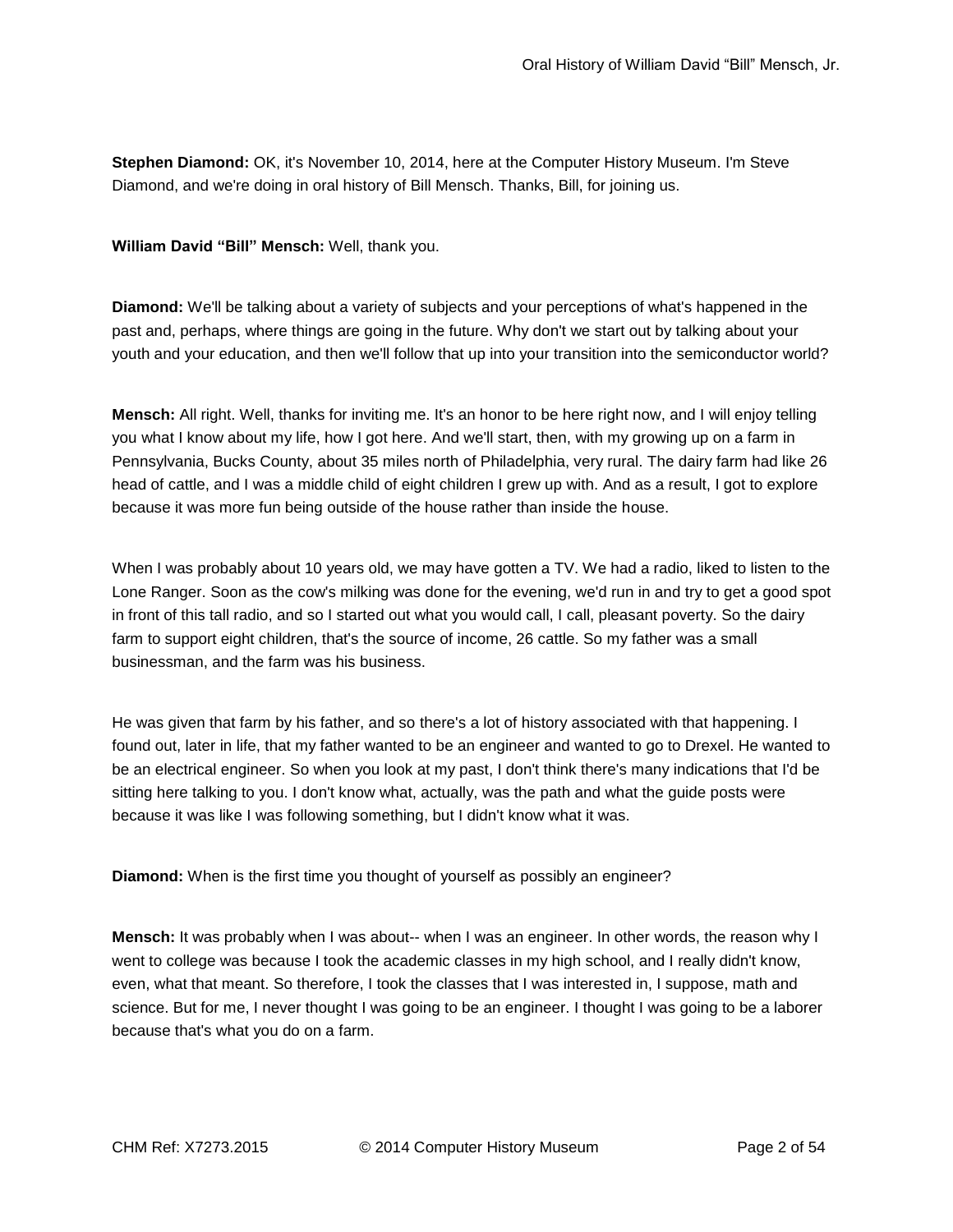So you learn how to do things that you're told to do. We need this project done. We need to plow that field.

We need to cut that hay. We need bale the hay. We need to bring it into the farm. We need to milk the cows in the morning and the evening. And all these things you were doing, and you're expected to be.

So hard work was what I knew, and I enjoyed that. I enjoyed being outdoors. So for me to think that I was going to be in an office environment, that's nothing I ever thought I would do.

So maybe when I was 18, and the guidance counselor said, well, you've prepared yourself to go to college, I'm thinking this is a mistake because I wanted to get out of class. I didn't like English, didn't like history, and didn't like social studies. I just liked math and science because you could get real answers.

If somebody asked me what did this poem mean, I'd go why do you ask a poet? I mean, really-- I mean, what did I get from it? That wasn't what I remembered the question to be. So to me, going to college was not expected. None of my family ever went to college.

**Diamond:** So you find yourself studying engineering?

**Mensch:** Yes, and I think I studied engineering because my dad had engineering magazines. Maybe IEEE maga-- well, I don't know IEEE was around. Maybe it--

**Diamond:** Oh, it was.

**Mensch:** It was around, but some of these magazines, like Spectrum, started 50 years ago, and this was- - well, maybe that was something. But what I'm getting at here is he had some electronic magazines, and also he equipped the farm with a generator that, when the Philadelphia Electric Company power went out, we needed to keep the milk cold. So then he had a big circuit breaker from a ship, I think, and he installed that and then started the tractor and started generators, so to keep the milk cold. So that's electronics, so I suppose I got that from my dad.

**Diamond:** Do you remember what classes interested you most?

**Mensch:** In college, or--

**Diamond:** In electronics, in engineering?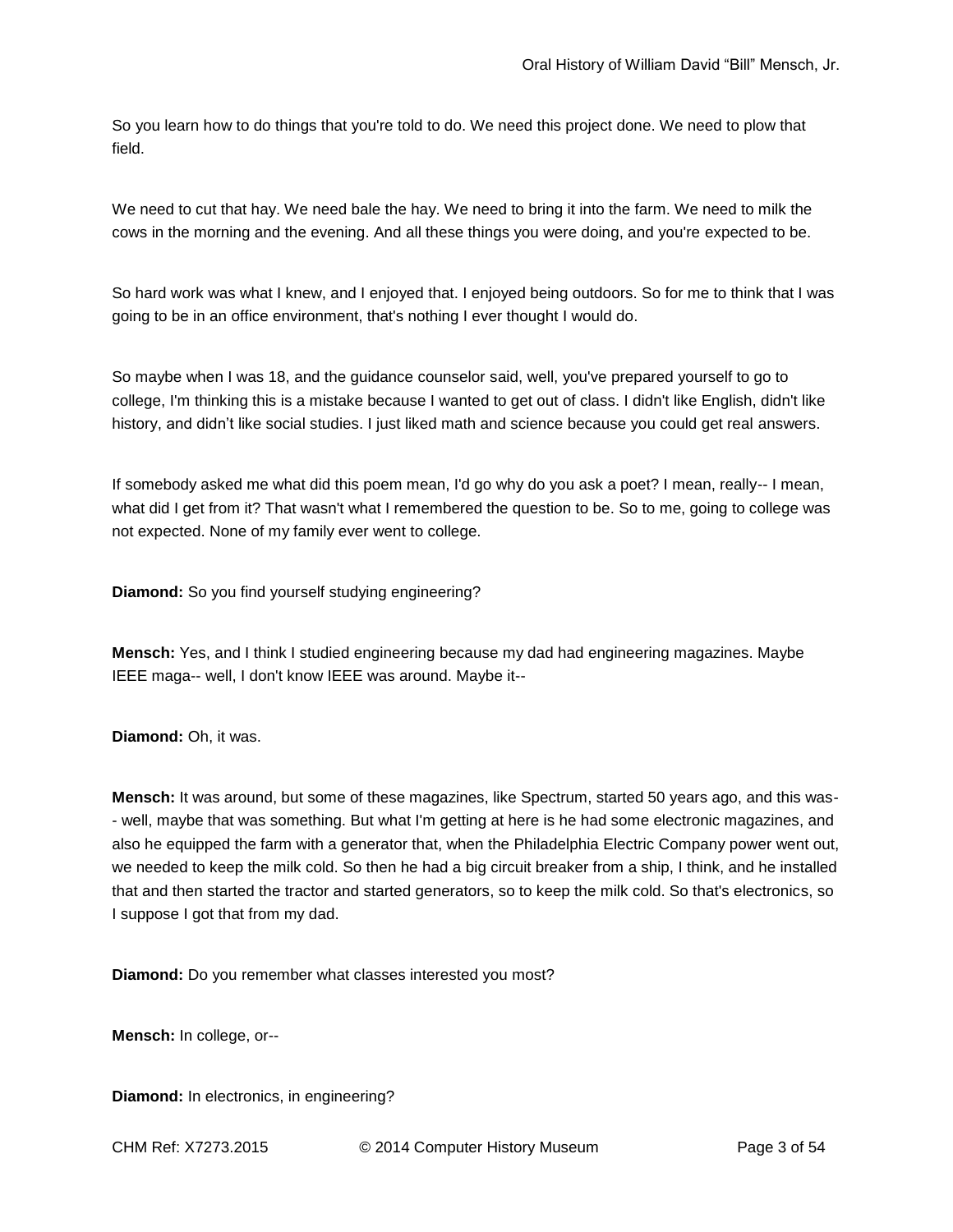**Mensch:** Ah, no. Well, Temple was engineering technology, so it's more like learning how to use equipment technology, not the theory and the physics. And so therefore, the classes that I took were just to get my degree, get out, get a job as a technician, thinking I'd be able to make more money as a technician than as a laborer, so I was rudely awakened when I'm working for Henkels & McCoy making about \$150 a week with overtime and then working for \$85 a week. It didn't make sense after I got my degree. So I needed to make some changes, and I decided to be an engineer to pay my mom back.

**Diamond:** So what was your first job after college?

**Mensch:** OK, I worked for-- and I very seldom tell people this. But for three months, I worked for a company called Polyphase Corporation in Bridgeport, which is across the Susquehanna-- Susquehanna? The Schuylkill River from Norristown, and it was an old manufacturing community, and it was in an old factory that this Polyphase was. It was depressing situation for me. That I didn't start until-- it would have been in the spring of 1967, and I first went into the army for National Guard training. And that's why I did not interview right out of college. So it was after that that I got a recommendation from a friend of mine that found a job there, and he got \$100 because I took the job. So then I decided this wasn't for me, so I quit without another job. Then I worked for Philco Ford, and that's where I was introduced to semiconductors.

**Diamond:** So tell us about that.

**Mensch:** Well, at Philco Ford-- now Ford bought Philco, and I think it was for the electronics that was going into automobiles. And then Ford-- or I don't know if was Ford or Philco-- acquired GME, which was the first MOS manufacturer of semiconductor products. And in fact, they had a 1024-bit ROM back in probably '67, something like that, because there was a jet engine controller that was built out of these with eight 1024-bit ROMs. Of course, there would've been memory in there-- I mean, RAM in there.

So that is where I learned about semiconductors, and then I studied the physical characteristics of semiconductors, for instance you want to know the f tau of an amplifier and the frequency, and then the thermal coefficients of materials. So if you put a semiconductor, a regulator, solid-state regulator, on a heat sink, what's the thermal coefficient from the surface of the semiconductor to the actual heat sink? And so these kind of basic characteristics of semiconductors is what I worked on as a technician, so then I was interested in their characteristics.

I went to Villanova night school. Took four different engineering classes to see if I could be an engineer, and then I did well in those four courses. Then I wanted to transfer my credits from Temple. I had like 109 credits from Temple-- you need about 130, 135 to be an engineer-- thinking I could finish in one or two years. They didn't accept my credits.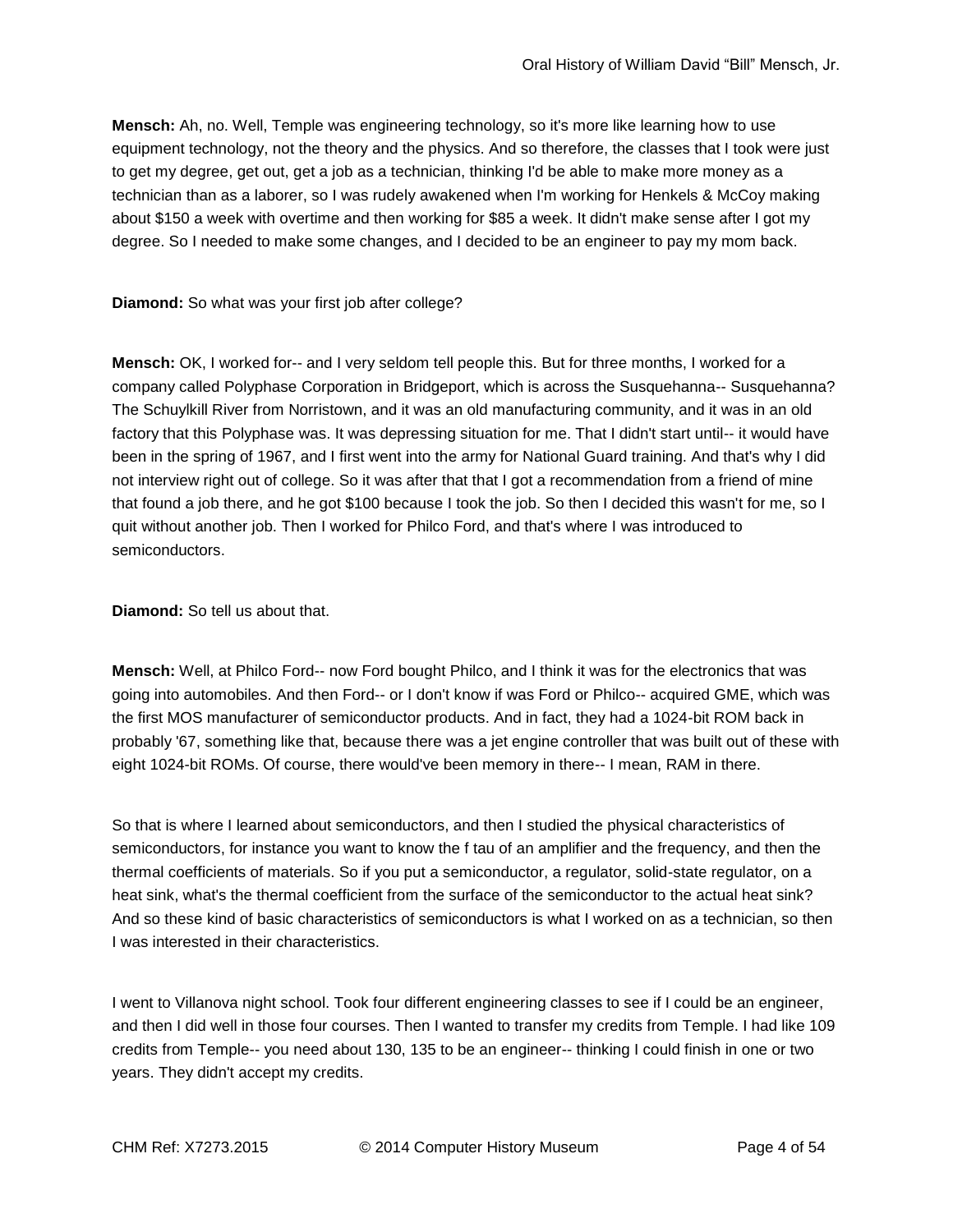That's when I came to Arizona because I had a fraternity brother that came to Arizona. And he went to ASU, and I went to the U of A, interestingly enough. I never saw him again. But that's how I got into semiconductors is through Philco Ford.

**Diamond:** And how did you get from there to Motorola?

**Mensch:** Well, good question. At Philco Ford, being in the radio business, television business-- [CLEARS HIS THROAT] excuse me. Motorola was a leader in those circuits, so Philco Ford was trying to figure out- - or Philco was trying to figure out how Motorola was developing some of their high voltage circuits. So the breakdown voltage and other things, characteristics, of the circuitries in TVs and radios, is what Philco was looking at.

So then I knew who was the leader because we wouldn't be trying to figure out what the follower was doing. We're trying to figure out what the leader's doing, so I knew then Motorola was the leader. So I wanted to work for a leader, and so my whole goal was set on working for Motorola after I got my engineering degree.

**Diamond:** So how did that happen?

**Mensch:** Well, that's another interesting question. That was kind of bizarre, actually. In my senior year- so it took me two years to get my engineering degree at the University of Arizona. Very good school back in those days. The professors were writing the textbooks.

And actually, I took a course, and it could've been one of his first courses or early course because Temple-- Temple-- University of Arizona professor started systems engineering. I didn't know that until recently. But I took a course from him, and I did very well in that course.

So what happens was, when you have businesses coming to interview the students, it was clearly stated that if you're not graduating you-- if you're graduating in the spring, you interview in the spring. So if you graduate in the fall, you interview in the fall. Well, for whatever reason, I really wanted to get interviewed at Motorola, so I went to the fall interviews and found that there was nobody signed up. And Motorola was looking for someone with over a 3.3 grade point average, and so I'm thinking, hey, there's nobody signed up. I'll sign up because I have a 3.3 grade point average.

So the head of college recruiting came. His name was Jerry Fulton. And Jerry interviewed me, and we had a wonderful conversation.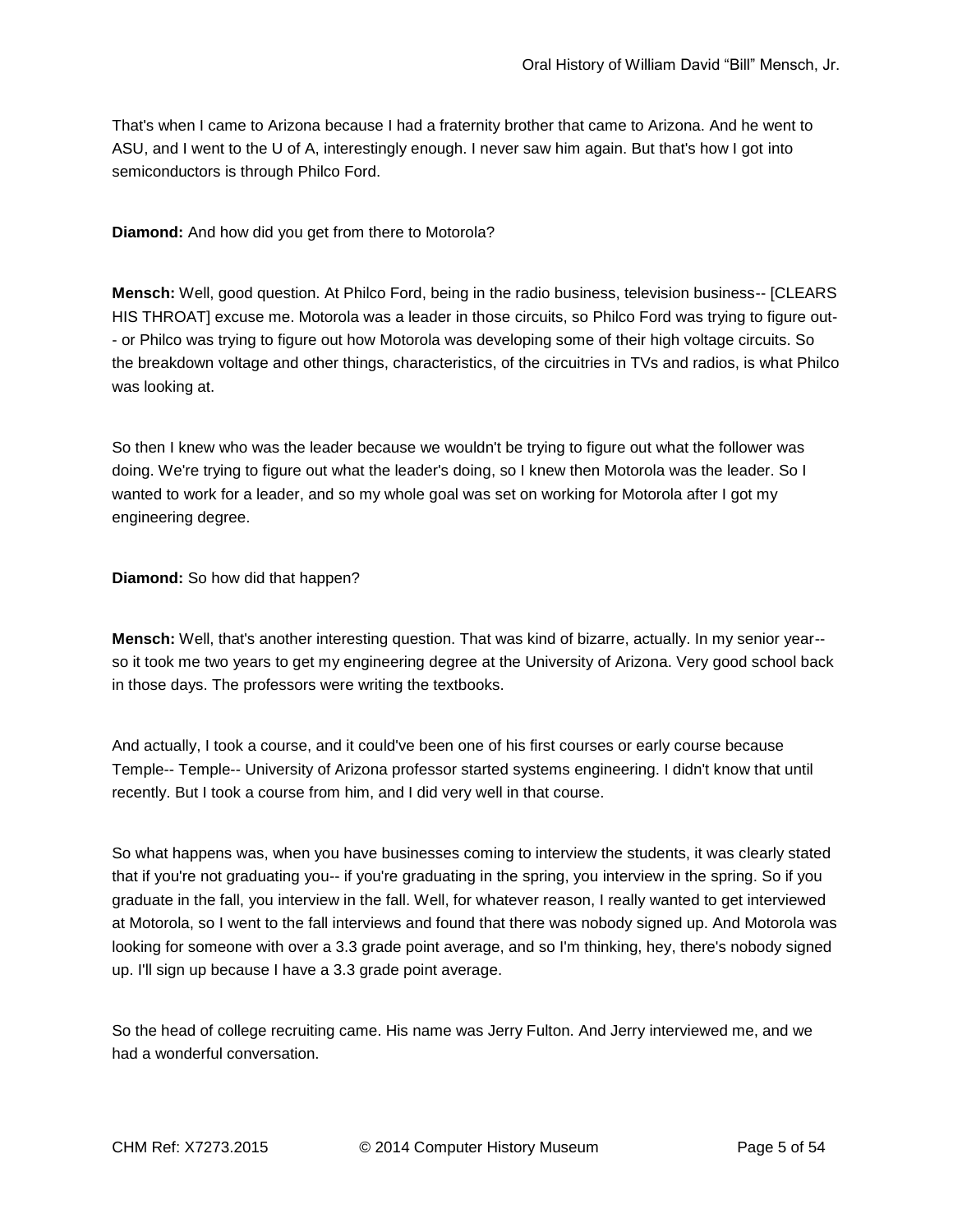As it turned out, Jack Haenichen. Jack Haenichen? Yeah, Jack Haenichen was a manager from Philco that went to-- no, I'm sorry, it wasn't Jack Haenichen, it was another name. Right now, I can't think of his name.

He was at Philco Ford. He was like two levels above my boss at Philco Ford. He was at Motorola, so I had something in common. There was somebody I knew. Oh, I almost had his name. [It was John Ekiss.]

So what happened was I'm talking to Jerry Fulton, and Jerry and I get along really good. He says we've got a job for you, partner, because I had two years' experience in, and so I had this engineering technology background and an engineering degree. So they were looking for people with experience like that.

So when the spring semester came, I didn't do very well in that area, and I found out later why. But I don't need to get into that right now. It just didn't work, and I left in the middle of the interview thinking I already talked to the boss.

And so that spring, when you get your responses back, I got an employment offer from Martin Marietta in Denver. I promptly put it back in the mail, thanks but no thanks. Got one from NCR in California working for a computer company. Both of them were computer. I promptly put that in the mail, thanks but no thanks, waiting for the Motorola.

Motorola gets a letter signed by Jerry Fulton, said thanks for interviewing, but I'm sorry. We don't have a position for you. I wanted to jump in the mailbox to get back those other letters.

So instead I called Jerry and say, hey, Jerry, this is Bill at the University of Arizona. He goes right. I said, well, I got this turn down letter, and I thought you wanted to hire me. Oh, Bill, there's a mistake. Throw that away.

I said, Jerry, you signed it. He said that's a mistake. Throw it away. There's another letter coming. That's how I got the job.

**Diamond:** What was the job that you were hired to do at Motorola?

**Mensch:** Well, at Motorola--

**Diamond:** Presumably what interested them when they interviewed you?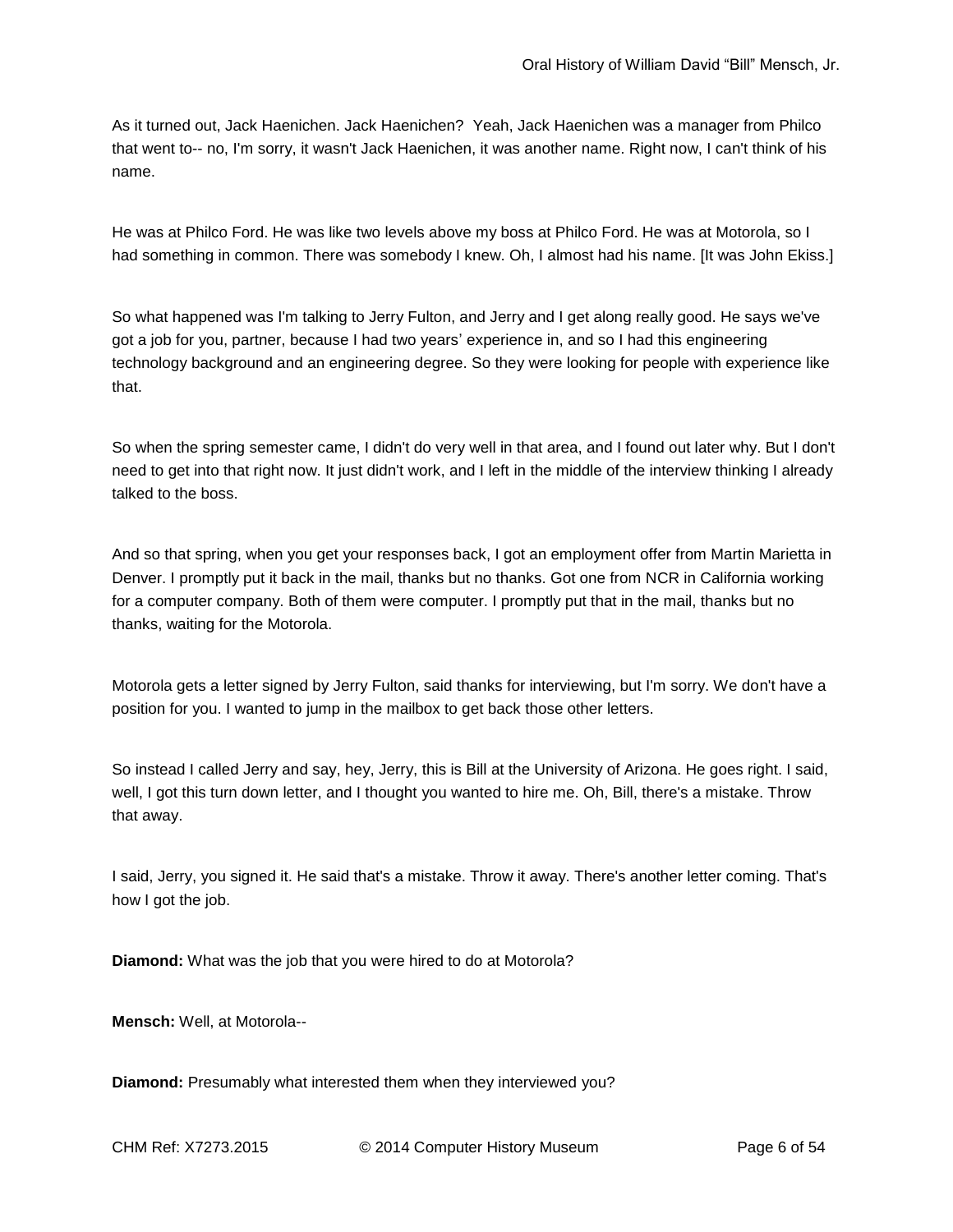**Mensch:** Well, you know, Motorola is an awesome company. Was an awesome company? It's kind of fractured right now.

But Motorola had a training program, and you spent three months in four different areas of the company on that training program. You were treated like royalty. Everybody wanted a trainee working for them. The reason why is the training department paid your salary, so you're free labor for the department that you're working for.

So I thought about it, and I thought, well, why don't I learn Motorola. So my first one, first three months, they called them rotations, was in the applications department which is part of marketing. So I worked on the modem, 6860 modem, working with a consultant. I think his name was either Anderson or Jacobsen.

There was Anderson-Jacobsen was the name of the modem of manufacturer at the time. Well, they wanted to do an integrated circuit modem, low speed, 300 baud and so I got to flowchart that and look at some of the circuits that were needed to make the modem what it needed to be. So then the next three months I spent in the design group, designing what I specified in the first one. Then I wanted to get into MOS processing because I wanted MOS because I knew MOS was the future.

**Diamond:** And how did you know that?

**Mensch:** Again, it was about some basic characteristics that I learned at the University of Arizona and saw at Philco-Ford, that the bipolar process was slower switching if you go to the-- the highest performing circuits were going to be voltage controlled, which is the FET. And so therefore, the analog, or the bipolar, was current controlled, so it's slower. But at the time, it was the fastest, but you knew in the future, it was going to switch from bipolar to MOS field effect transistors. So what happens is I know that I want to be in MOS. I knew that was a future.

I was working for a leader in a business. I wanted to be in process design next, so then I would manufacture what I designed, so to speak. Not really, but that's the idea. And so that wasn't available to me. There wasn't an MOS spot available as a trainee, so I worked for a bipolar part of Motorola that was doing emitter couple logic, which was the fastest switching circuits in the world at the time.

And so that ECL-- Motorola called them MECL, Motorola ECL. And so I designed a triple diffused process -- we called it MECL-N, which was the end of the line, so to speak, and I was defusing into a bulk background the collector. Then next was the base and then the emitter, and that was really hard to do. Nobody had done it before. So I decided I'm going to create a program model so I could change times and temperatures, and then I would be able to see the diffusion of the ions into the background and into the collector by the base and then the emitter into the base.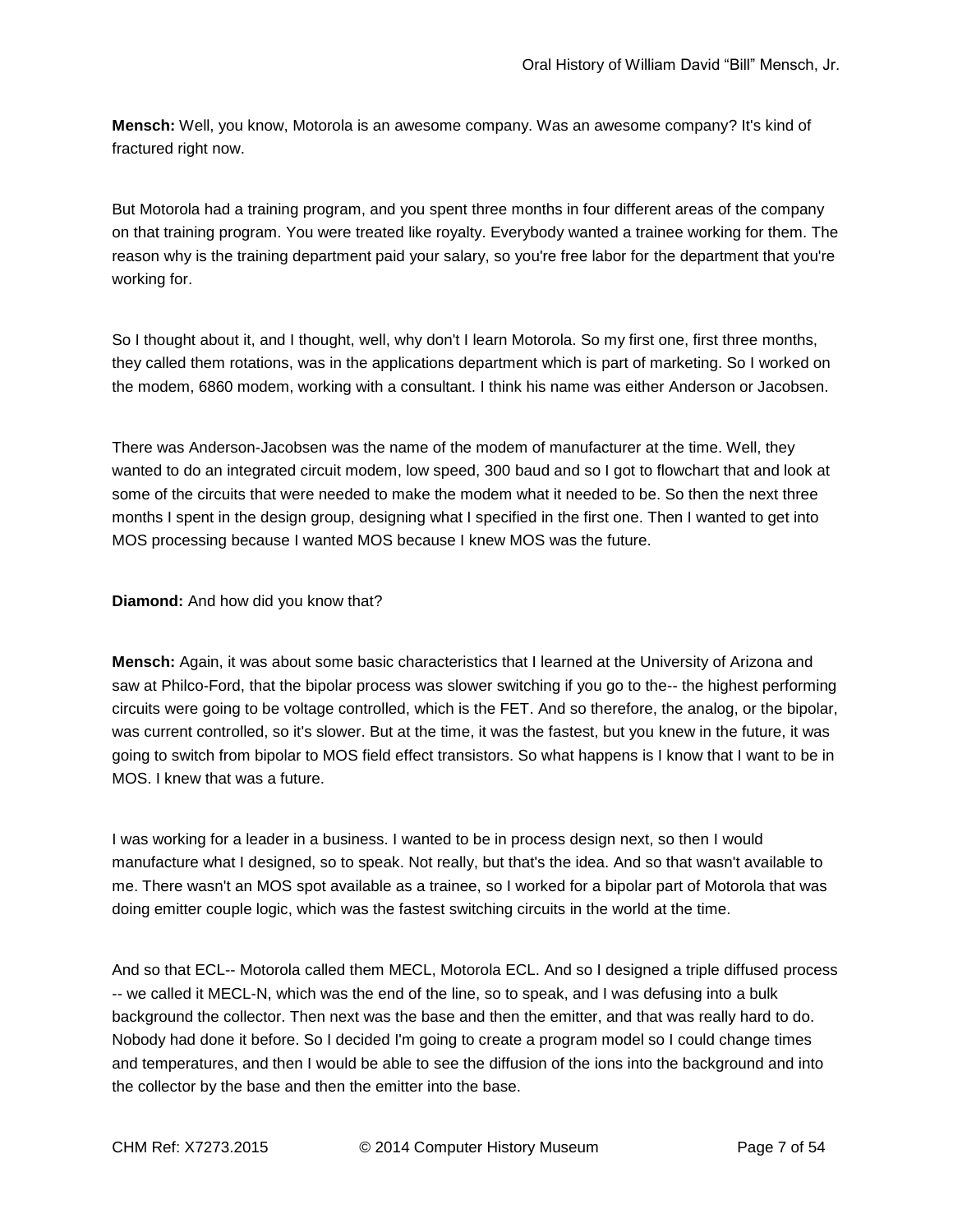So if you punch through the emitter through the base, you've got a diode. Or you've got a short, really, because they're the same type of material. So that's what I did, and so then I could get all the design characteristics with five different programs that I wrote. And there was a guy named Jim Dunkley that had a cookbook for bipolar processing, so what I did was automated his cookbook.

So then the next rotation was marketing. So then I wanted to see how you sell these things, and so I worked on data sheets. And then there was a quote needed for IBM for various size memories and various volumes of memories.

So it's a learning curve over a seven-year period, like seven different-- all I remember is 7 7 7, like seven different volumes, seven different years, and seven different densities, and so there's seven pages of numbers. So I didn't think the secretary would type up the numbers very accurately, so I decided I would write a FORTRAN program. And all I did-- it was a spreadsheet I wrote -- so you plug in the numbers, and you print it out. It was a FORTRAN program on a Silent 700, which was a terminal at the time. And then I copied on a--

## **Diamond:** From TI.

**Mensch:** Yeah. So then I copied it on regular paper because that rolled thermal paper wasn't fun to handle. So then I did that within a couple of days, and then onto the next project. But marketing is how I was forced by the marketing people into the logic group because there wasn't an opening for me in the microprocessor group, which I wanted to be in.

**Diamond:** So why did you want to be in the microprocessor group? You got to Motorola. You worked on designing the modem chip. You worked on the processing for the bipolar chips. How did you decide that microprocessors were where you wanted to be?

**Mensch:** It wasn't really microprocessors at the time. I was focusing on the fact that I love the design characteristics of MOS, but as it turns out, I got four offers. In every department that I worked in, they gave me an offer. The fourth one-- the fifth one actually, I'm sorry, would bring out five offers.

The fifth one came from the high voltage bipolar organization that had the TV circuits. They wanted me because I could model the junctions, and so we could figure out what the breakdown voltages were, which was a very important characteristic. The reason why I didn't take the job is because, when I was told by Jerry, hey, Bill, you need to get off an extra month on this, and you need to pick, and so I needed to pick.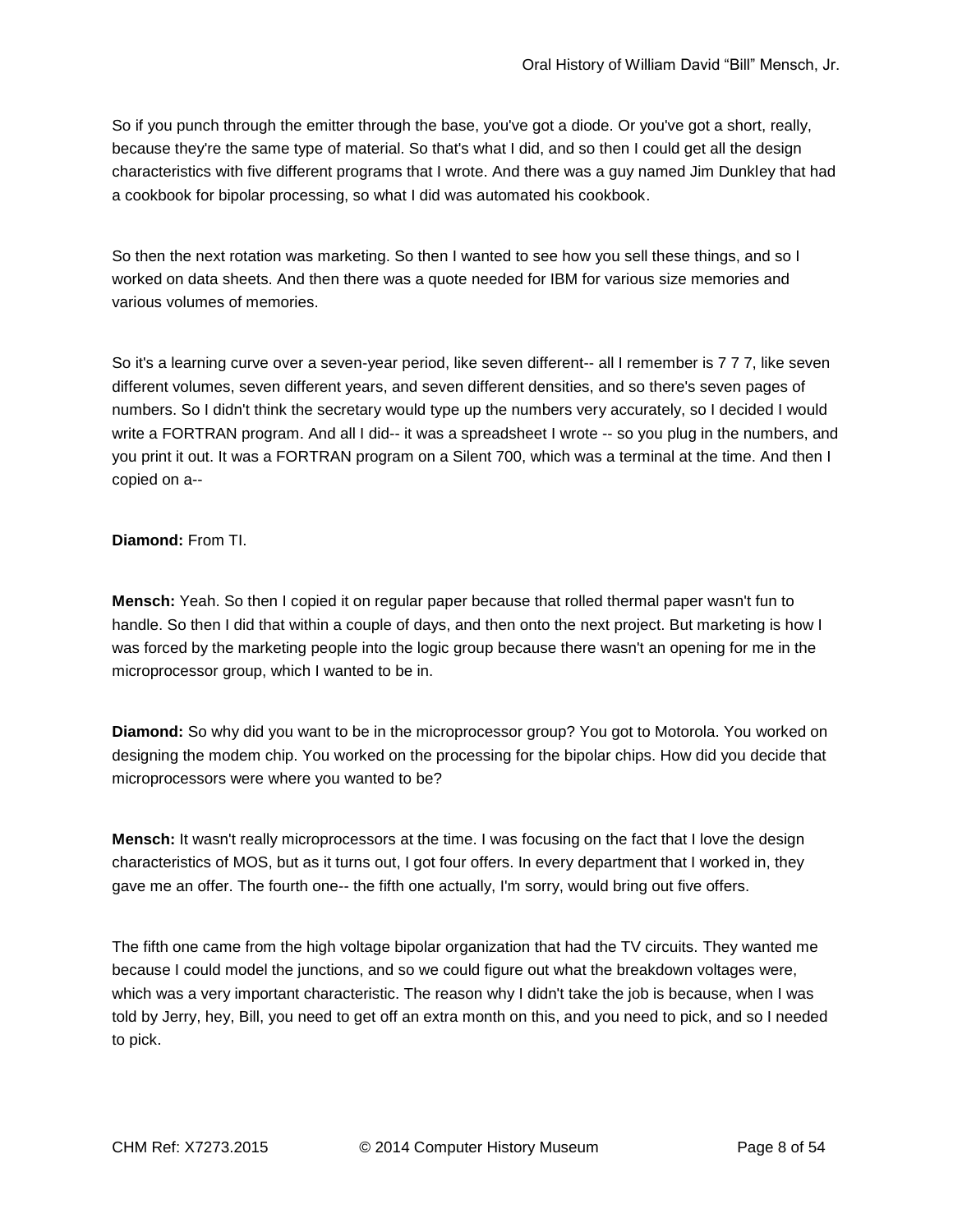Well, I wanted to work for the bipolar group. I sent them a letter. Never got a response. This was when you have interoffice memos sent around. We didn't have email, and so what happens is I never got a response.

And so then the marketing group, the MOS marketing group, said we haven't really gotten circuits to work out of that MOS logic group, so we want you to work there. So they're the ones that said you need to take Bill. Well, meanwhile, I never got a response from the bipolar group. So then after I'm working for a week, I get this call from the head of the bipolar group that wanted me to work there. He says, Bill, where are you?

I said in the logic group. Oh, he says, well, we want you to work here. We told you that.

I said, yeah, but you didn't respond to my letter, my memo. And I thought, because you didn't respond, you didn't want me. So that's why I'm in the logic group. Now, I made a commitment. I'm here.

He said, Bill, did you see the TV last week or the week before, when that tornado set down in North Scottsdale? Well, maybe. He says that was my house.

I was putting my house back together. That's why I didn't respond to you. And I'm thinking a tornado changed my path.

**Diamond:** So what did you do?

**Mensch:** I worked in the logic group, and then what I did there was something that-- another one of these opportunities. Nobody wanted to design just logic gates. Motorola had a local logic, I called it loco logic, in Boston for some of the computer companies, and so you could design your own custom circuit with a standard cell library. So it was the job that I took over from somebody else that probably didn't really want to do it because it wasn't that much fun. But you had to put in the capacitances on the inputs and outputs.

You have to have the drive capability and the performance. If you remember the old logic libraries that had their various characteristics that you had to have in a sheet that described the performance of the various logic gates. So I designed the local logic library for PMOS metal gate, PMOS silicon gate, CMOS metal gate, CMOS silicon gate, NMOS metal gate, NMOS silicon gate. So I learned all the processes, so it was kind of like, wow, now I know how it all works.

So then because I did that, then they wanted me to design the process control monitor that monitored all of the wafers for the memory products and for the microprocessor products that ran on the NMOS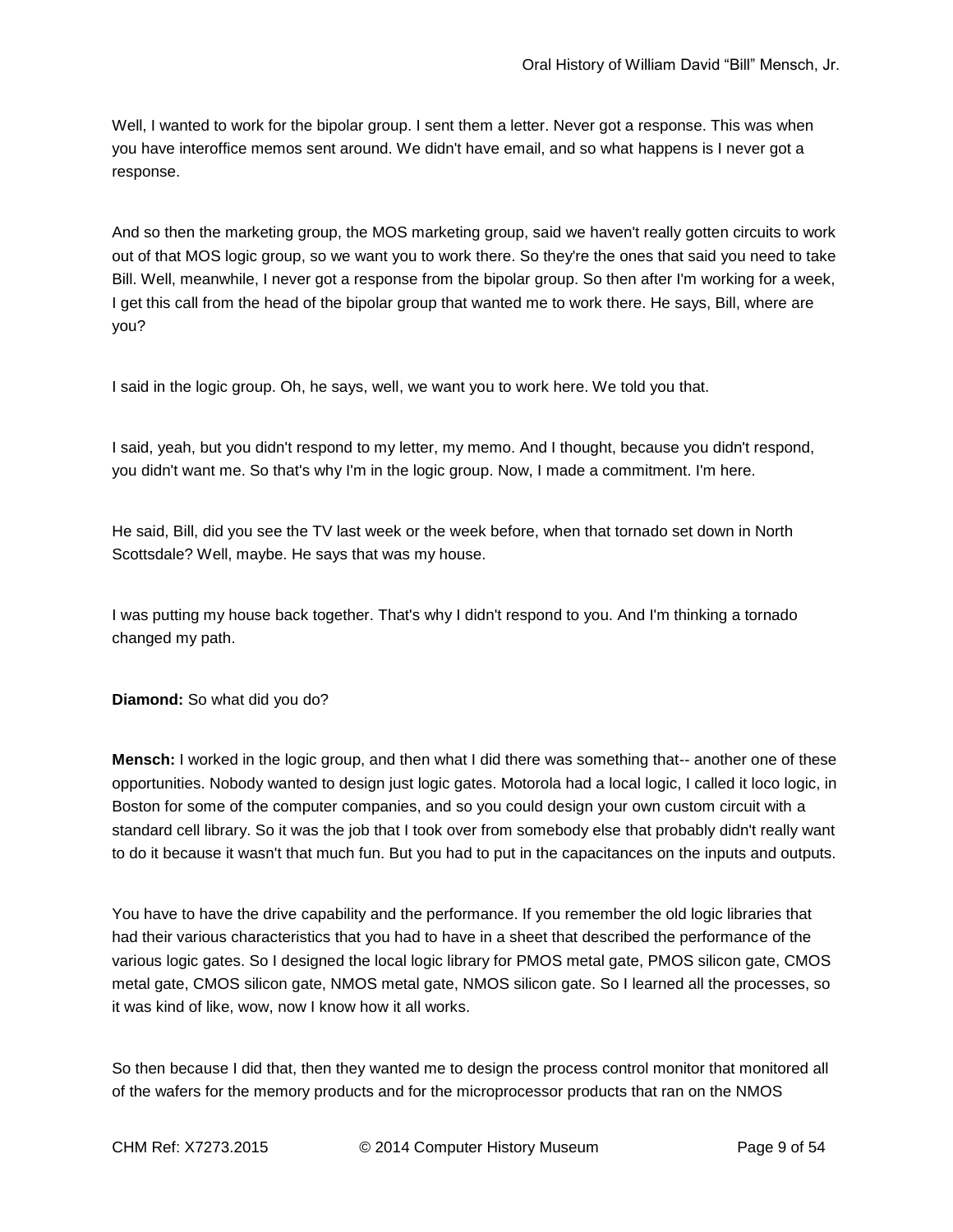enhancement load process that we designed our chips on. So then I designed the process control monitor that was stepped into the wafer in five different locations. Then you probe that to get to know whether the process was in spec or not, so then I designed that.

Then I was asked to join the microprocessor design group, and that's why I worked on that. But then all the engineers were working on that, and then they needed somebody to do the peripheral interface adapter, so I was pulled off the microprocessor to design the peripheral interface adapter, which connected the microprocessing element, the memory elements, to the real world, driving solenoids, driving just reading external switches. And the PIA was used, also, for a keyboard interface so that you could drive some of the-- with some of the pins, you drive the rows, and then you sense which key is depressed. So I got a wonderful introduction to the whole system by doing that keep peripheral interface adapter.

**Diamond:** So on PIA, what did you do? How did that project start, and what were your contributions to it? And take us through the--

**Mensch:** OK, so at Motorola, they had a-- like that applications department. They specify things. The marketing specified what they thought the industry wanted, and so as a result then, you would take that spec that was created in combination with the design group, but mostly dominated by the marketing group. So in some cases, that's a good thing. Some cases, that's a bad thing.

The 6800 microprocessor was thrown together by a lot of contributors, so therefore the design group didn't really have much of the say about what went into it. And if a sales guy came back and said, hey, we need this instruction, so they added another instruction, whether-- whatever. So it was kind of a random thing, but it was built on the specification of the PDP 8, the 6800. The 6502 came later and was modeled on the PDP 11, better architecture.

And now going back to my contribution on the PIA, somebody picked the numbers. I didn't pick the numbers. They said it was supposed to be 135 mils by 135 mils. So that was my challenge. So then I think--

**Diamond:** And what was the feature size?

**Mensch:** Oh, it was 0.8 micron-- 800 nanometers? So it was 0.8 mic-- that means 4/10 of a micro-- I mean, 0.4 mils-- 0.4 mil? I got the number system right.

The line width, metal line width, was 0.4. The spacing was 0.4. So it was 0.8 mil centers, so that was large compared to the future, where we are now.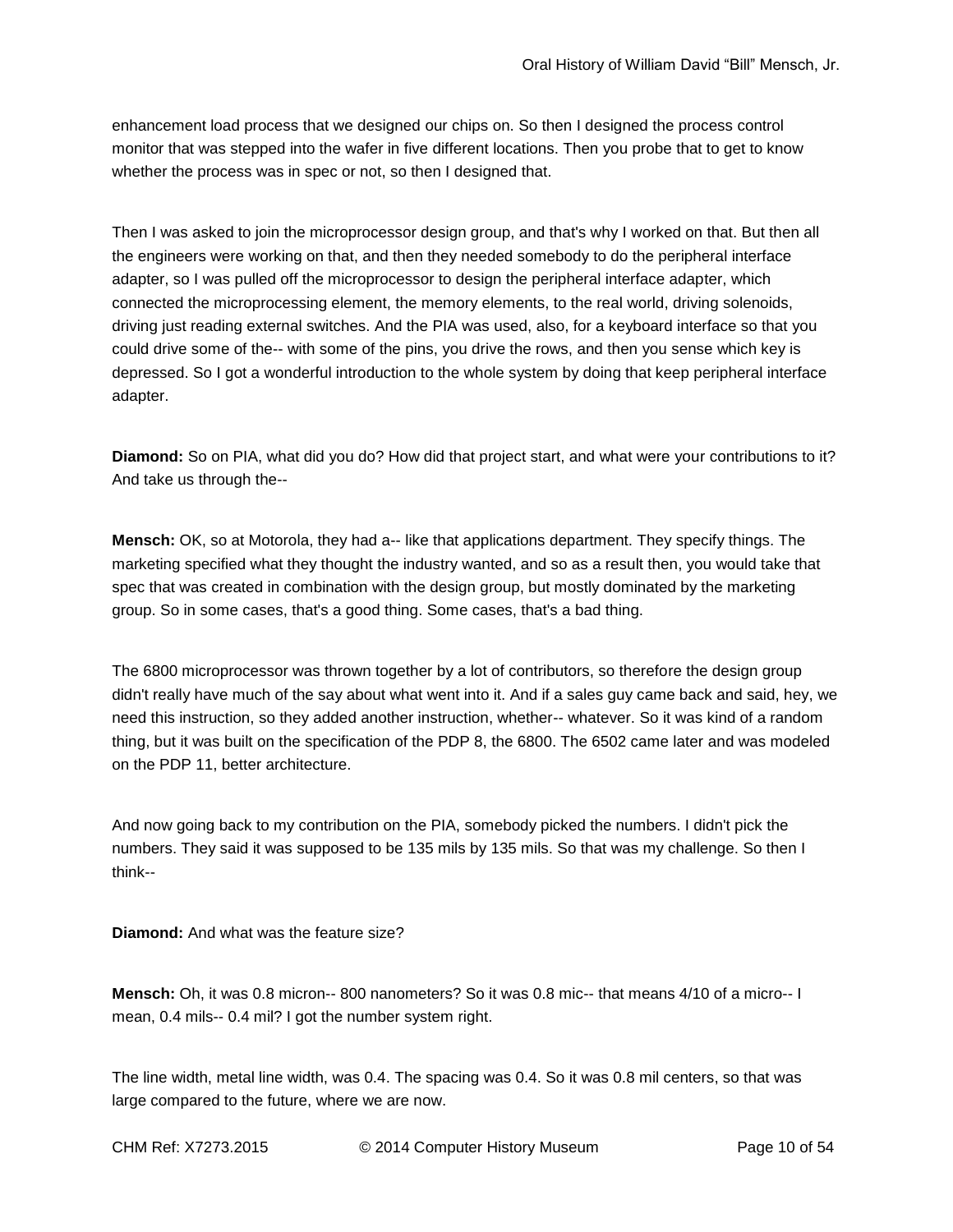So we knew what those characteristics are, and so how they came up with 135 by 135, I don't know.

**Diamond:** Maybe that was the cavity or something.

**Mensch:** I think sales said we needed that to make money, and so-- no, it wasn't the cavity because the same package accepted to 217 by 210 mill, 6800.

**Diamond:** So you got the outline of the die, the size of the die.

**Mensch:** Size of the die.

**Diamond:** And they tell you--

**Mensch:** Basically--

**Diamond:** Do they give you a pin out?

**Mensch:** I don't know if I was given a pin out, or I chose the pin out, right now. But when you design a chip, on one side is the data bus because you're going to latch in information from the microprocessor. Then you're going to have I/O, so across the chip, you have a data path. That data path kind of tells you where you want to put things, so I don't know if I actually defined the pin out. I could have because I knew I wanted the flexibility to define where things were.

Actually, maybe I did do the pin out because I got a patent on it. It was the first patent for the layout of an IC. Lawyers have called me from time to time, not recently, but they say how'd you get that patent?

Well, my patent lawyer, Charley Hoffman, he put that together. But he thought it was worthy of a patent, and so I got a patent. The patent is that I place things that, if you changed it, it would be a bigger chip. I convinced the patent office that it was unique, and if anybody copied it they were violating our patent.

So a patent was created-- the patent office was created in 1800-- well, 1800 is when Thomas Jefferson was president. He was the first head of the patent office, and I do have a patent-- the very first patent is on potash in my office. Charlie gave me that copy, but he made it look real.

So going back to that is what a patent is about. It's about teaching someone what you know and what you've invented, so you get the monopoly. That's the word that's on the patent. You get a monopoly if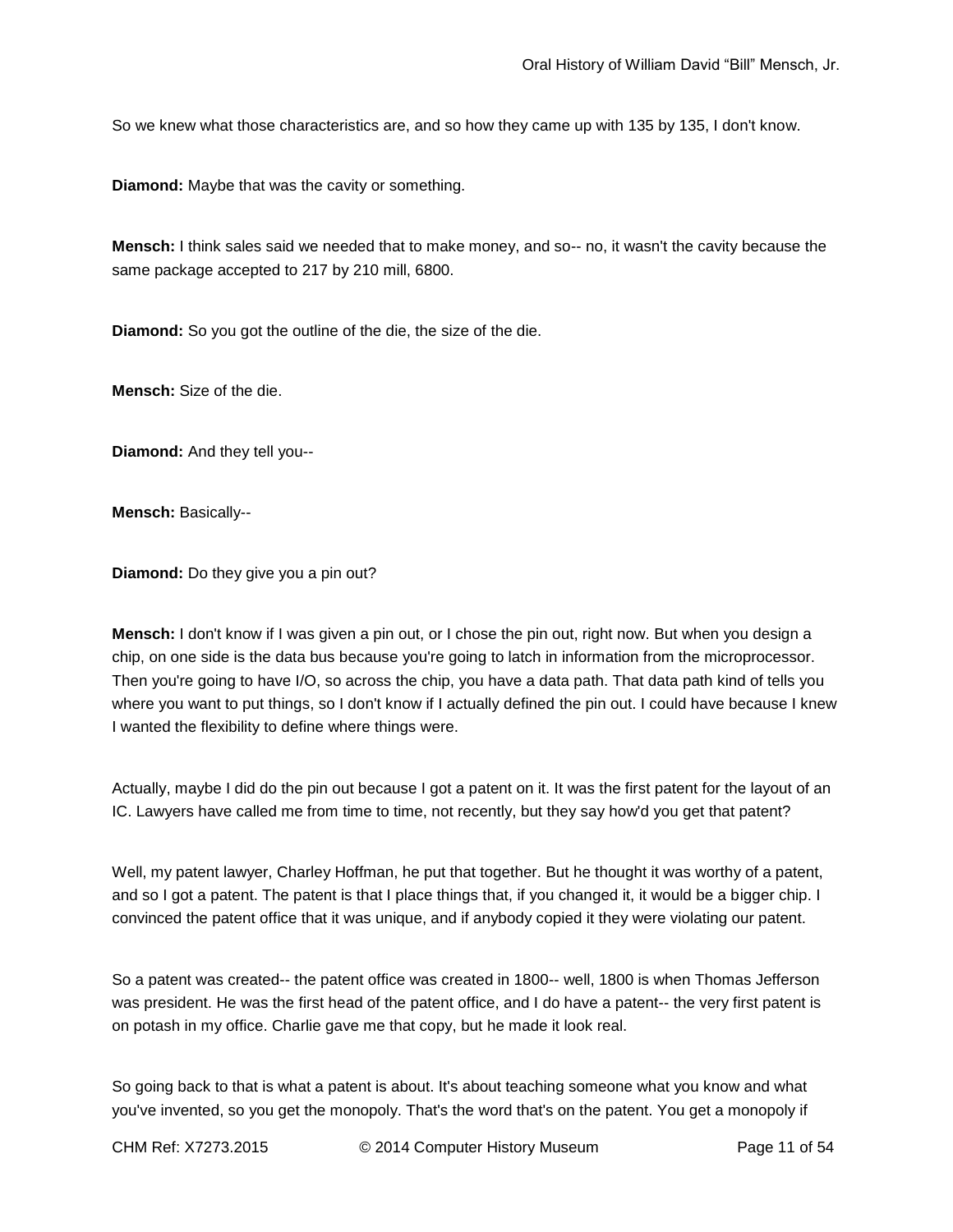you're willing to teach someone. So I was teaching them how to do a Peripheral Interface Adapter, so I got a patent on it.

So that device, I chose every transistor on there. I taught the mask designer how to design integrated circuits, and when he said he couldn't do this one part, I stayed up-- after a party, I stayed up on a Friday night and finished the chip. He didn't have the advantage of knowing what he could do with the actual transistors and the resistors to make it work, so I figured it out. And I took it in on Monday and say I think we're done with the chip. Now, we just need to check it.

**Diamond:** So what tools did you use to design this?

**Mensch:** OK, so back in those days, there was no LVS, no layout versus schematic, so you had to check those things. And it was with Rubylith, so you actually had a flat bed with a knife on it and cut it out, and then somebody had to peel off the Rubylith from the places where you want a light to shine through. So those patterns were driven by a Calma-- it was the original Calma I system-- could drive a plotter, or it could drive a Rubylith cutter on a flatbed.

So the simulation of it-- I was one that liked computers. So I was given, by a friend of my aunt back when I was at Temple-- he was an IBM supervisor, and when my aunt-- my father had passed away, and so my aunt said maybe this friend of mine, George Rogers was his name, maybe he knows what you could do after you graduate from Temple. And his one comment that-- I don't remember anything else. I don't even remember hello or goodbye or anything-- get into computers.

So that's why, every chance I got, I used a computer because I had one piece of advice, get into computers. So that's what I did. So that means that, when I'm designing an integrated circuit, I want to use simulation because I knew the computer could help me figure out whether it was going to work or not.

So I had to prove out that the PC control-- or the wafer-- the process control monitor matched up with the actual characteristics in the simulation program, so I knew whether that was accurate or not. We had to make some changes to model because of things I found. And I found that narrow transistors had a higher voltage threshold then a short one, and these are things that the memory product guys didn't use. And so they had to change their design because of what I found on the process control monitor. I put very narrow transistors, very wide transistors, very large transistors, and very short transistors, so I knew the characteristics and what the actual sizing might have an effect on.

So I did that, and then I matched it up. So then I simulated everything. So I simulated everything, and I knew it was going to work.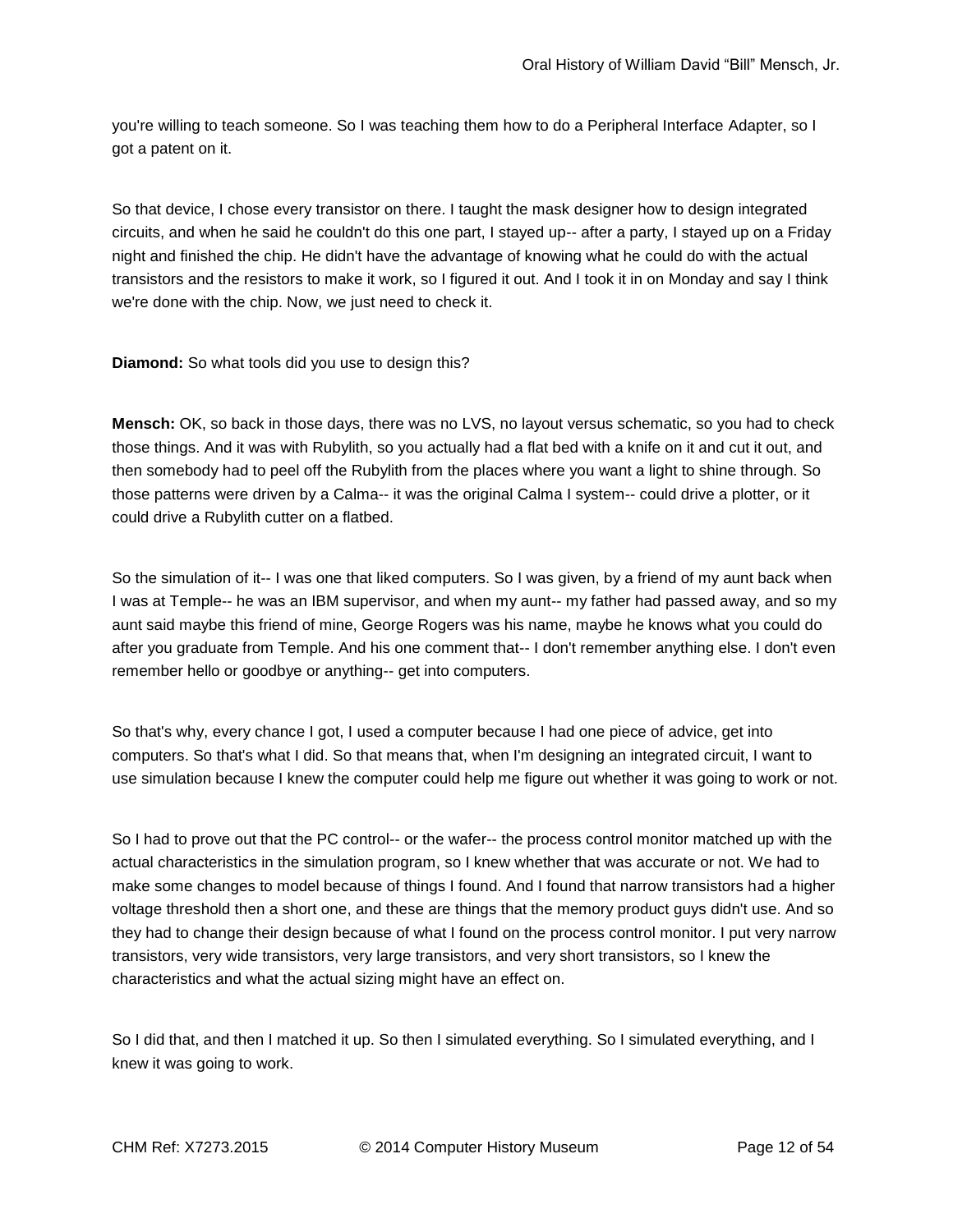**Diamond:** What software did you use to do the simulation?

**Mensch:** Motorola-- there was an engineer there. His name was Frank Jenkins. He, I think, graduated from Stanford, but I'm not sure if it's Stanford or Berkeley. One of those two. And so Frank wrote a program called TIME, T-I-M-E, stood for Transient, something, integrated, whatever, microelectronics or something like that, circuit analysis.

So when he went to Motorola from Stanford or Berkeley, he wrote MTIME, so he just put the M front of it. And so that MTIME-- Frank and I became friends. I was taking the data in the lab. He was writing the software, then I'd tell him when the model had to change.

We only had like less than 10 characteristics that we plugged into that model. It was very empirical. So I got to know everything about the transistors, what worked, what didn't work.

**Diamond:** How complex was this chip? How many transistors or gates or what's were there?

**Mensch: In the PIA?** I'd say 1,000 or 1,500, not that many. We still supply it, by the way. We're still getting orders for a compatible version with the original design.

**Diamond:** And how many I/O lines did it have?

**Mensch:** OK, it had 20 I/O lines. It had eight individually programmable ports on one write, so when you write with an 8-bit processor, you store your accumulator into a register. We had bi-directional control, so we had a data direction register and a data register. Intel I don't think ever had that, so we actually were selling PIAs with 8080 processors from Intel because they had eight bits out and eight bits in, but not individually selectable. So that really benefits if you only have a couple of bits, but you have more outputs or inputs or whatever so you can mix and match.

NCR bought-- I don't know. They were a big purchaser of PIAs. Motorola would force them to buy a 6800.

They were buying Intel processors but buying my PIAs, so Intel marketing thought, hey, for every 10 PIAs, you've got to buy one microprocessor. So I don't know what they did with the 6800s, but I think they tried to find a home for them, sell them or something. But they used my PIA with the Intel processor.

So the other two-- so there's two handshake pins on a port, so the handshake-- on two different ports. So now we have two 8-bit ports that would be 16 pins, then two handshake pins per port. So when you wrote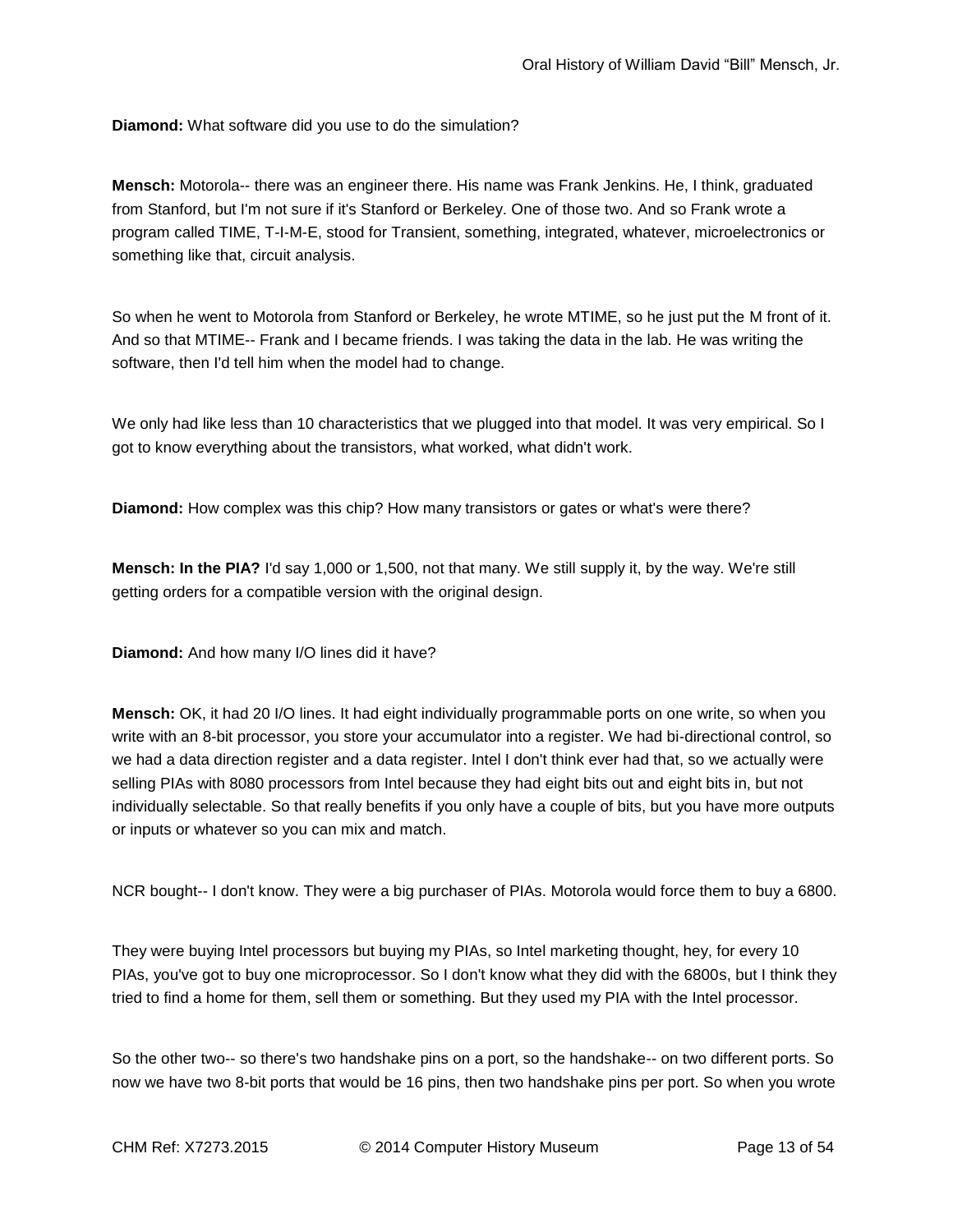to the output, let's say, when you wrote to the output, you wanted to tell the rest of the world I wrote to the output buffer. Now, it's your turn to take it, so it's handshaking.

And so then when that peripheral took the value of the pins, it would tell you that it read the pins, so then you can go back and forth. It's interrupt-driven or polling. You can see that this transfer had occurred, so that's basically a PIA. The other side of it is the interface to the microprocessor, eight data pins and register addressing, and then you have read, write, and phase two, and power supply. That's the 40-pin part.

**Diamond:** What other chips did you do at Motorola?

**Mensch:** Well, my patents-- I designed the buffers that were used on all of the parts.

**Diamond:** I/O buffers?

**Mensch:** I/O buffers. Clock generators-- I designed all the clock generators. And so the individual circuits- - because of my work with the standard cell library, I knew how to pick the transistor sizing because you look at the loading that you're going to have on a data path or a wire, you can calculate the capacitive loading. If there's resistance in it, you can put that in the model, simulating it. So all of that, I knew, and that's what I-- all of the chips at Motorola used some of my circuits.

**Diamond:** So you were kind of the analog guy in the digital group? You understood the dynamic issues with the cells.

**Mensch:** Yeah. In fact, much later after when I started my company, to survive, I taught Xerox how to design microprocessors, and that was a big part of what they were missing. They didn't know how to really put a microprocessor together. I showed them how to do that.

Because you have to use some basic physics-- what capacitive loading do you have on it? And if you don't know what the capacitive loading is, you don't know what transistor sizes will be required to switch in a certain timeframe. So, yeah, I knew the characteristics of the transistors.

**Diamond:** So after the PIA, what did you do next?

**Mensch:** Well, my next chip was to design a peripheral-- I mean a programmable timer unit. But it was in the middle of that that Chuck came a 'calling and said, Bill, do you really want to go to Austin, Texas? No,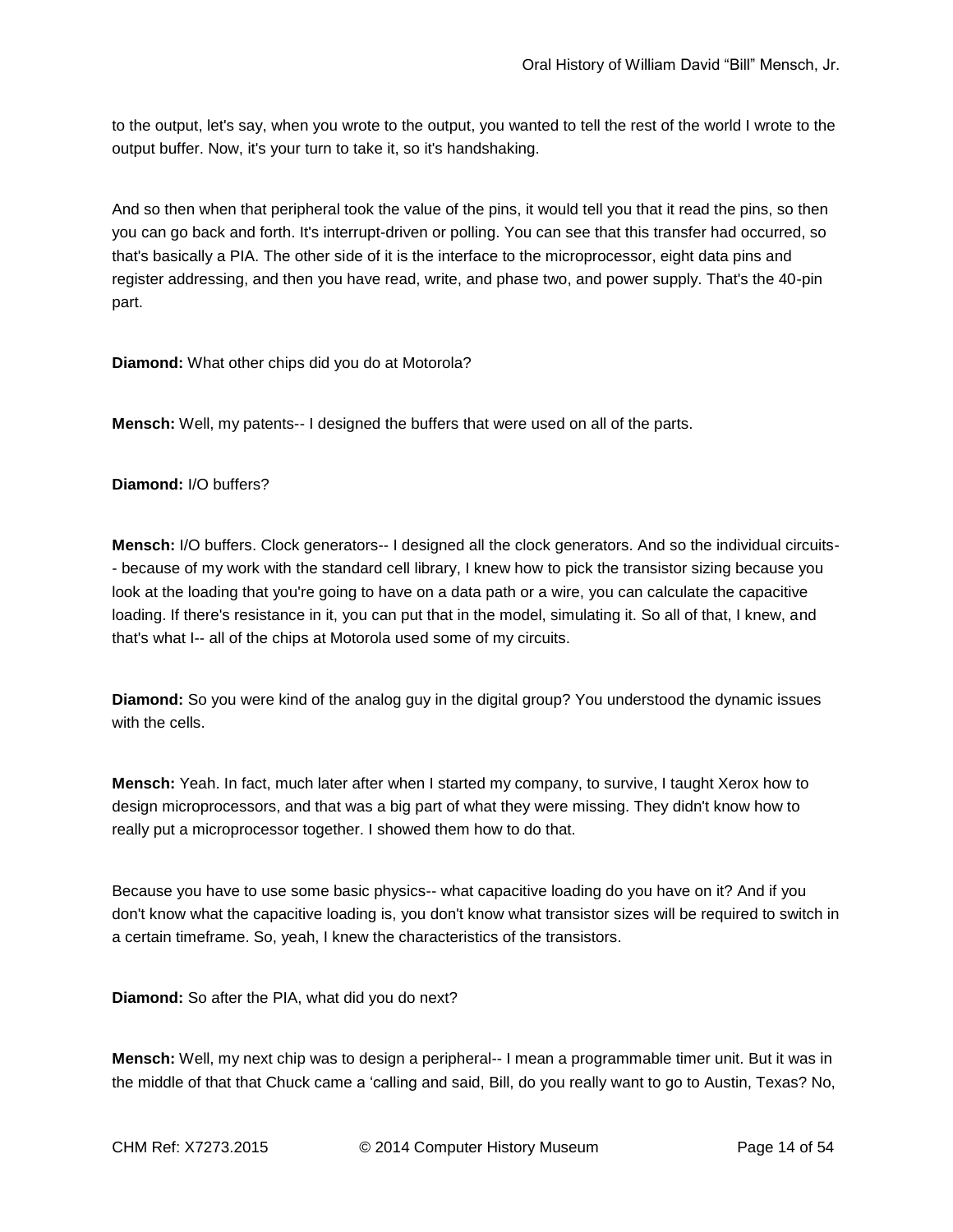I don't really want to go to Texas. So he says, hey, how about if we get a group together, and we design the microprocessor we really want to do.

And you know that the 6800 isn't the right one. It's too big. Right, Chuck, I know it's too big.

So Chuck said who do we need to be successful? Who can we take out of Motorola to be successful? I'm going to look for some place that we can land, and we'll design the microprocessor. And that's what started my thinking "Motorola isn't going to be the place I'm going to retire at"

But another thing happened. At Motorola, I made a bet with the Operations Manager of the MOS group, Otis Wilkins. Otis ended up at GTE heading up their semiconductor operations later, but Otis said-- was it Otis? Maybe I have the wrong guy.

But anyhow, we had a party for releasing the microprocessor and the PIA at the same time to manufacturing, get the samples first. And so what I said, I'll bet-- now, this is after a glass of wine or two or three at a favorite restaurant. Everybody's celebrating. I'm saying my chip will work the first time, and he says that's an easy bet. No chip has ever worked the first time.

So what's the bet? And I said how about dinner? What do you think? You and your wife, me and my wife, dinner. He says, OK, where?

I said, well, for me, the Wharf in San Francisco. We're in Phoenix. He says, well, I know a restaurant in Scottsdale with a \$100 bottle of wine. I go, OK, you're on.

My chip came out and worked. Well, why did it work? We didn't have LVS [layout vs. schematic]. What I did was I checked it five times. You make a bet, you better back it up.

I wasn't wanting to buy him a \$100 bottle of wine anyway. Well, he never paid off. So when somebody doesn't pay off, then you go is this the right place for me?

And then another thing was said to me in a meeting with AMI, which was our second source. They said if Bill's chip works the first time, we're going to give him the "first" engineering bonus. Whoa! And John Buchanan, he's passed away now, John's like what? What about me? He was the guy that was in charge of the project leader of the 6800 in this meeting, so he wasn't happy with that because he thought probably that he deserves a bonus just because he held the team together to get the project done.

Chip came out. Worked the first time. Never paid off on the bonus.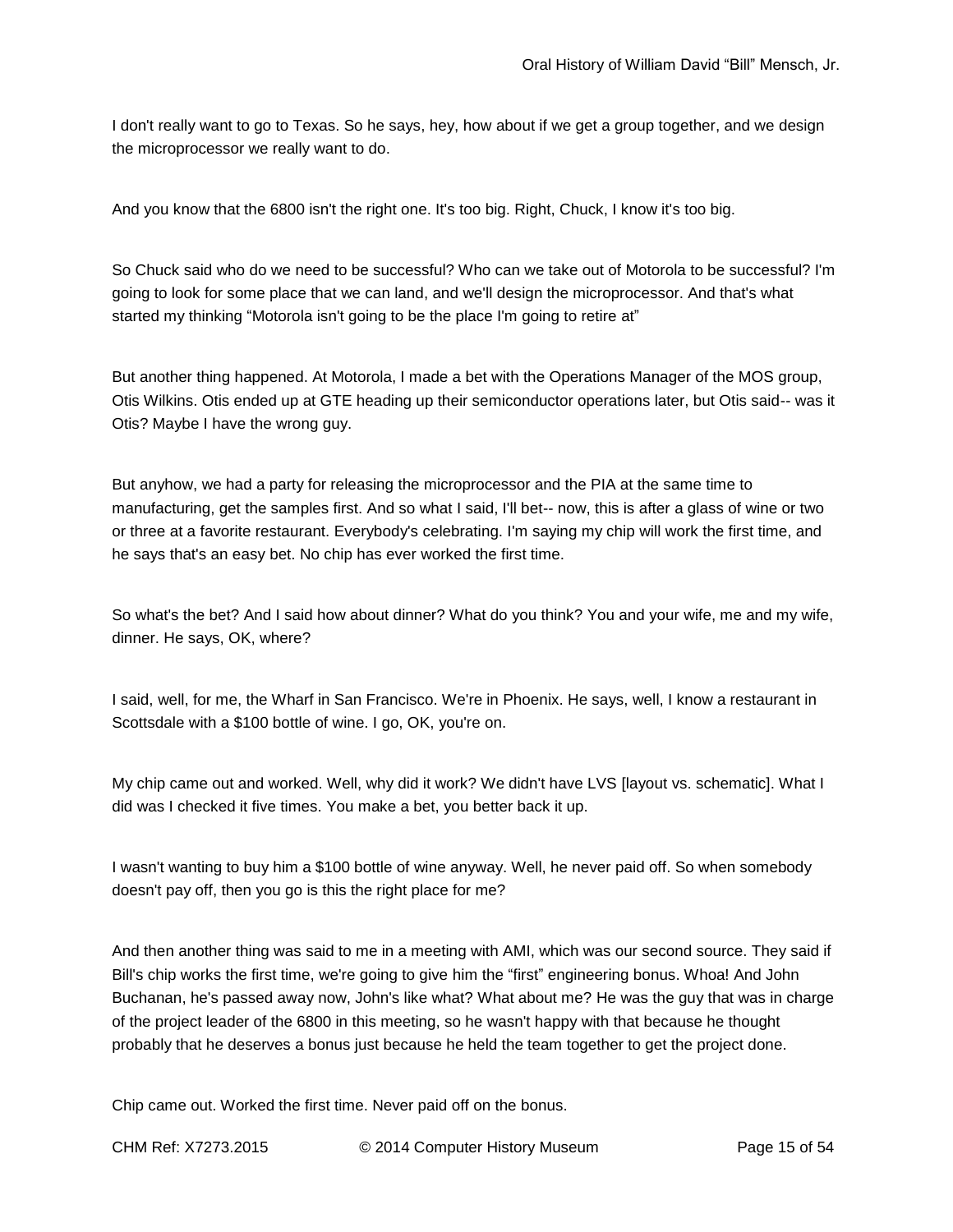**Diamond:** So at that point you were skeptical about how successful the 6800 was going to be?

**Mensch:** No, no, I thought that would be successful. No, it was the fact that I needed to leave because, not one, but two promises were broken. That was powerful. So who do you think I meet in the hall at 52nd Street? Jerry Fulton.

Bill, I heard you're leaving. I said, yeah, Jerry. I've got to go.

**Diamond:** So then what happened?

**Mensch:** Went to MOS Technology, so now I'm fueled by "we need to make this successful".

**Diamond:** So what was MOS technology like when you showed up?

**Mensch:** Oh, my gosh. That's a good question. It was run by calculator people out of Texas Instruments. And so the operations guy-- I forget what his name was, but he was a very successful Texas Instruments production manager. So he was like vice president of production.

And the people that were designing the calculator chips, they were PMOS metal gate. That's what I think TI had at the time. And so they were very successful in the calculator business, and in fact, the-- oh, almost had his name. His first name was Don.

But he came up with a thing called "spot knocking" the masks. So they had perfect masks, but nobody else had perfect masks. So they had a great manufacturing team from a TI background and had a great logic team designing calculators that were really significant. They're scientific and everything, so they know what they were doing.

So Don McLaughlin was the vice president of engineering. He was one of the founders. So what happened when we got there, they didn't want us there. They were saying, well, how could John Pavinen and the founding president, how could he hire this group out of the west?

They don't know what they're doing, and we know what we can do. Why aren't we doing it? So they weren't happy that John Pavinen had brought in a team to do a microprocessor.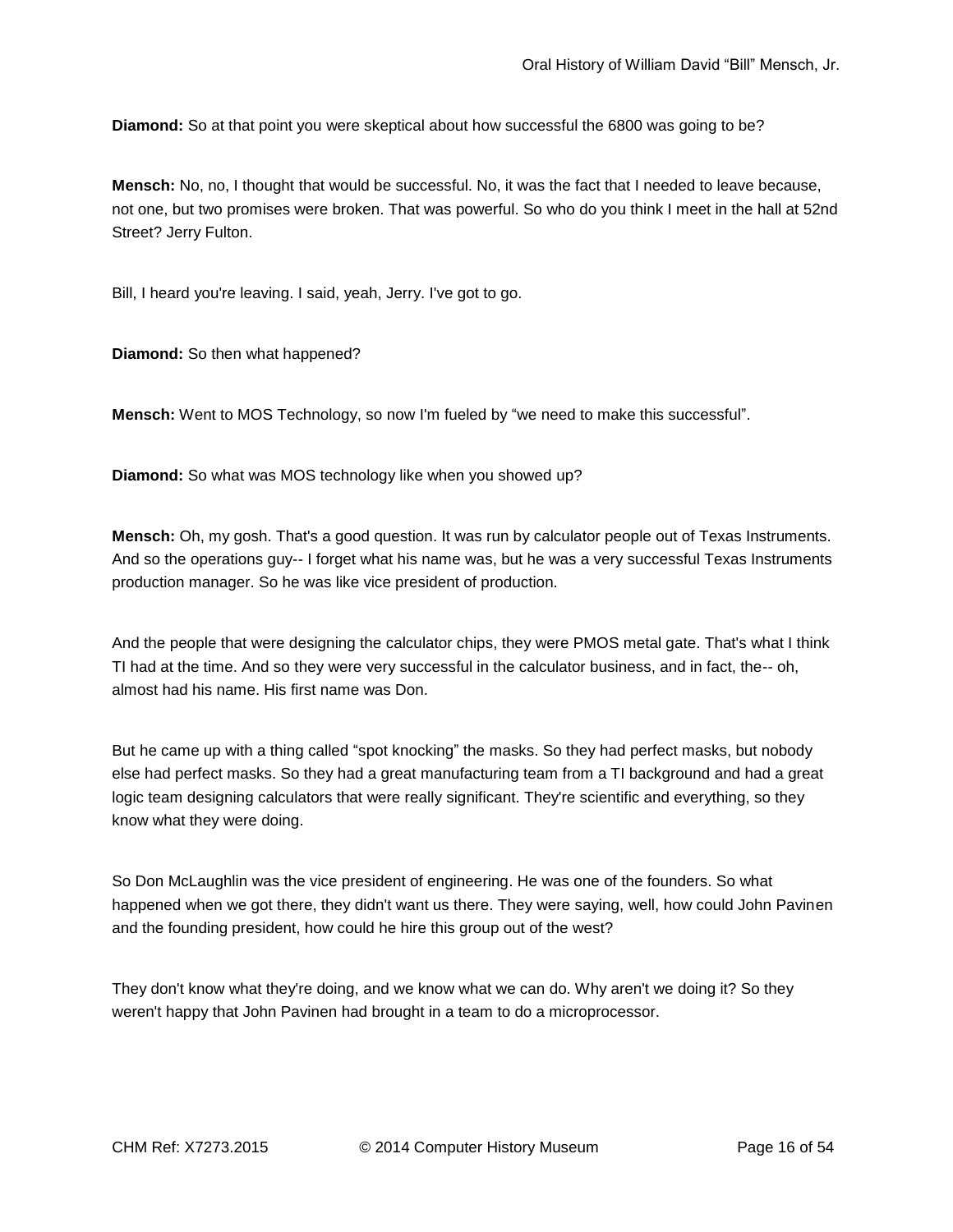Now, the actual 65 where'd that come from? I guess it's a lower number than 68. I don't know where the 65 came from. And then of course, you start at 00, then 01, 02, like that, but 00 isn't too interesting. So the first microprocessor was the 6501.

**Diamond:** And how big was the team that came over with you?

**Mensch:** Eight of us, and then we hired one. I think we hired one back there. So we had two mask designers. We hired one mask designer, so we had three mask designers on the project, Harry Bawcum and Mike Janes, J-A-N-E-S I think. And then Terry Holt was the operations guy.

And then we had Chuck Peddle was the marketing, and he was the ringleader. He was the business guy. He was the guy that said, if we do this, we can create a good business opportunity. So Chuck was the marketing guy, and he kind of controlled the opportunity, so to speak. He put together the package for MOS to the contract.

And so then there's myself, Ray Hirt and then-- how many do I have there? Cid Holt was one that we hired that was back there. So there's a picture in EETimes of the group that designed the microprocessor and the product.

**Diamond:** Did they have an MOS process when you joined?

**Mensch:** No, so we had to bring up an MOS process, which-- going back to Motorola days, which was another reason why I left Motorola, is when you want to make a difference, and somebody stands in the way for no apparent reason, you kind of say what's going on here? It's confusing. So what happened was, because I had the process control monitor responsibility, I decided that I would have a line with the same lattice structure and everything. If you know a little bit about the physics of the lattice, the mobility can change depending on which way it's oriented subtly. And so I had depletion load process and enhancement load process on the same process control monitor, so all you had to do is use the depletion mask so that you could implant for the depletion thresholds for the load device.

It was a much faster process, much easier process, less transistors. It was the way to go. Well, Chuck saw what I was doing, so when we went to MOS technology, we specified what we wanted. It's what I wanted at Motorola, which Motorola didn't want to do.

**Diamond:** How many masks was that processor?

**Mensch:** Oh, wasn't very many, seven or eight, something like that. Wasn't very many.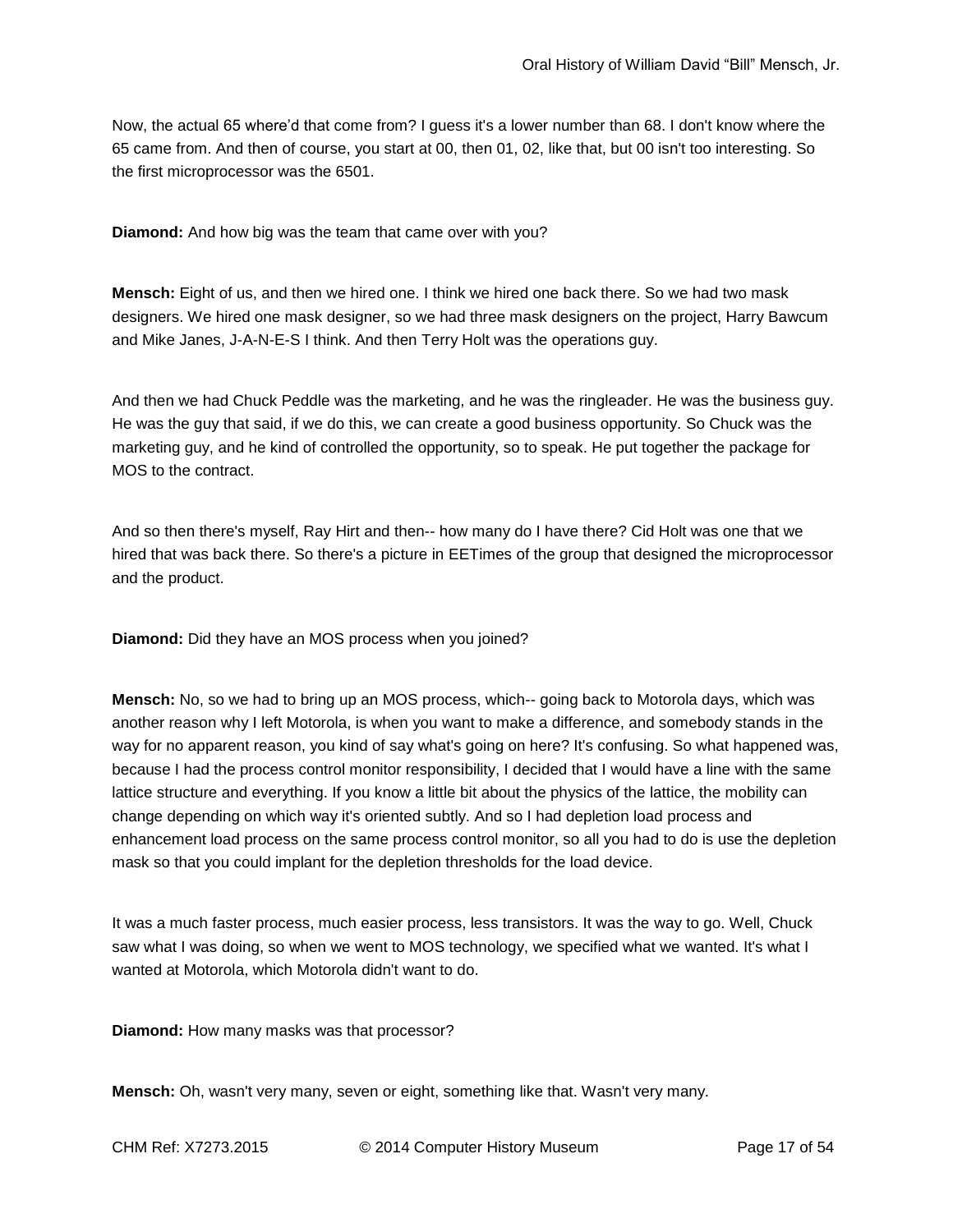**Diamond:** And what was the wafer size at that point?

**Mensch:** Well, the first wafers that I worked on a Motorola, they were like 2 and 1/2 inch wafers. But I think we probably were three, I don't know if they had three and a half, but I don't think they were four inch wafers. But what Ed Armstrong, the process guy that was the head of process at Motorola for the NMOS process at Motorola, he grew a long beard waiting for 10 good die-per-wafer, and we were getting like 100 good die-per-wafer on the 6502. We had at least 10 times the yield per wafer, and it was because of their "spot knocking"..

**Diamond:** And what is that, "spot knocking"?

**Mensch:** Well, when you build a mask, you have flaws sometimes in the material that's used--

**Diamond:** Now, are these contact masks at this point?

**Mensch:** Well, no, that's another thing. The contact mask meant that you would wear out your mask after using it a few times, so these were projection-- proximity, so it was proximity if I got it right. And so that means it didn't touch the wafer-- so if you've got a good mask, you had a good mask that you could use for hundreds of wafers as long as you didn't damage it.

So the "spot knocking" meant that if you compared two, you're not going to have a hole in the same place on both masks. So then if you went in and put little ink or something to cover the hole up, you could create a perfect mask. That's what we had.

**Diamond:** So you retouched the masks.

**Mensch:** Yeah, yeah. Motorola wasn't doing that, so we had the advantages in the manufacturing. So when we sold a \$20 6501 and a \$25 6502, we were making money.

**Diamond:** So your team went to MOS to build a microprocessor. Who came up with the architecture of the processor?

**Mensch:** Well, it would be Chuck, I would say. I'm a semiconductor engineer, so I'm building what Chuck wants built. When I did step in and started defining things is when I realized there were some basic things here that could make a big difference. Motorola 6800 had a clock generator that they sold for \$69 on top of a \$375 microprocessor, so if you add the two together, you got over \$400.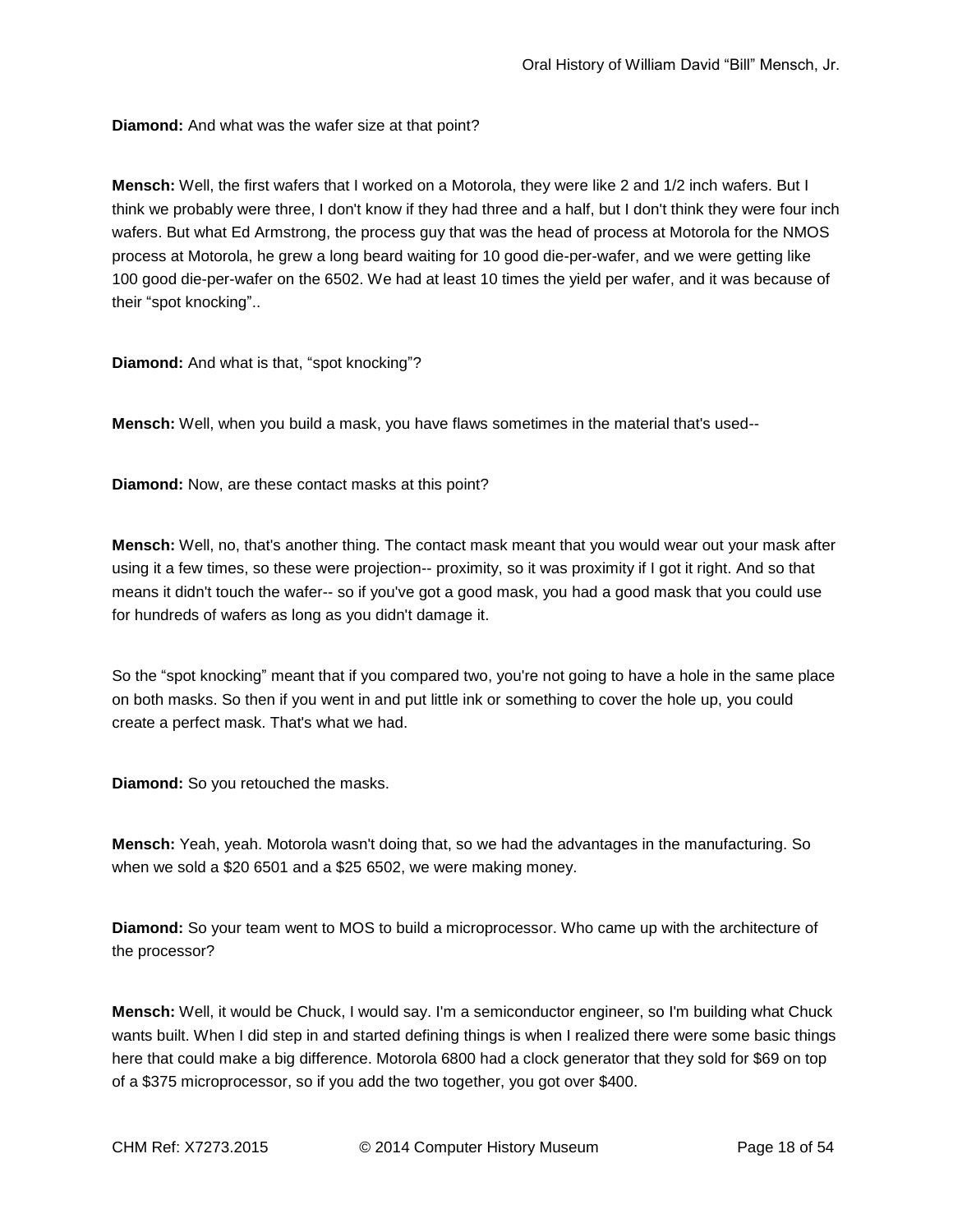**Diamond:** Without any I/O even.

**Mensch:** Right. So then the idea here is that if you design a clock generator, and it's run on one wafer, and the microprocessor's on a different wafer, then the characteristics between the clock generator wafer and the microprocessor wafer, one could be fast, and one could be slow. So if you have a slow clock and a fast microprocessor, it could have some race conditions that would cause it to fail. So while Chuck's off on a marketing visit someplace, I'm talking to Rod, and I say, hey, Rod, why don't we just build a clock generator right into the 6501?

Well, why do you want to do that? I said because then you don't need a clock generator chip. Just put a resistor and a capacitor on it, or a crystal and a resistor on it, and you're good to go. You don't have to worry about it. And so Rod's saying, well, whatever.

And so then Chuck comes back. I tell Chuck, hey, this isn't going to cost you anything. He says, well, as long as it doesn't cost anything, and you can put it in there.

I said it's a metal option. If you want it, you have it. It's the same chip.

6501 and 6502 is exactly the same except the metal layer. You just connect up the clock generator the way it's designed. So Rod and I have a bet where Rod doesn't think the clock generator's necessarily a good idea because it differentiates it from the pin out of the 6800. Rod says we're going to sell a ton more 6501s than 6502s, so we make a little friendly bet while we're waiting for the die to come out.

**Diamond:** And 6501 had the same pin out as the 6800.

**Mensch:** Yes.

**Diamond:** 6502 is different.

**Mensch:** Different.

**Diamond:** So you made a bet as to the relative volume of the--

**Mensch:** Yeah, yeah, I'm saying I think technology wins over marketing. Rod says marketing wins over technology. OK, well, when Motorola sued us, and then they required as part of the settlement to drop the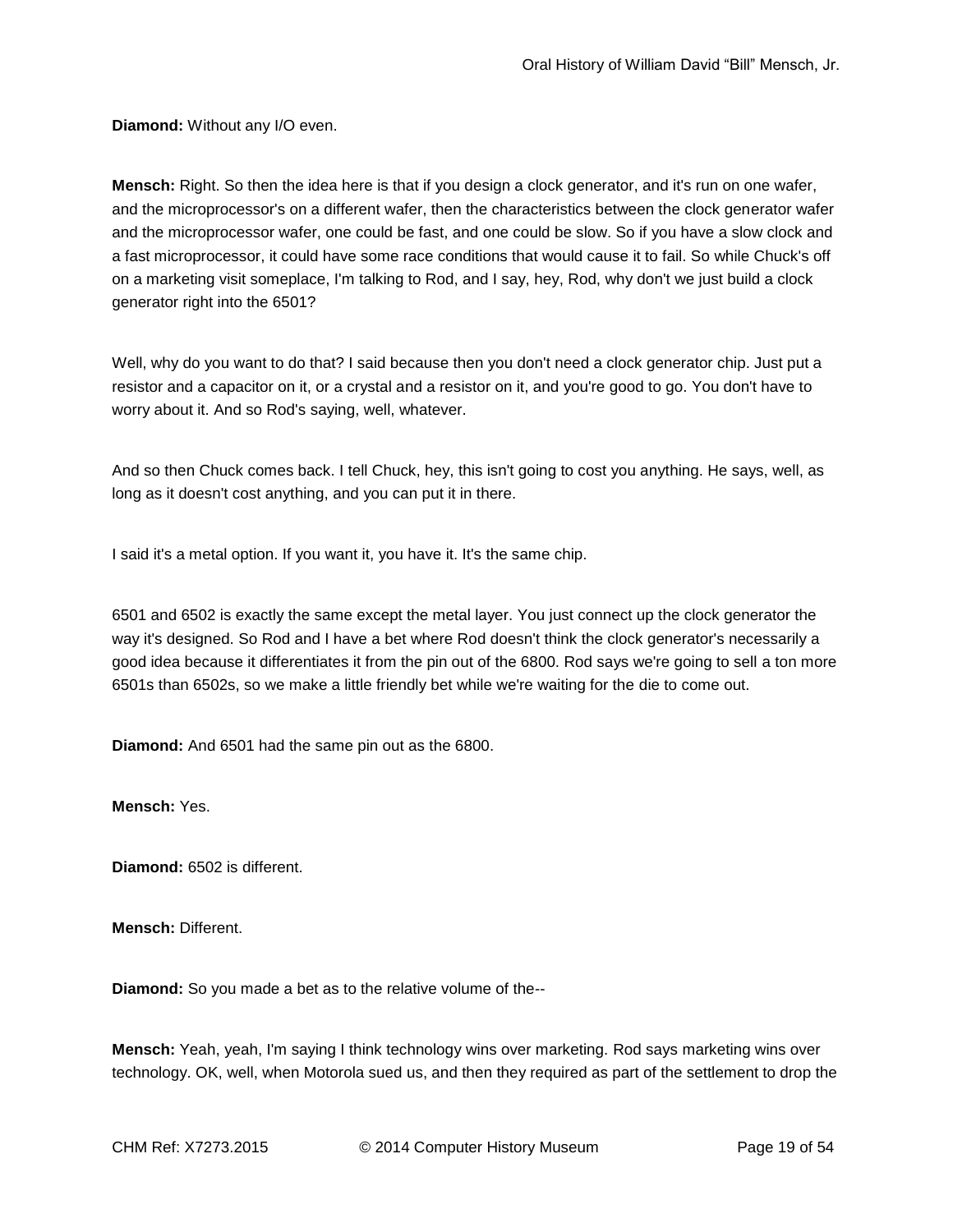6501, I won the bet that day. Well, Rod was probably not happy with me, whatever. But Rod and I were friends always.

**Diamond:** Tell us about that suit. When did you hear about that? What was your thinking? What did you decide to do? How did you make the decisions?

**Mensch:** Well, I never thought about being sued by anybody, but it doesn't mean that you don't get sued. But I didn't spend any time thinking about that. I figured we were doing something totally different. Motorola didn't want to do depletion load, totally new process, totally new everything, totally new instruction set. None of the op codes from the 6800 would run on 6502 or 6501, and so therefore what's their claim?

Well, as it turns out they were claiming patent infringement. Well, yeah, a 6520 chip is exactly the same as a 6820 chip. Yeah, we violated your patent.

Oh, OK, but then they tried to get us on trade secrets. Then one of the parties, one of the mask designer, brought the schematics, and you go, oh, that's not good. And then under deposition, these are revealed. Well, this is not good.

But we didn't need the schematics. It wasn't the same. There wasn't anything the same. All the circuits were different because the enhancement load process, all the critical performance, was on bootstrap circuits to get the high drive for the power supply, and depletion mode got those automatically because of the depletion loads. So we didn't have any reason to have a schematic.

And so then this mask designer was-- Chuck may have mentioned that in his interview. I don't know, but Chuck always had a problem with-- I won't mention who it was. So what happens is, when push got to shove, then the settlement was on patent violations, and the trade secret thing was given up.

And so they defined the terms, and it was to drop the 6501. But the 6502, then, was now the only one. So I won the bet. Technology won out over marketing.

**Diamond:** So the 6502 onboard clock generator, different pin out, different architecture, about more than an order of magnitude less expensive than the 6800-- how was that, at that point, going with your customer design-in process?

**Mensch:** You know, I wasn't involved with that. Chuck was. So Chuck would make the customer visits, and then Wil Mathys-- there were four inventors listed for the one patent on the 6502. The one patent is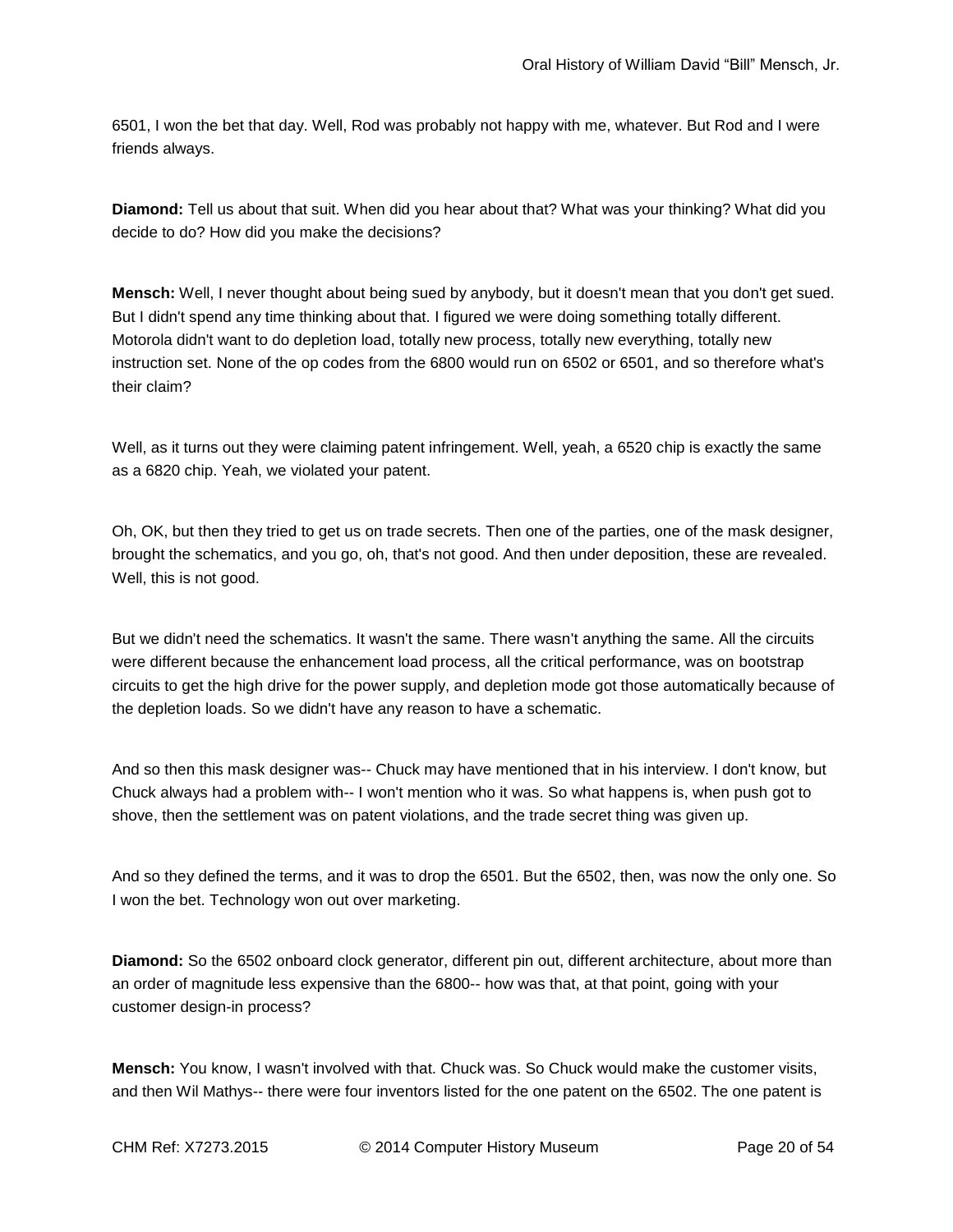on decimal correct. Motorola-- the 6800, I don't think, had decimal correct. That means that you set a bit in the status and the mode register, which is the P register. You set a bit to define whether it's binary math or binary coded decimal math. That was a big deal for whatever reason. I needed to write a FORTRAN simulator of that to make sure that all the combinations were correct. So actually I did that design, but because we all worked on it, all four of us are on the patent-- Chuck, myself, Rod, and Will Mathys. They're the four inventors for binary coded decimal feature of the microprocessor. So I don't know. Did I answer your question?

**Diamond:** Did folks, customers, use that BCD feature that you're aware of, maybe building calculators around the chip?

**Mensch:** Atari used it because they used it in their Asteroids game, and I found this out because, when I designed a CMOS version, I had to do it with one more cycle. So I didn't use my patent. That one more cycle made the Asteroids break up because they updated the score on the retrace, on the screen retrace. So because it took an extra cycle, it messed up their-- the code was timed to the screen.

So now, going back to it, the reason why MOS Technology basically couldn't make a go of it is because the microprocessor industry was very young. So where are you going to get the volume? And then with Synertek and Rockwell picking up big orders in California, MOS is going out of business.

That's what Jack Tramiel saw. He saw blood in the water, and he bought up, I think, six months or a year worth of calculators thinking they're going to staff up their, maybe, 200 employees. And then what happened was Jack said I don't need any more calculator chips. Well, they're gasping because the microprocessor industry didn't build at the speed at which Chuck told them it would, or indicated, and so that's when Jack came along and acquired MOS technology. And that, I was gone by then.

**Diamond:** So the revenue growth didn't happen fast enough to keep MOS Technology in business. Jack came in and acquired it. And when did you leave?

**Mensch:** I left about March of 1977, and so the microprocessor came out in the summer of 1975. We left and dropped the-- we were dropped from the payroll of Motorola on the 19th of August. We were picked up on the payroll for MOS technology on the 19th of August, 1974. So within a year, we brought up a process, a new processor, and marketing was started in September of that….'75 is when we had a wonderful reception at the Moscone Center.

**Diamond:** Mm-hmm. I remember that.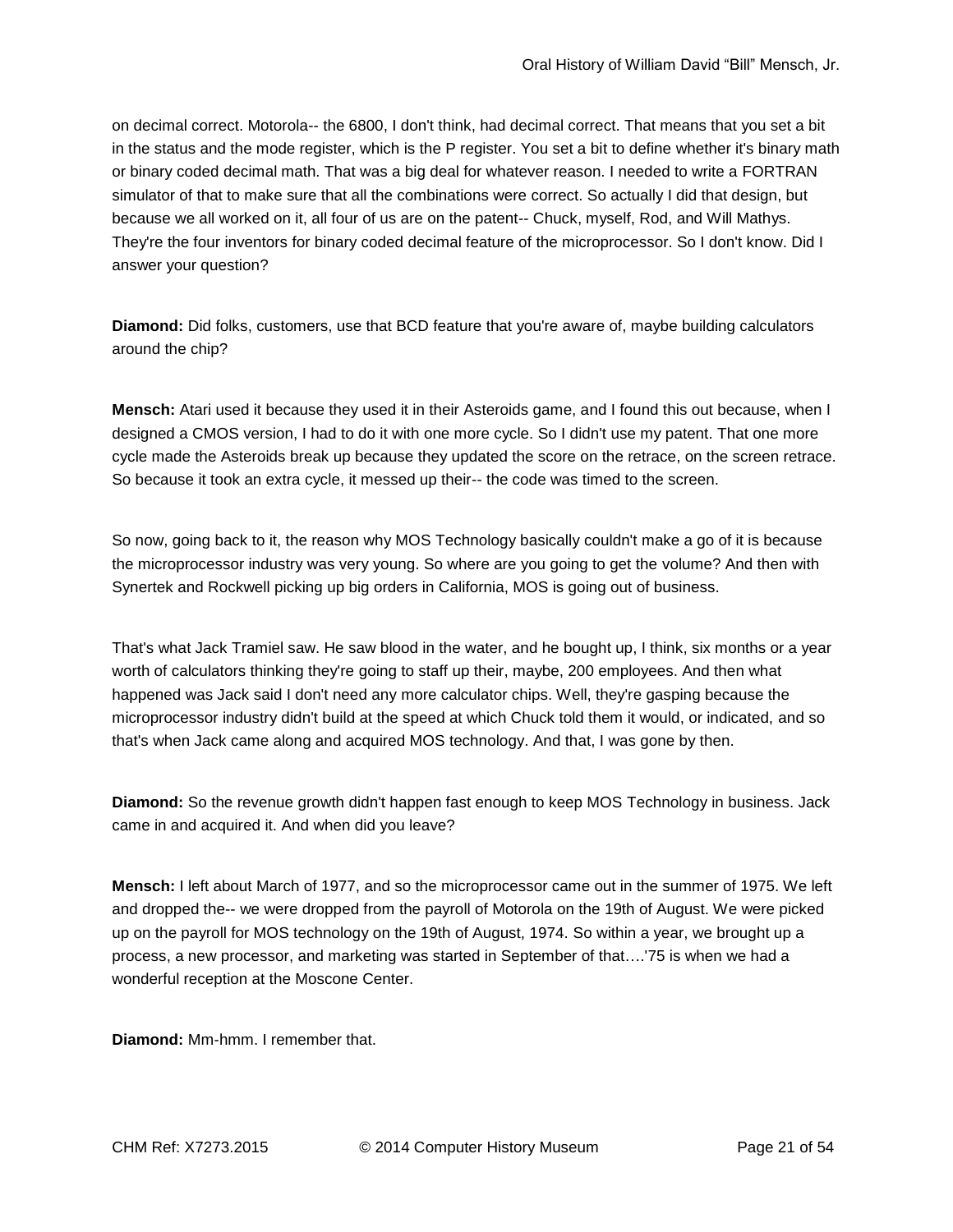**Mensch:** Remember that? That was an awesome party. There were so many people who wanted a chip, so many people. I remember--

**Diamond:** I could only afford the manuals, so--

**Mensch:** Is that right?

**Diamond:** I got the manuals, but not the chip.

**Mensch:** Yeah, there was a mason jar, maybe about that tall, of chips in it. This is Chuck. This is classic Chuck. Chuck is the showman.

And Rod and I were there, and so we had a lot of beers. It was in the Saint Francis hotel, and we had beers and talked with people. And a lot of people interested in what we created.

**Diamond:** So before you left MOS, who had designed the 6502 into systems?

**Mensch:** Well, I really don't know. I know, apparently, Wozniak bought one of the chips. Various people bought the chips. I would work the floor, and you would take one of their cards that they gave you. You swipe it and give them a data sheet, and this is what we did for hours at a time.

You could look down from the second floor and look down. Who are all these people around our little booth, knocking over a pinball-- not a pinball? What do you call it? A pachinko machine or something like that, with little balls. Our neighbors were not happy with us because they were getting trampled trying to get a data sheet, so it was just the funnest time an engineer could possibly have.

**Diamond:** Were people skeptical that you could build and ship a microprocessor at a 10th, or less than a 10th, of the price than Motorola? Did you have a lot of people questioning you about that?

**Mensch:** Well, see, again, I'm a design engineer at the time, so I don't see what's going on in the market. Chuck sees what's going on the market. And Chuck had his way that, I think, Chuck could cause some people to doubt because he tends to manipulate the information a little bit where I'd say, hey, this is the reason why we can do what we're doing.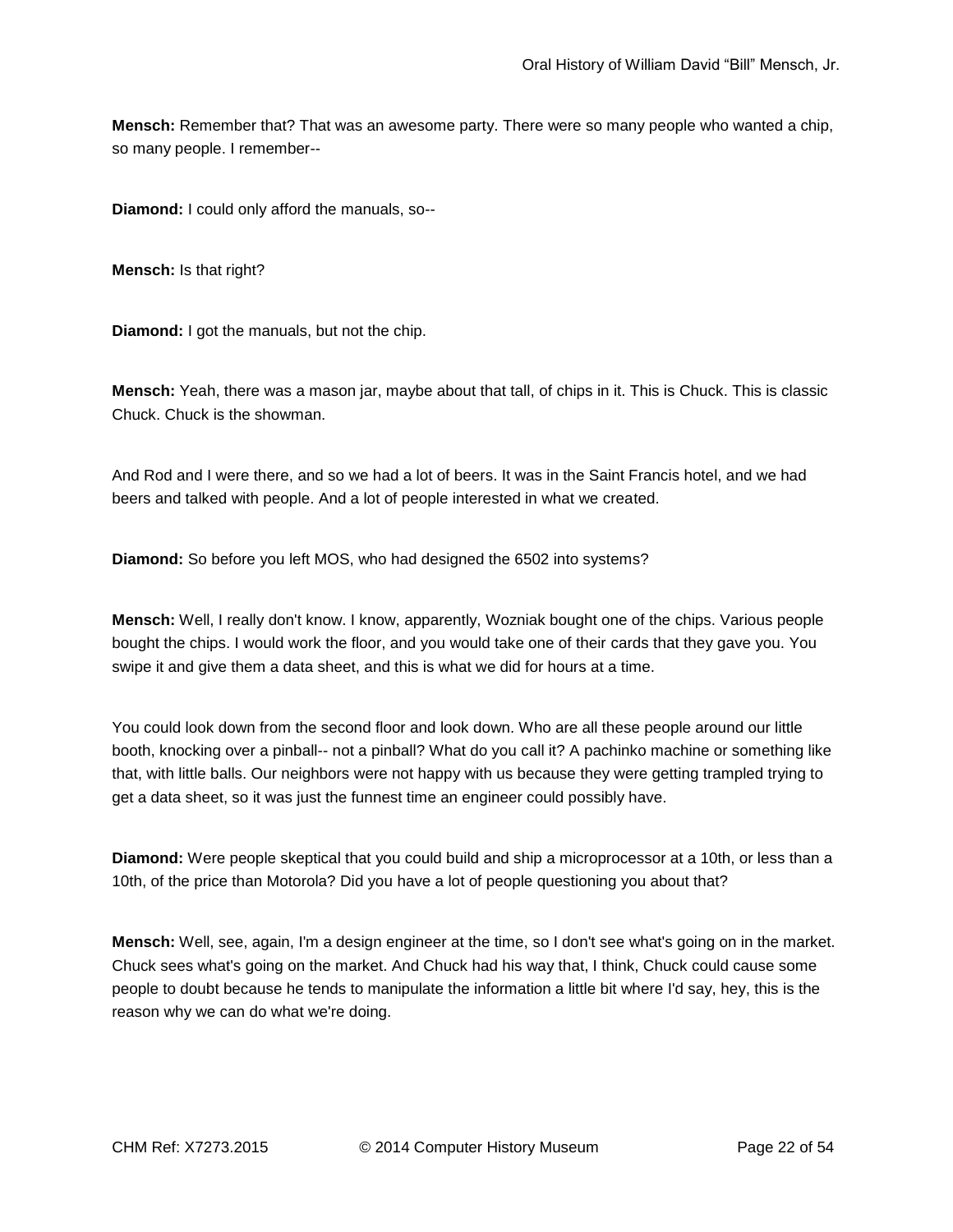The process yields 10 times as much, and we got the same size wafers. And here's what the cost could be, and here's what we're selling for. We're making money, and so if you have any question about it, hey, we'll be happy to show you the schematics or anything you need to see that we know what we're doing.

They're very successful at building bigger chips in the calculator market. They were selling bigger chips than we were doing in the calculator business at a lower price, so all the experience was there. We know what we're doing. The guy that's running the operations is the guy from TI. TI knows what they're doing, And we have their best people.

So if you had a question, now, what Chuck actually told them, I don't know. But I wasn't in those meetings for the most part. I was back designing chips. I designed a VIA without any computer assistance.

That VIA is why I knew I could start my own company. I would be making money off of just not even to have to use a simulator. By this time, I knew the transistor sizing, see. I knew what it took, so I could design chips without a computer.

**Diamond:** So how did the VIA differ from the PIA?

**Mensch:** Well, with Chuck, I can still see the Arby's restaurant there in Norristown. And he comes back from one of his meetings and say, hey, we need a timer. We need a timer. OK. We need a serial port.

OK, so what are you saying, Chuck? Well, let's go to lunch. So on a napkin-- the old classic napkin, lunch napkin, there I am saying, OK, you're going to have PIA plus a timer plus a serial port.

Wow, that's more registers. OK, so we're going to have to keep it to 16 registers, OK? Because I need 16- - I can do that. So that's Chuck and Will and I have lunch, and they say, the application guy, Chuck, OK. So then I go back to the MOS, and now I have to design it.

So I designed it, and Chuck says, no, we have to have whatever, more compatibility. So then I had to redesign it, and so I designed it twice with a different pin out. I don't know what the first one was. But then I said what about the serial port? He says just any serial port.

That serial port was used as the mouse interface on the original Macintosh, and so it's a weird serial port. It's eight bits in, eight bits out. It's synchronous, not asynchronous.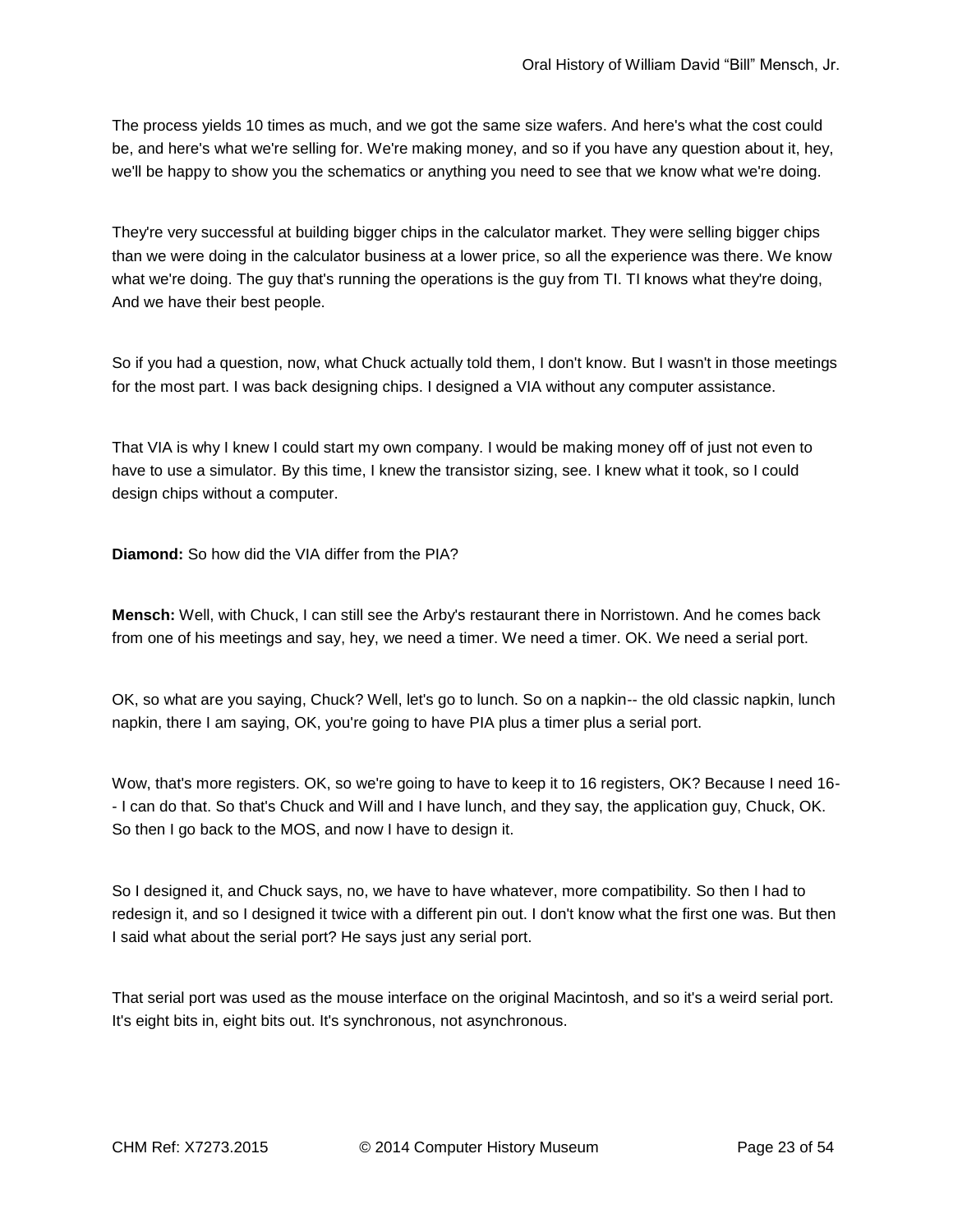If I had to do all over again, I'd say, Chuck, we need a UART, plus the timer plus the I/O pins, and we got a really good product. But that serial port is being used in different interesting things, but it's kind of weird. Nobody ever duplicated it, and I don't think anybody ever would. But it's a serial port.

**Diamond:** Were you thinking, at that point, about applications for this chipset? Did you consider what it might be used for, what software might be needed to make it a unit for a future system?

**Mensch:** Well, not really because I kind of had my boundaries pretty fixed. Chuck, you're doing the marketing. That's your job. You tell us what we need. We'll make it happen.

And Wil, he was somebody Chuck found in the neighborhood, so to speak, that really knew applications very well. Wil did the Hardware Manual. Chuck did the Software Manual.

So we had our focus, so that's how we thought we'd be successful. You focus on that. You focus on this.

And so coming back to your questions, some of these questions, I wasn't involved with. However, I did help get the Pong chip-- I think the Pong chip was manufactured, part of it, part of the volume was manufactured by MOS Technology, or another Atari chip. So I actually worked through some of the details of getting that figured out, and so that and the Vic 20, I worked with the design engineers on the Vic 20.

Now, Chuck was completely opposed to what I think was the Vic 20 and the Commodore 64. He was PET. That's industrial strength stuff, if you know about the PET versus the Commodore 64. The PET had a Hewlett Packard 485 bus on it, and this is industrial.

This is real engineering. This is a real computer. And then of course, it had the chicklet keyboard, which was Jack's mistake, but Chuck had to put up with Jack. But anyhow, if it had a full size keyboard, it would've done much better at the beginning. It got a bad image from the chicklet keyboard.

But going back to the Commodore 64, from what I remember, the design engineer Al Charpentier, and he was the guy that was behind some of the sprites and things you could do to make these video games and other things. So that wasn't my creation. That was these other guys. So I was more into just straight laced I/O, processor. Do what you can with it.

But I did do something Chuck thought was impossible. I took that serial port, and I drove the composite video on a TV, and I made a barn- storming game out of it. I did it in two weeks. Chuck says you can't do that. I go, yeah, I can.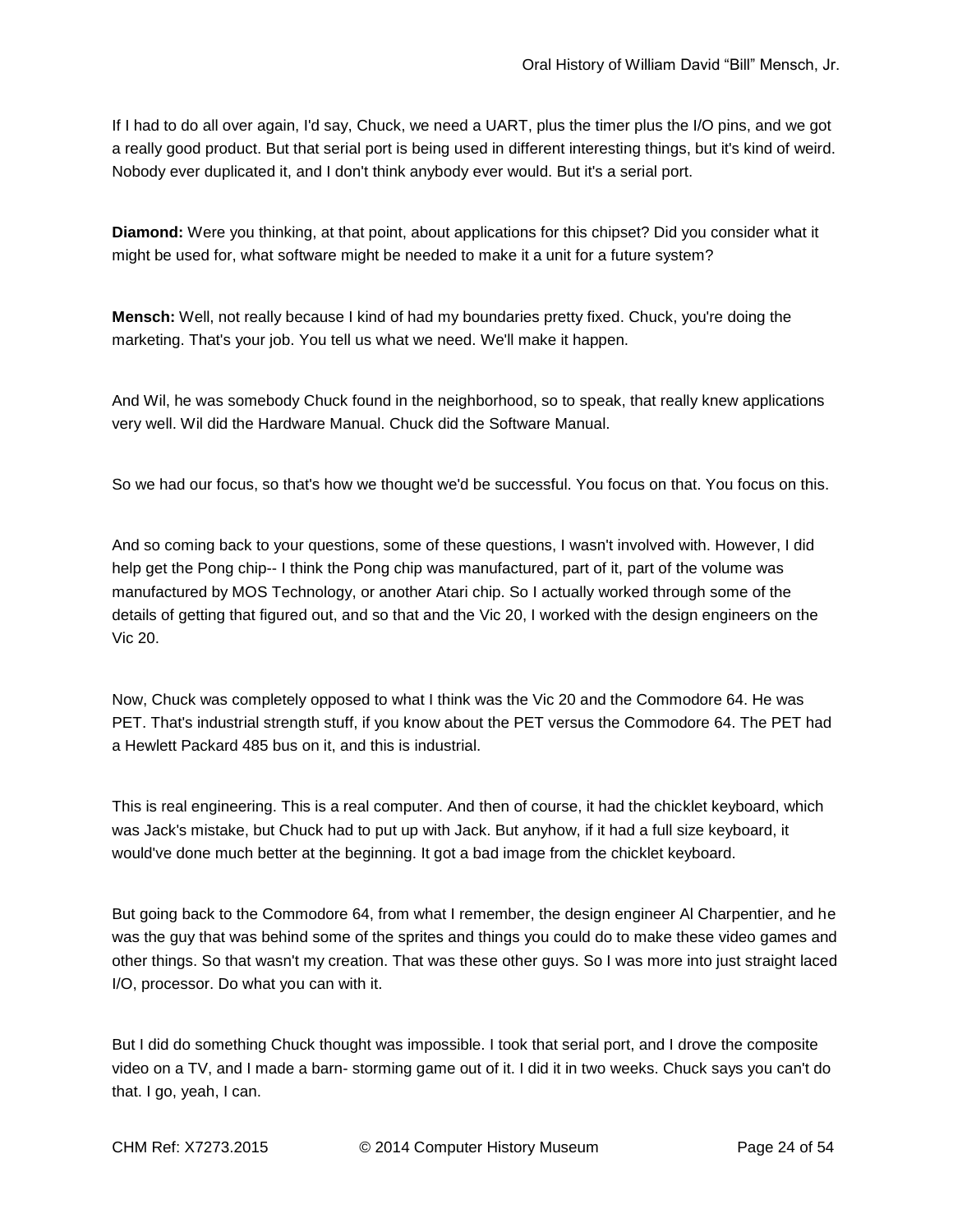I figured out the timing. I'd be running it at four megahertz. That's another part that the industry really doesn't really know about. We were running two to four times faster than Intel or Motorola, so not only where we a 10th of the cost, we were twice as fast.

Anytime you're twice as fast, twice as low a cost-- and we were lower power because of a depletion load process. So we were lower power, higher speed, lower cost, and lower power. We had everything-- oh, it was easier to use if you know the coding of it.

So we were easier to use, lower power, lower cost, and twice as fast. You got a winner! Any one of those things, you got a winner. All four of them-- slam dunk!

**Diamond:** So at that point, did you have, in your mind or in your dreams, what would ultimately turn into huge, huge volume for the 6502 architecture?

**Mensch:** I didn't know what the volumes would be. All I know is that, when you design something that is so right, what is possible might happen. There were no bets.

It was like . . . DEC, I think, going MOS Technology, small company, even though it looks like its PP-11 in some ways, they have to go with-- Motorola? Oh, wait a minute, there's these guys that know how to do marketing, and they know how to manufacture these things. We're going to go with Intel. So you go really? That architecture wins out over ours?

It's not about whether the architecture's better. It's do you know what you're doing in manufacturing? Will you support your customers' needs, like you were saying about Bob Schreiner and saying what's going to make it work for you? Let me know what it takes. Put together a deal.

And see, MOS Technology guys didn't know how to do that, I don't think. So I wasn't in the middle of that. I wasn't capable of being in the middle of that. I was too much of a semiconductor engineer.

**Diamond:** Did you have problems with the integrated clock generator on the 6502?

**Mensch:** No, no, it worked the first time. I never changed it. No, that worked great.

**Diamond:** So that could be because of your analog experience. You were really aware of what it would take to make that work.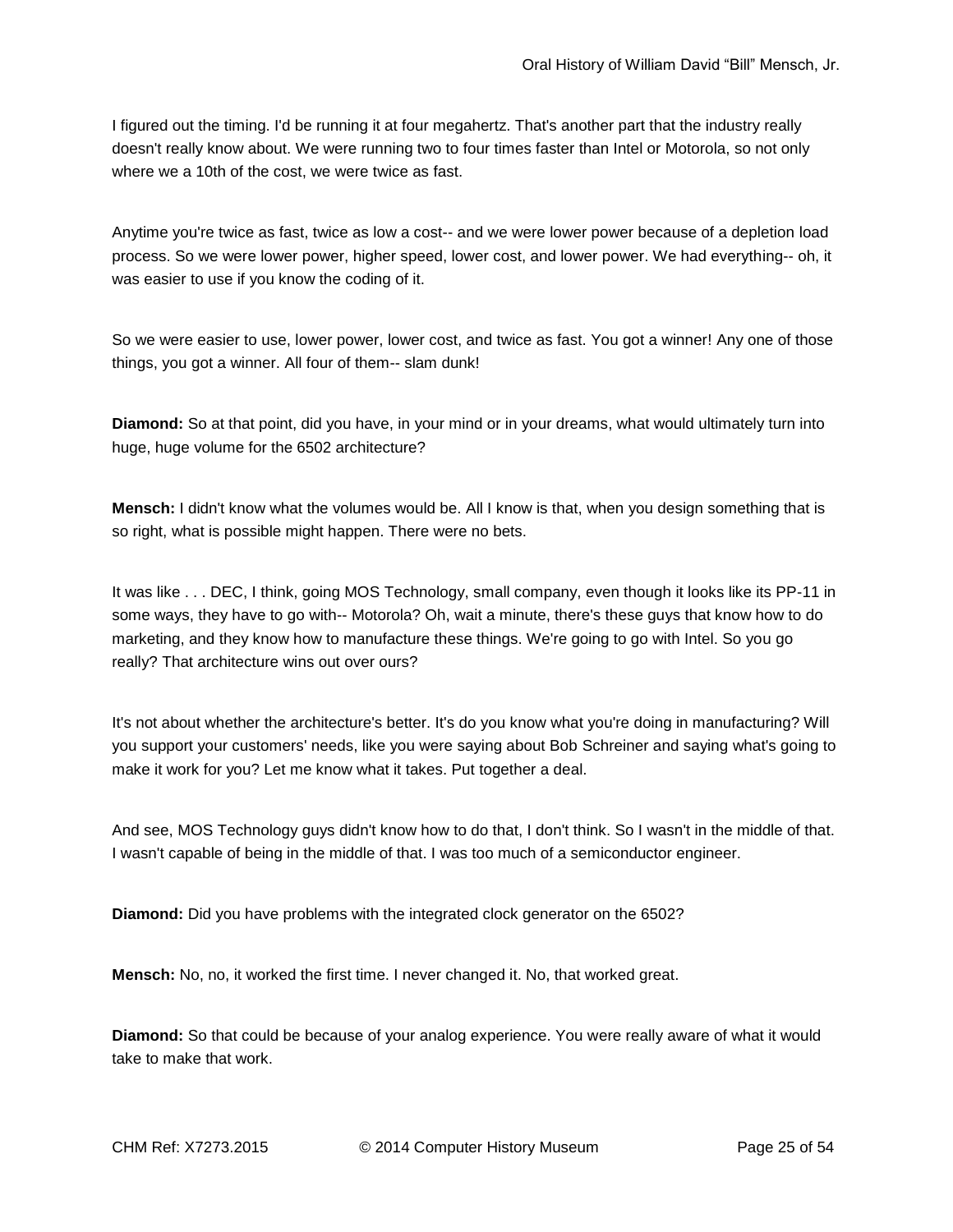**Mensch:** Right, I was a clock generator guy at Motorola at the time. Now, since then, I'd probably change some of my concepts, but I also redesigned a cardiac pacemaker oscillator that was 10 kilohertz, Statek 10 kilohertz crystal. Wouldn't start up right, so then they wanted to change it to a 32 kilohertz oscillator while I'm at ICE. So I do that design.

That's the only chip I ever designed in my life I never saw. It's a pacemaker chip. They called me on a Saturday and said, Bill, your oscillator works great.

Well, wonderful. Am I going to see it? Well, no, it just works fine. I never saw it. That was the last I heard of them.

I guess they had to recall pacemaker chips-- pacemakers. That's painful. Literally, to replace it with my oscillator. So I was an oscillator guy, but the truth be known that David Gray that's here, he got my oscillators to work really good on my 134 and 265 chips recently.

He found an article, and I go oh, wow. So I thought I knew what I was talking about before, but now I've been just reintroduced to the whole thing. And I realize there's some characteristics that I wasn't aware of that we put into our circuits that work like a champ. Anyhow, so my designs were successful.

**Diamond:** You mentioned that you'd left MOS at that point. What motivated you to do that?

**Mensch:** I wanted to design microprocessors, and I wanted to design commercial products or industrial products, game products. I didn't have a calculator at home. My son got his first game system from Nintendo. It was a Famicom 16-bit, but it had Japanese captions and Japanese characters.

And Ricoh, who supplied them their chips-- Ricoh supplied the Nintendo. It's the only exclusive agreement I ever gave anyone, exclusively for Ricoh to supply Nintendo 8/16-bit chips for their Super Nintendo. Well, my son got a Super Famicom. He was popular on the street because, what's that? So anyhow, I'm digressing here.

**Diamond:** OK, so let's talk about your transition from MOS.

**Mensch:** OK, well, when we saw the situation changing because of the business climate, they we're looking like they were going to go out of business. And Chuck was moving from a microprocessor team leader to a systems person, so he aligned himself with California in the process of the acquisition by Commodore. I'm not sure what the timing looked like there, but I left soon after or in the process of Commodore acquiring MOS Technology in a depressed situation, or a fire sale.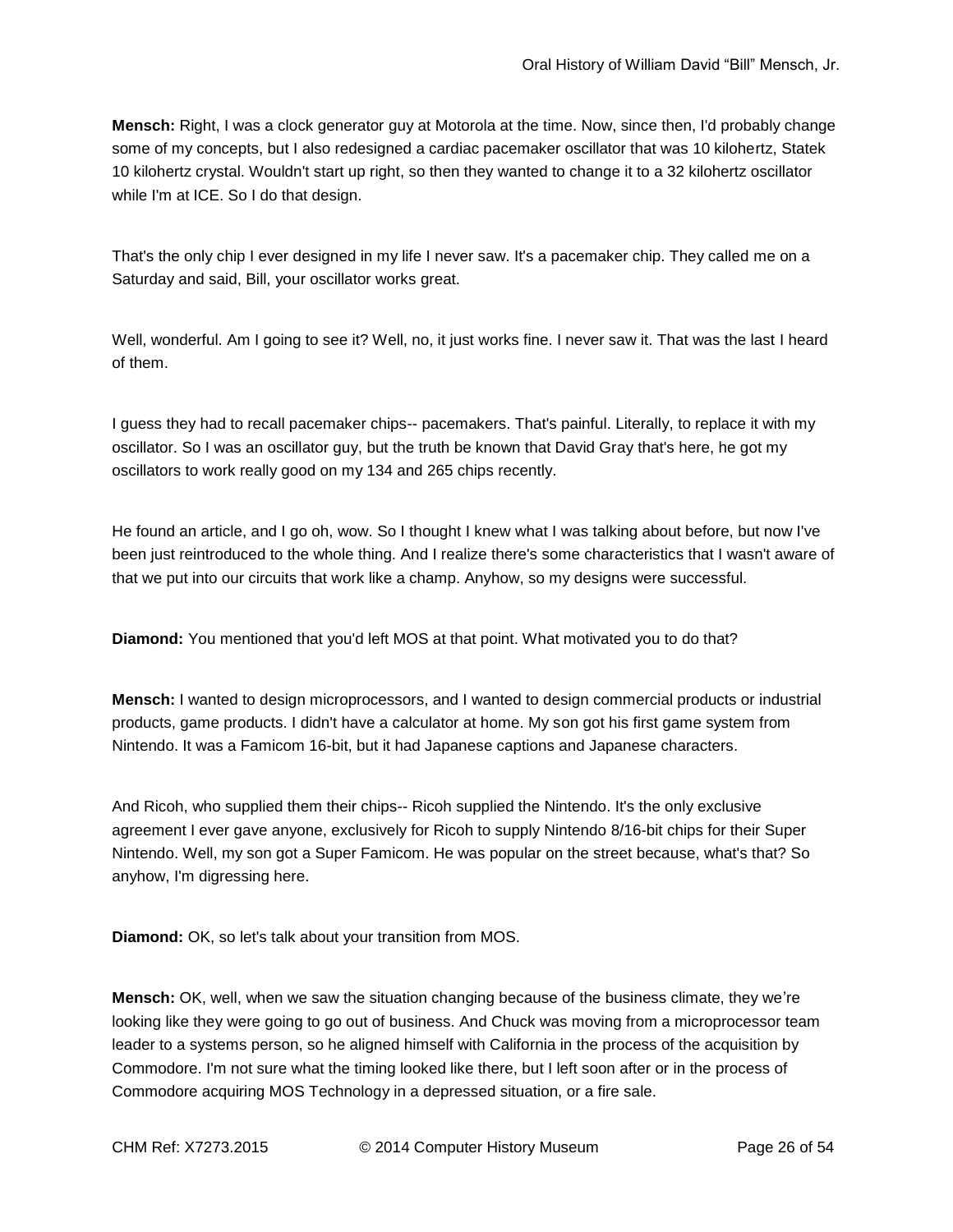**Diamond:** So do you know what year this would be?

**Mensch:** 1977.

**Diamond:** OK.

**Mensch:** So about the introduction, I think, of the Apple II and what was going on there. And so what happened was I wanted to work for a real company, not a game company. I'm not a game guy. I like the industrial, high quality-- I only want to design something that goes into high volume production used by many.

And so looking at feeding the game or calculator consumer products, that wasn't my cup of tea. That's not what I wanted to do. But then what are my options? So I ended up-- I interviewed at Xerox. They were going to double my salary, go to El Segundo.

And Bob Markel, if I got his name right, he flew me out while I'm an employee at MOS, and he wants to double my salary. And I go OK. So why would you do this? Because it's hard to find microprocessor designers. You're one.

So what would I be doing here? Well, you'll be designing-- we're a research lab, so you design something. Then we transfer it into production, then they redesign it for their production manufacturing.

Oh, Bob, you're in the wrong place. My designs don't get redesigned. They go into volume production right away, or why didn't I do it right in the first place?

So I'm not a research guy. I'm somebody that wants to make things happen, and how I know I'm making them happen is they go into volume production. They're used by people. We don't throw away designs. We just do it right the first time.

So, Bob, it was nice meeting you. Thank you. I'm going back to Pennsylvania. I need to find out my other thing I want to do, and I don't know what that is.

So that's when Glen Madland, ICE-- he's in the seminar business. He's teaching integrated circuit design- - or integrated circuit usage, and he was the first. Glenn was the first design manager at Motorola in Phoenix. And so when these integrated circuits started happening, he said, you know, Motorola, you're going to need somebody teaching the world how to use because integrated circuit is so much different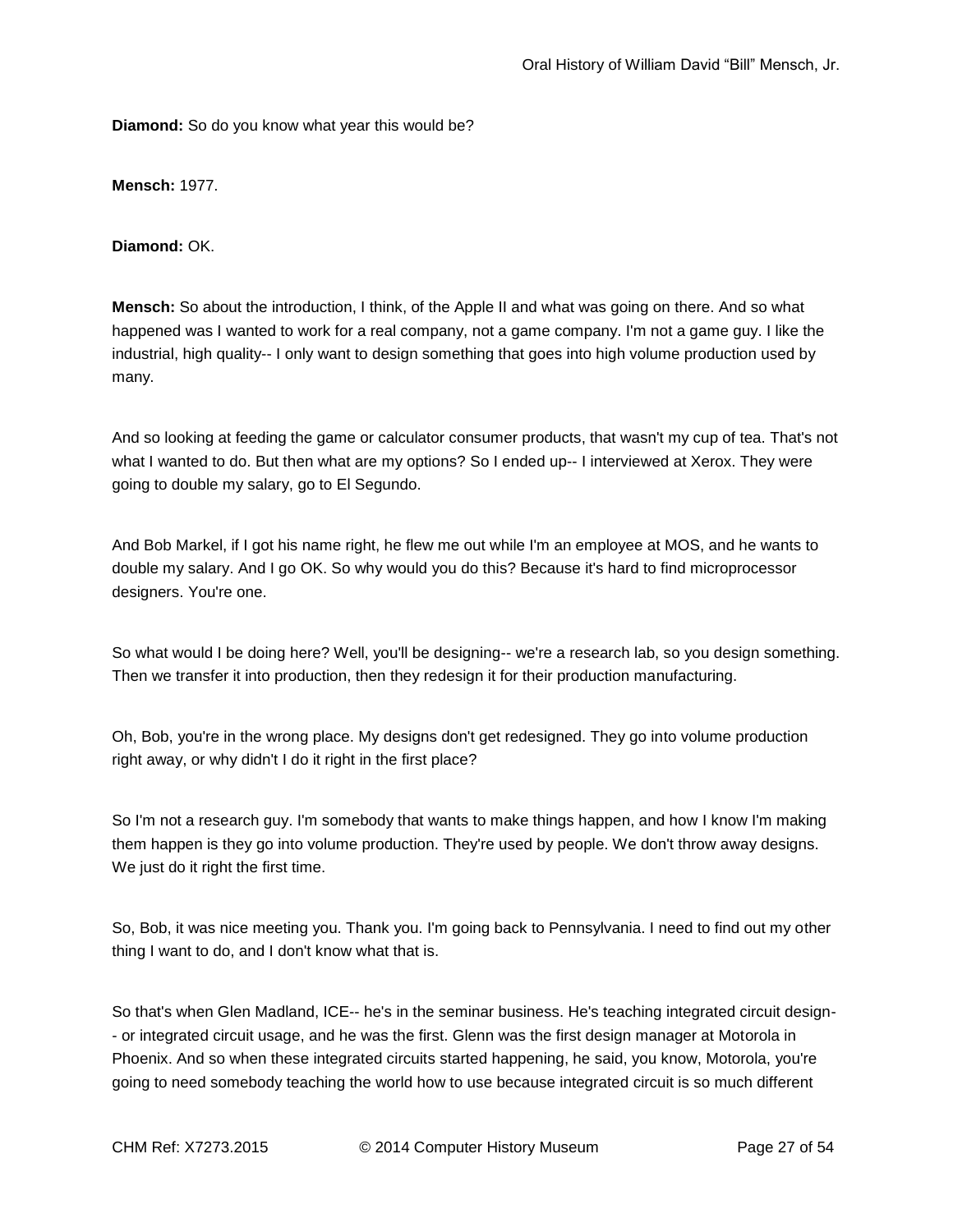than resistors and transistors. Now, you have a new way of doing things, and in order to get this out into the market, you're going to need somebody to teach integrated circuit engineering.

That's the name of his company. So he hires me realizing he could use a microprocessor guy to teach the world microprocessors. So then he asked me to put together a seminar called Microprocessors for Management, so I put that together.

He hired me straight across the board, no raise. I'm going to Arizona. Feels right to me. I have two children under the age of four. Now, I'm going back to Arizona.

I'm not designing anymore. I'm talking about designs, and I get a migraine headache. I'm talking to 50 people.

He charged a good price for attending the seminars, and I get a migraine headache. And it's like-- I don't know if it was a two-day thing, but within an hour of the first one, it's like I got a migraine headache and nobody can back me up. I got to do the whole thing.

**Diamond:** Are you teaching people to design microprocessors or to design systems with microprocessors?

**Mensch:** Actually, I don't remember what I taught.

**Diamond:** You remember the headache, though.

**Mensch:** I remember the headache. But I remember it's Microprocessors for Management, and it's about these microprocessors are going to change the world. And so it's not about designing systems. It's about knowing what to do because now microprocessors are replacing other forms of logic.

And I didn't have it then, but it's embedding intelligence into products. So you need to be aware of what that would change. Now, that's what I'd say today. It's not what I said then, and so it was one of those things where I was probably getting a migraine headache because it wasn't, maybe, that good. But it was the best I could do knowing what I knew at the time.

And then I would be the microprocessor guy in a weeklong seminar. So I don't know exactly how many different hours I taught, but I know that, at the end of the review, they reviewed each of the consultants that were teaching. And then you fill out what's your grade? I was getting failing grades.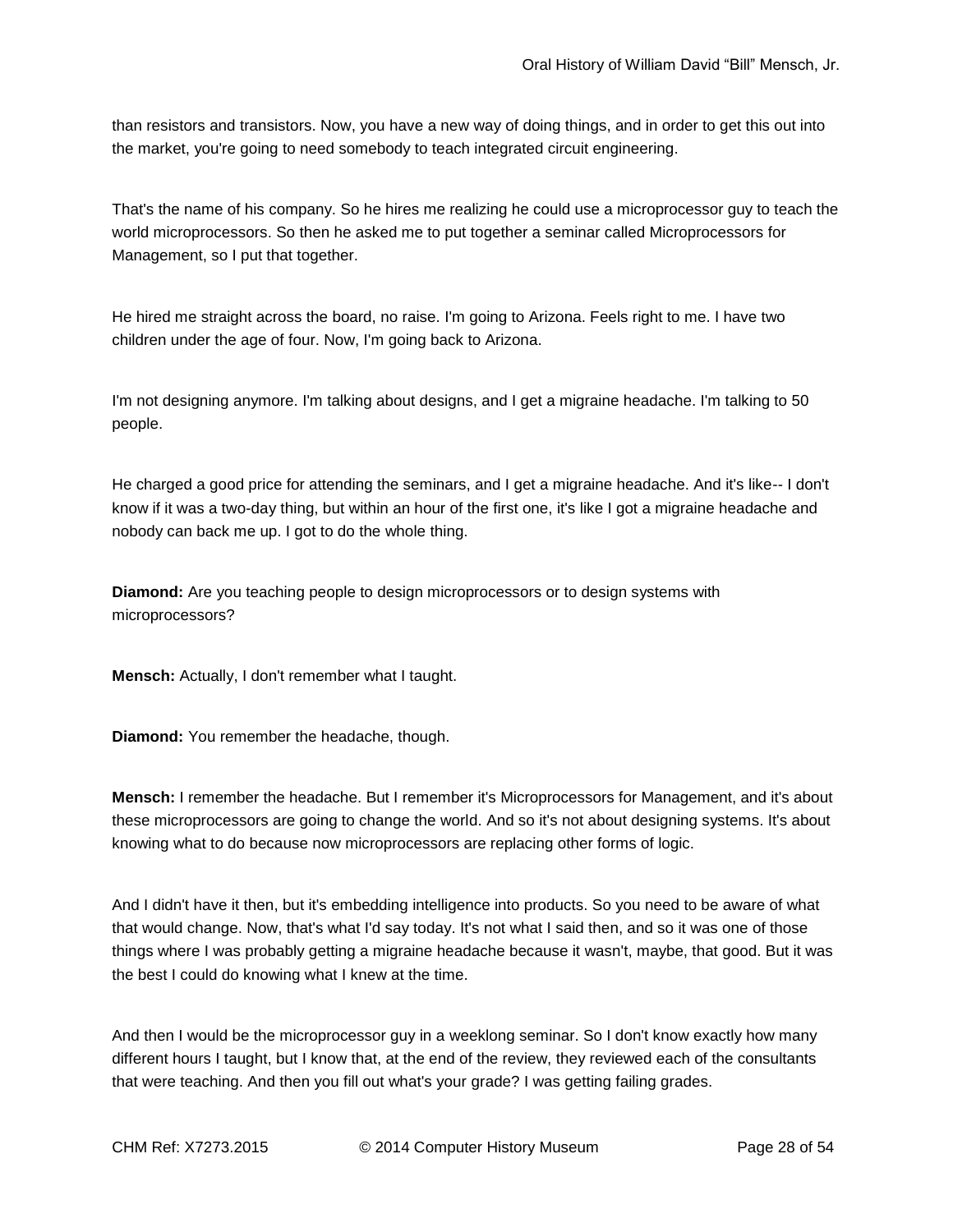It's like this is so painful, Glen. I don't know what I'm doing. And the other guys that were doing this, I didn't feel like they knew what they were doing. But they were getting the A's, and I was getting failing grades. If I got a C, that was really good for me.

And so I'm thinking, Glen, I don't understand. How can Howard do that and me, and he gets A's. He says, Bill, you haven't figured it out yet. We're in the entertainment business. I go, Glen-- he says you're trying to give them too much information.

I go, well, they're paying for it. Don't they get the best? Well, they're coming here to Arizona because it's cold wherever they were, and you want them to leave thinking that they know something. But you're giving them too-- they can't digest what you're giving them, so it's painful for them. OK, well, that's a mismatch because I'm giving them the good information, but they can't use it.

And so I don't know how-- so then I dumbed down what I have to say, and then my grades go up. And I'm thinking this doesn't feel right at all, so I can't do this. So that's when I asked Glen, so what's it all about? That famous question that's been asked and probably never answered, but Glen, at the coffee shop, at the coffee bar outside of his office-- and my office was next door to his. Glen, what's it all about?

Glen answered it. He said, for me, it's about doing what you want to do, living where you want to live, and you're comfortable. Whoa, thank you, Glen. Went back into my office.

I'm not doing what I want to do. I'm living where I want to live, but my son was just born on a credit card, so I'm not comfortable because you didn't have maternity benefits. So here I am, not comfortable with my debts, enjoying where I'm living, but not doing what I want to do.

Denny McClain, I think, pitched 30 winning-- he had a 30-win season, which hasn't been duplicated, I don't think. Maybe, but I don't know. And that's what I feel. I feel like I'm Denny McClain. I just pitched a no-hitter, wins 30 games, and I'm out of the business.

I need to get back in the business. So my transition from MOS to consulting-- that's when I got to reverse engineer all of the popular, valuable, industrial microprocessors for \$5,000 per processor, which means that I had to set up a little factory line, assembly line. So bipolar-- I had a bipolar consultant that he could help you with the bipolar, and then I had to put it together in the registers and what was going on.

Shell Oil Company had the first patents on dynamic RAMs, and they were chasing down Mostek so I had to reverse engineer Mostek and show them that Bob Proebsting used the same circuits he had at Shell. He was a designer at Shell and went to Mostek and I'd just say, well, he's got balanced bit lines Hey, he's got sense amps…. So I had to do this kind of stuff because I knew what the transistors were doing.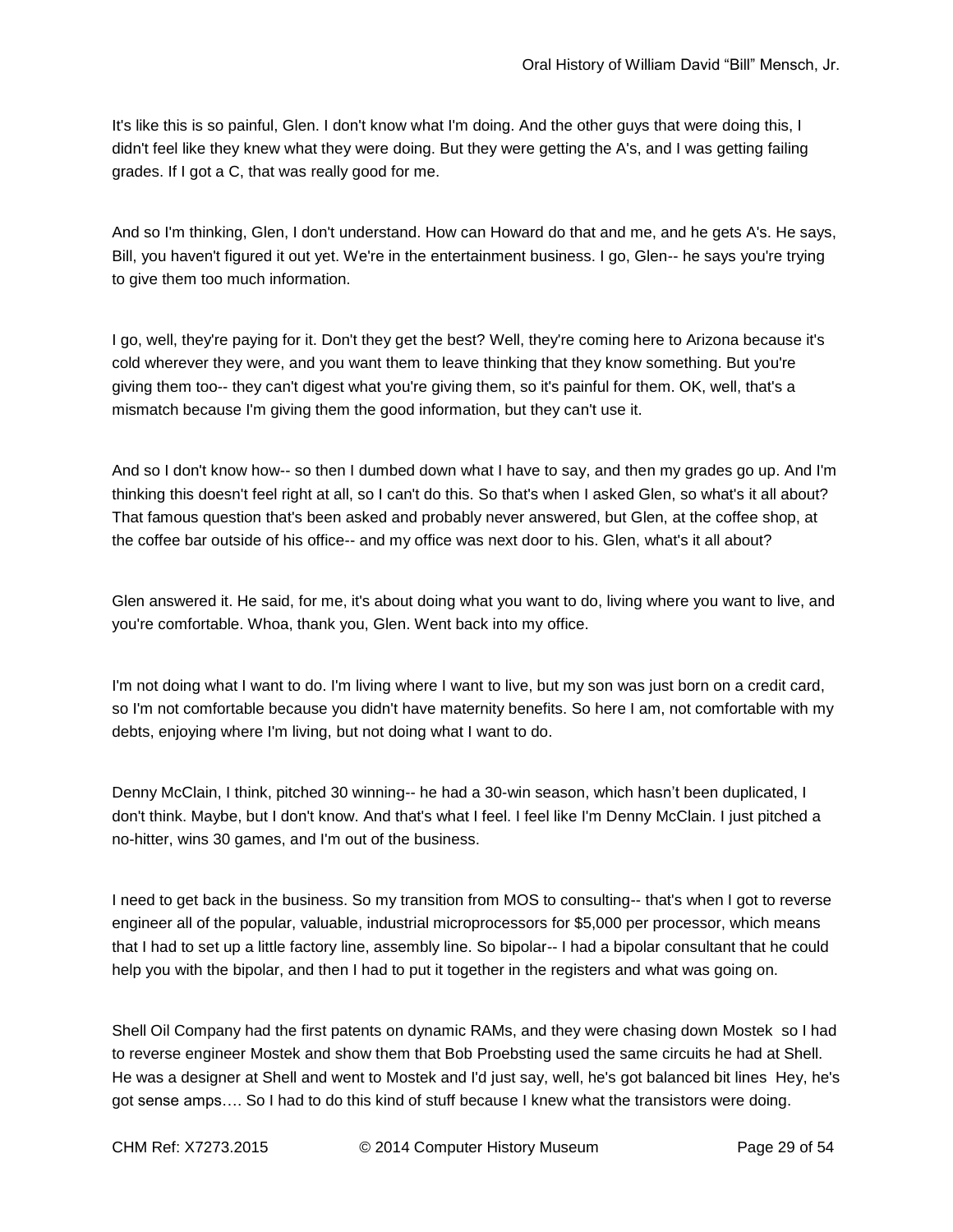So I wanted to get back, and so I transitioned to ICE. A year later, I'm starting my own company because Jack Tramiel wanted me to design CMOS calculator chips because they're lower power. And so there's Frontier, whatever it was, semiconductor, Southern California. Was it Frontier or Pioneer? (It was Frontier.)

I don't know. It was something like that. I think it was Frontier, like the airlines I think, but I'm not sure. But anyhow, that was the CMOS manufacturing for Commodore for CMOS calculator chips. That's how I got started in my own business.

**Diamond:** So that's Western Design Center. So did that happen before you left ICE, or did you leave ICE and then start WDC?

**Mensch:** Well, what happened was I was doing all this is talking about design, and then I actually trained NCR engineers how to design microprocessors. They were using emitter-- I don't know if it was injection logic or emitter coupled logic. It was bipolar, and that wasn't fun for me to teach somebody about designing microprocessors that I didn't think was a good idea. But I did what I needed to do. They had the process, and I-- whatever.

So NCR, and then I forget who else-- but anyhow, it was just consulting, so answering questions or giving them my best. I gave them my best. But what happened was I went to Glen and said I want to build up a design capability here. To do that, I need a circuit simulator and a logic simulator, so we found a logic simulator and a circuit simulator that was out Bowmar. ICE had been part of Bowmar, the calculator company.

And so Frank Jenkins is the same guy that was at Motorola. He did the circuit simulator and logic simulator. I'm thinking that's good stuff. That works. So I knew Frank, but Frank left Motorola selling logic simulators and circuit simulators back before for Verilog.

And so what happened was that was running on an accounting firm's Prime 300. Prime was virtual memory, and so it could handle any size logic circuit because of the virtual memory. And then I got that to work, and then I wanted to sell logic simulators and circuit simulators through ICE.

So I was building up the base for designing chips for ICE when Glen says, you know, there's a problem with designing integrated circuits. They don't always work. Yeah, but if you know how to do them, they work. Yeah, but there's a risk involved there, and you can risk our goodwill, our relationship we have. So I can't really take that risk.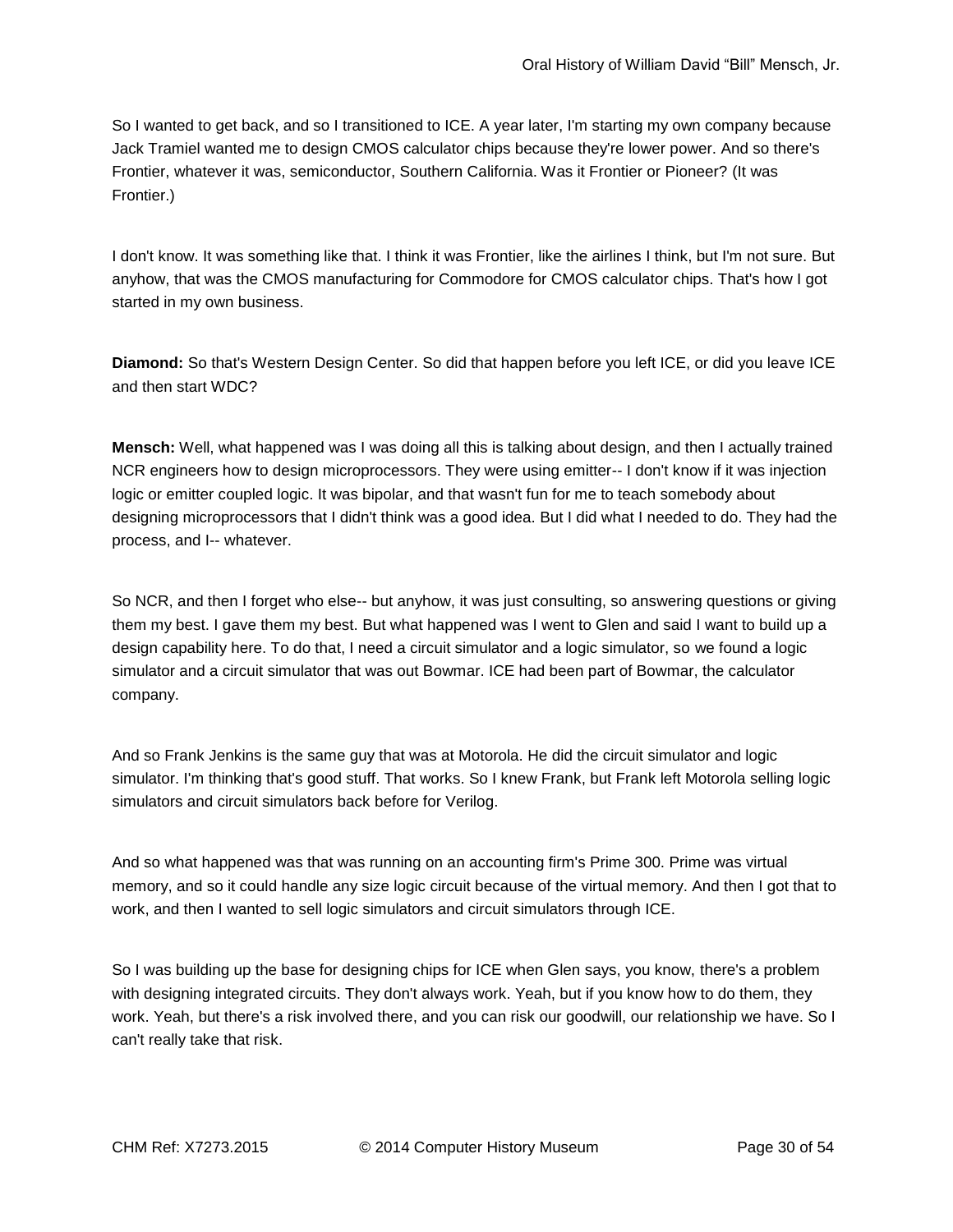And I'm thinking, oh, my god. [SIGHS HEAVILY] Well, how am I going to do this? And so then out of the blue, Chuck calls me. Jack wants you to design calculator chips for him.

Oh, OK, well, I need a customer. I'll go to Glen. Go to Glen. Hey, Glen, I got a possibility of designing calculator chips for Commodore.

Glen says, no, Jack ripped me off. Jack owes me money. It's not good. I never want to do anything with Jack ever again.

But this is an opportunity for me to design chips again. That ain't going to happen here. OK, Glen.

So then I go back, and I'm thinking is this a two-way street or a one-way street? Go back, say to Chuck, Chuck, I want to design calculator chips working here at ICE. What do you think? I got everything set up. I got circuit simulators, logic simulators, we can get mask design done and all that.

Nope, Jack doesn't want to have anything to do with Glen. Glen's a good guy. What do you mean? No, Glen ripped him off.

I'm thinking how can you both rip each other off. So that's when I decided, well, I can't do it here. Start my own company. So that's when, on Mother's Day weekend, in 1978-- I think Mother's Day was maybe the 13th of May that year. I don't know.

But anyhow, I visited Jack and Chuck at a casino in Las Vegas, and Jack's down \$10,000 when I arrive. Then, he turns around winning \$17,000. That's what I remember. He says, well, you brought me luck. Let's go talk.

Go up to his room. Chuck's sitting here. Jack's sitting where you are. I'm sitting over here on a sofa. Jack says so what do you want to do, Bill?

I said, well, I'd like to design integrated circuits for you. OK, how are we going to do that? I'll give you a department within Commodore. I'll make you vice president of Commodore, a whole division. I'll pay you more than I pay Chuck.

Chuck is like what? Where's that coming from? So Chuck wasn't too happy with that statement from what I recall.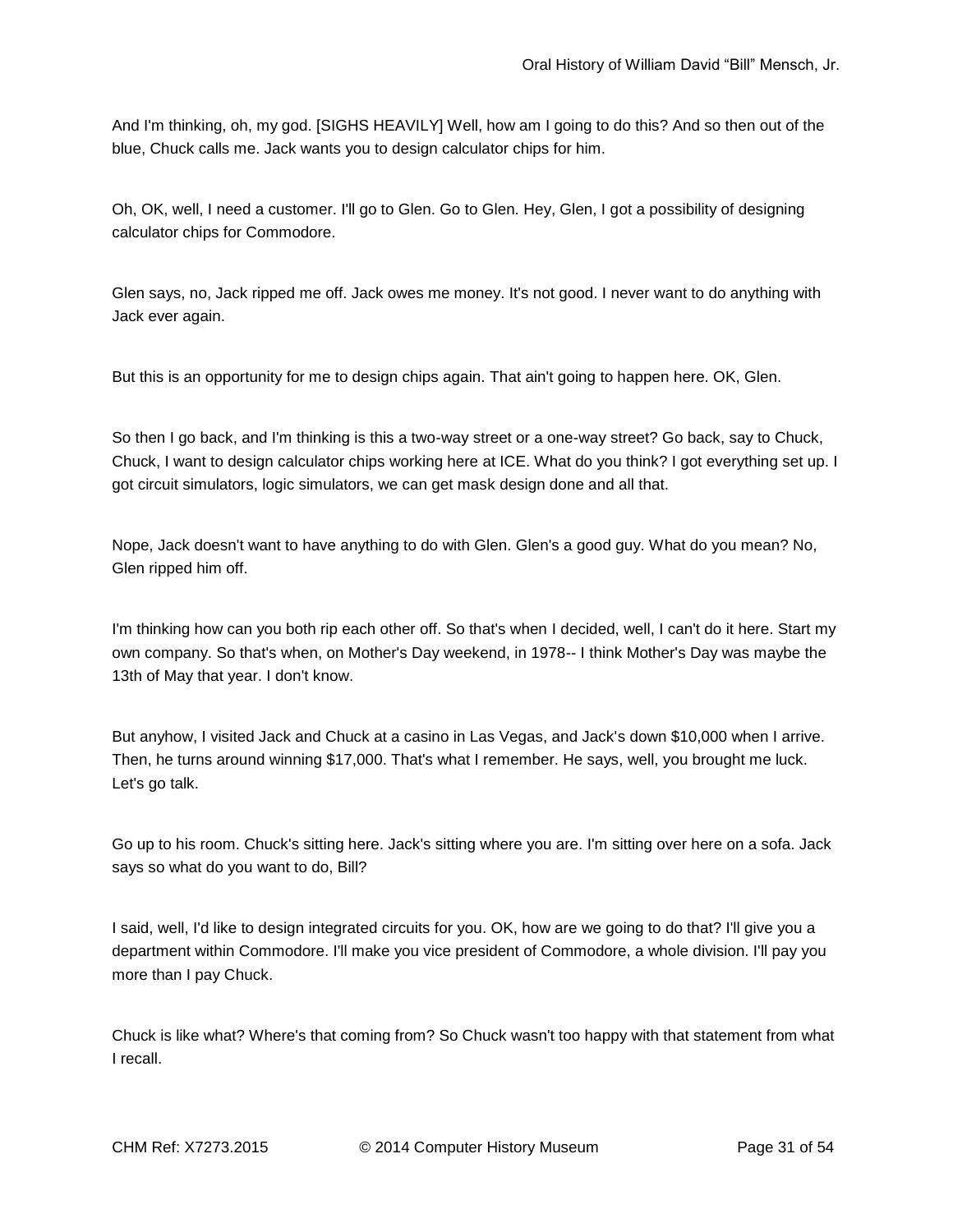I said, well, I thought about it, Jack. I want my own company. How will that work? I said, well, we'll have an agreement. I've been writing agreements with ICE.

We'll write agreement. We'll put milestones in it. I get paid, and I'll break even. And the design will work.

And how you know it'll work is I get a royalty off of each chip, so I don't make anything if it doesn't go into volume production. I believe in what I do. I believe what I do will produce volumes. That's where I'll make the profit. I'll break even, and that's how it works.

**Diamond:** So the idea was he'd pay you enough so that you had your costs covered for that design, and all of the upside in future was on a royalty basis based on a percentage of--

**Mensch:** OK, now, we go back to what happened at MOS Technology, and why was everybody not happy, why did everybody leave. There was a learning opportunity. Chuck put together the deal. Guess what it is? A percentage of *profits*.

Well, you get to looking at who's cooking what books, and you go when will there ever be profits here? Well, you know, it's how you do your accounting, what do you assign to this and that and the other thing. So there were some really unhappy folks.

Now, Chuck and I, we're friends. Now, Chuck's hard to live with sometimes, but it's that, whatever you call it, the synergy of two different styles. But would I call Chuck a friend? I would, but there are some saying really? I am.

I'm a friend of Chuck's, but I understand Chuck in a way that very few people probably understand him. But I know he's a winner. There's a winner there someplace.

It's like that story about the pony and all the crap. There's got to be a pony around here with all this crap. And so I think Chuck can put together some interesting deals that only Chuck can put together. He's just like a Steve Jobs in a way, and so if you know him that way, life is exciting, so to speak, opportunities.

**Diamond:** So what was the deal that you negotiate with Jack?

**Mensch:** Oh, yeah, it's per unit.

**Diamond:** Per unit?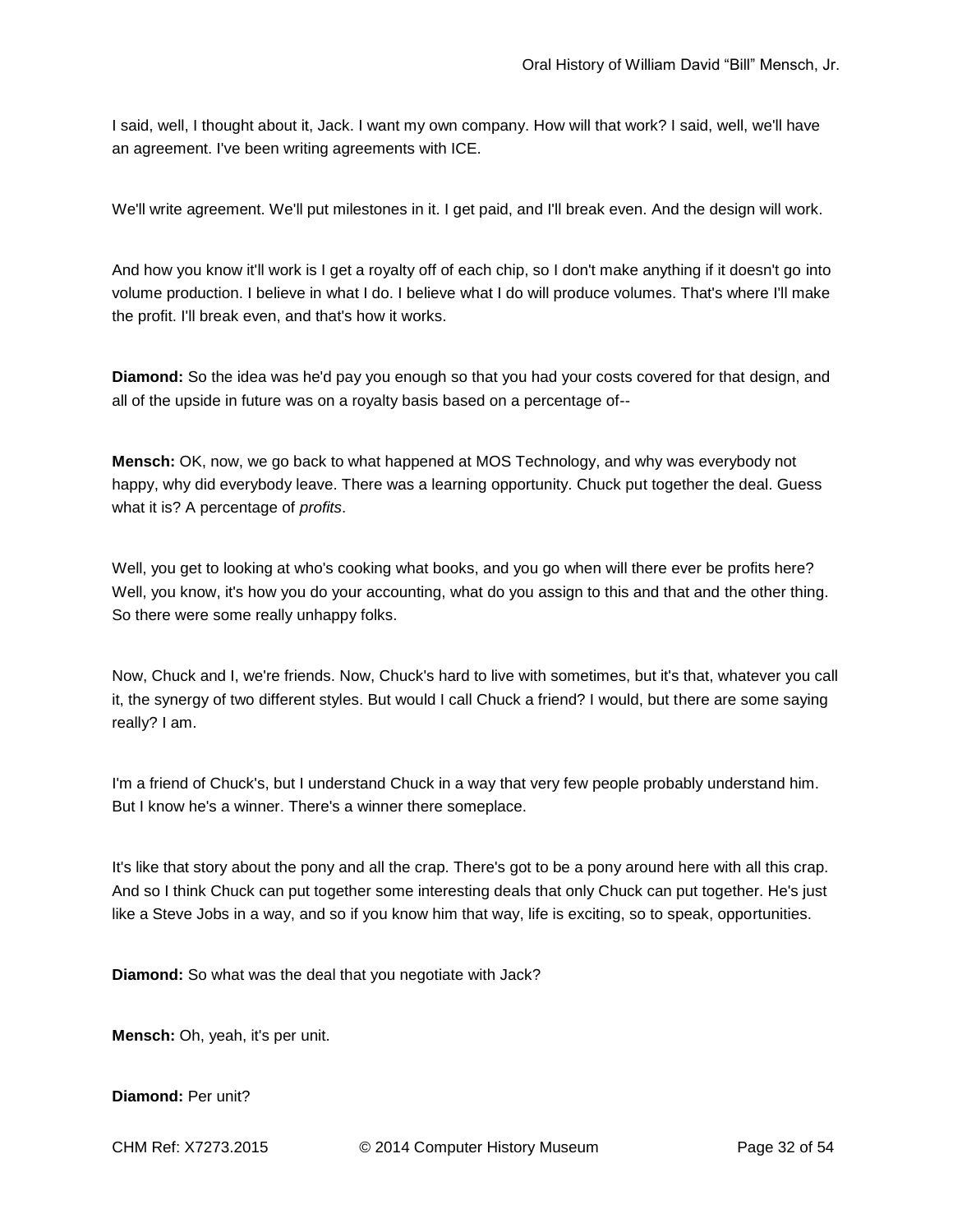**Mensch:** Yeah, it's per unit. So you sell it, you get a percentage of the sale price. I don't care if you make a profit or not. That's your problem. But I'm getting a percentage of whatever you sell it for.

**Diamond:** And was he going to use some of those chips for internal use as well?

**Mensch:** Yeah, yeah.

**Diamond:** And how did you get compensated for those?

**Mensch:** Oh, he never manufactured anything I did, ever, which is interesting. What he did was, when I duplicated the LC5K3 chip out of Toshiba-- that was some interesting design. It was a serial processor, and it's hard to reverse engineer an LCD implanted resistors. You can't see them on the surface, so you go how is that happening? And you have these nodes that aren't connected up to anything.

Well, they've implanted resistors in there you couldn't see, so I had to figure that out. It makes you use your imagination more when you-- wow, that doesn't make any sense. That doesn't make any-- then they also embed into it some circuits that are phantom circuits that would confuse somebody trying to reverse engineer it. So all these tricks these guys use-- well, I got it to work.

But guess what Jack wanted to do? He wanted to get the Japanese price, which was half of the American price, so he wasn't going to buy any chips. He wasn't going to build any of my chips. He wanted the chip, the design, so he could go back as a negotiating. OK, well, we can--

**Diamond:** Did he have that idea from the very beginning?

**Mensch:** I don't know. Jack was shrewd. He may not have. I don't know, but he was a gambler. He was a gambler, so if he's going to gamble-- and he's saying, well, can we build this any less expensive than buying it from Toshiba?

He's making the business decision. It wasn't about my design running in a factory. It was about can he make more money off of getting a better price from Toshiba.

**Diamond:** OK, so we were talking about the Toshiba calculator chip that you did for Jack, and you mentioned that you did the design, but he didn't use your chip.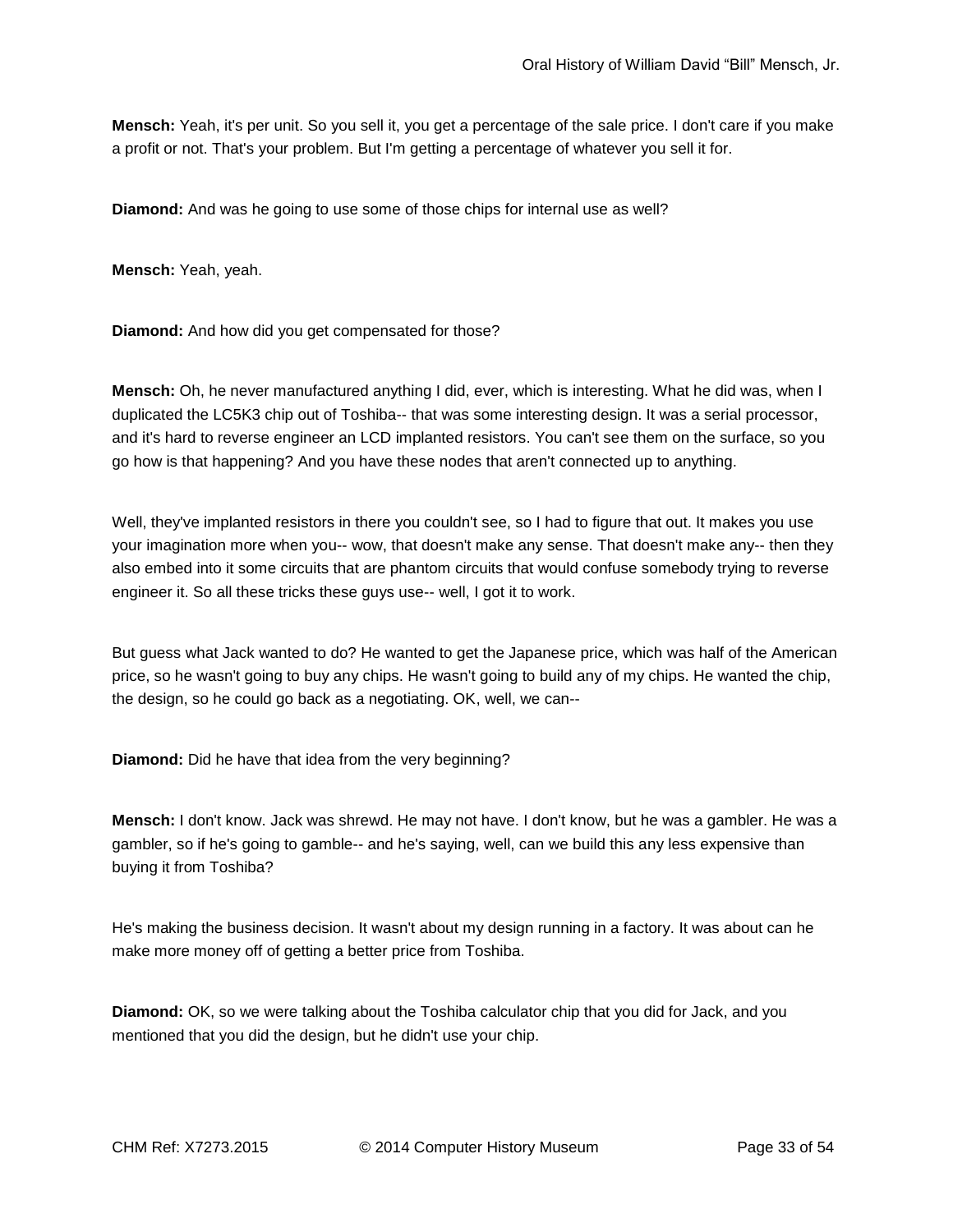**Mensch:** No, and actually I designed a 4-bit microprocessor parallel. Now, the Toshiba chip was serial, but in order to get that to-- scientific calculator, now. Now, we're going after the scientific business. The other one was five function, and that's a low end. Then we're going to go to scientific.

In order to do the scientific, I said we needed to do parallel, not serial. And so you'd think can we do the 6502? The 6502 would not have been good because it's floating point, 64-bit. We have to do 64-bit math, but sometimes, we might not do 64-bit. We might do 24-bit, like the mantissa and the exponent, on a single precision.

So I have to be able to change from 32-bit to 64-bit and/or other, whatever the math, we need it, would work. So Chuck had a coding-- guy that programmed it. His name was Shirah And so Shirah I don't know if he was in India, or he was in northern California.

So Shirah and I worked out what we were going to do. I don't know how much Chuck was involved with it. He didn't seem to be involved with it. And I wanted Wil to help me with this because I'm a semiconductor guy. I'm not a processor guy, really, if you think about it.

I had to add on the microprocessor functionality working with the market, like what we've talked about. So as it turns out, a 4-bit RISC processor, it had 16 instructions, but what I had was a field, a 4-bit field, that would tell you how many nibbles. So if I wanted to do a 64-bit, I'd have 16 4-bit nibbles. So it's a cool processor, and it also helped with the LCD interface. So I had the LCD interface also would be supported by this 4-bit RISC processor that could do 64-- any four, eight, 12, 16, all the way to 64-bit.

I could do that, and so I had this new instruction set. And the 6502 wouldn't have been good at that and keep the size down. But then another thing that was the Achilles heel that I didn't know about at the time, because Sam Tramiel, Jack's son in Japan, knew the characteristics of what was going on in the calculator industry, and one microamp of standby is a lot. So you couldn't even have one microamp standby, but I didn't know that. And I should have known that, but I didn't.

And so what I designed into this is a single transistor dynamic RAM using what Proebsting did …what I learned at ICE. So I had a single transistor non self-aligned metal gate dynamic RAM on the chip so I could save space on it because everything else had to be static. So here I am, thinking the semiconductor technology that I knew, and I got it to work, and it works fine. But--

**Diamond:** Too much power?

**Mensch:** You had to refresh it, so I had to have the refresh cycle in there. So I had to refresh the memory, and that was over a microamp. So that wasn't a good design.

CHM Ref: X7273.2015 © 2014 Computer History Museum Page 34 of 54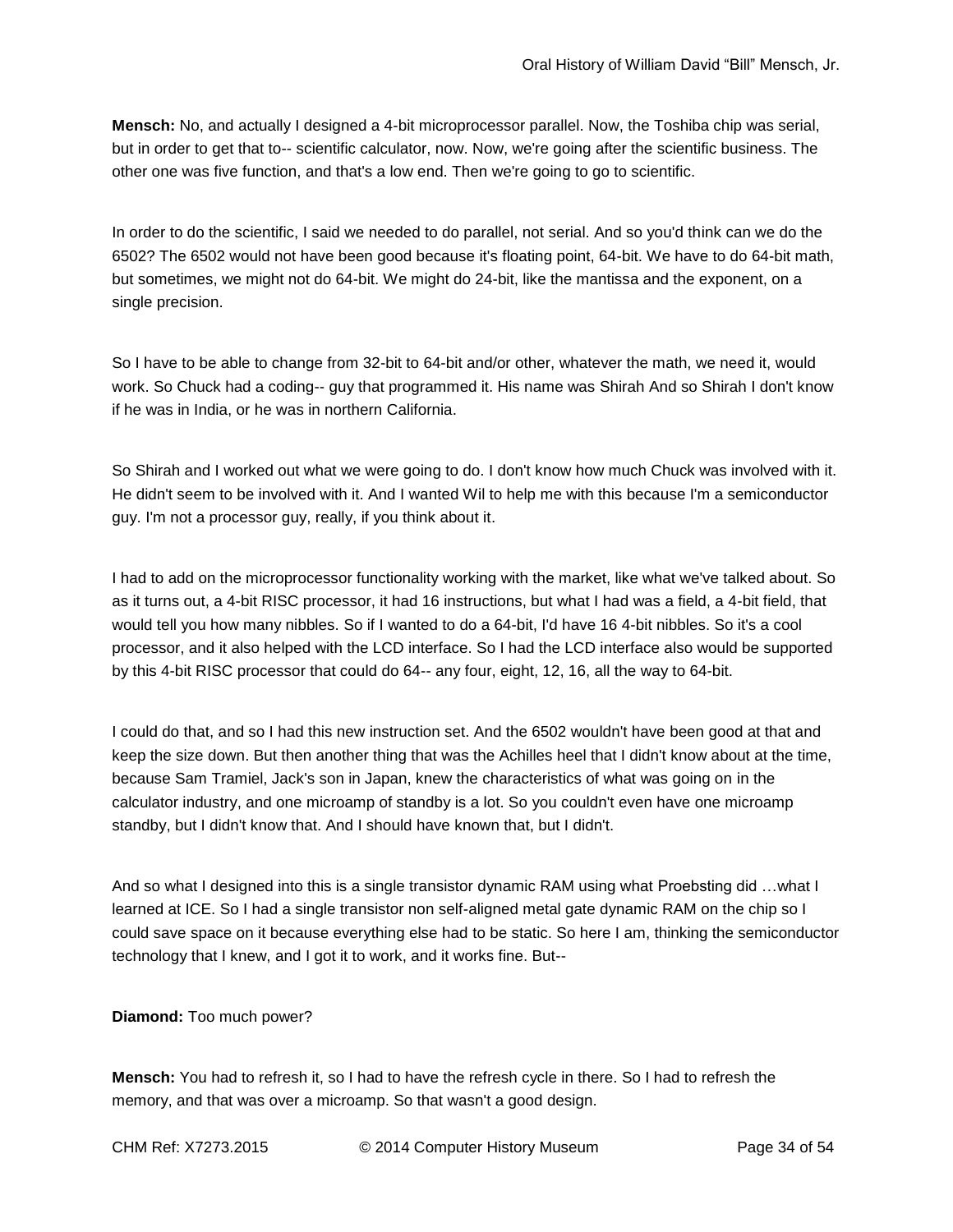**Diamond:** How did you get involved at the Western Design Center and the 65C02? How did that project start?

**Mensch:** OK, so Xerox-- I have to say the first customer after Commodore-- now, Commodore didn't want the CMOS 6502. The NMOS was low power enough for things like the PET, and these other things. It was already lower power than anything Intel or Motorola had, so they weren't interested in the CMOS version.

So after Jack was fired-- I thought he quit because he made a billion dollars or something like that. Commodore sales was over a billion dollars, which is a big deal for Commodore. But apparently Jack was kicked out by Irving Gould, and I didn't know that until the book was published about-- On the Edge, that book. You're familiar with that, right?

So what happens is they pull up stakes. They brought a truck, whatever, a truck by the office, took all their equipment, and take off with all the equipment that they felt was theirs from an office that I had a \$50,000 note due on in six months. I just purchased this thinking we're going to do well, and then they didn't want to do anymore.

I didn't have any other customers. That's one thing Jack said, exclusive. You don't work for anybody else. You work for me. You don't work for anybody else.

What I translated is I can't even talk to anybody else, like sales. I can't set up a next opportunity. So when Jack pulled up with his truck, so to speak-- it's the guy from California, the CMOS, the design manager there, he took everything he thought they owned and left that day. And so then what I'm doing is saying, oh, wow, three kids under the age of six, one customer gone, now what am I going to do?

I call up Bob Markel at Xerox. Hey, Bob, I'm available. So this must have been near Christmas. Can you come over--

**Diamond:** And what year?

**Mensch:** 1980. He goes can you come over? Yeah, I need to talk to you. Sure, I'll be over on the next flight. So bank accounts, probably on a credit card, and all this other stuff.

So then I go over and meet with Bob, and I said so, Bob, so what do you have in mind? He says, well, Bill, now that I have you, I couldn't hire you, and I took you in. Their vice president of Commodore-- Xerox is going to give them their most advanced process just to have a part of my time.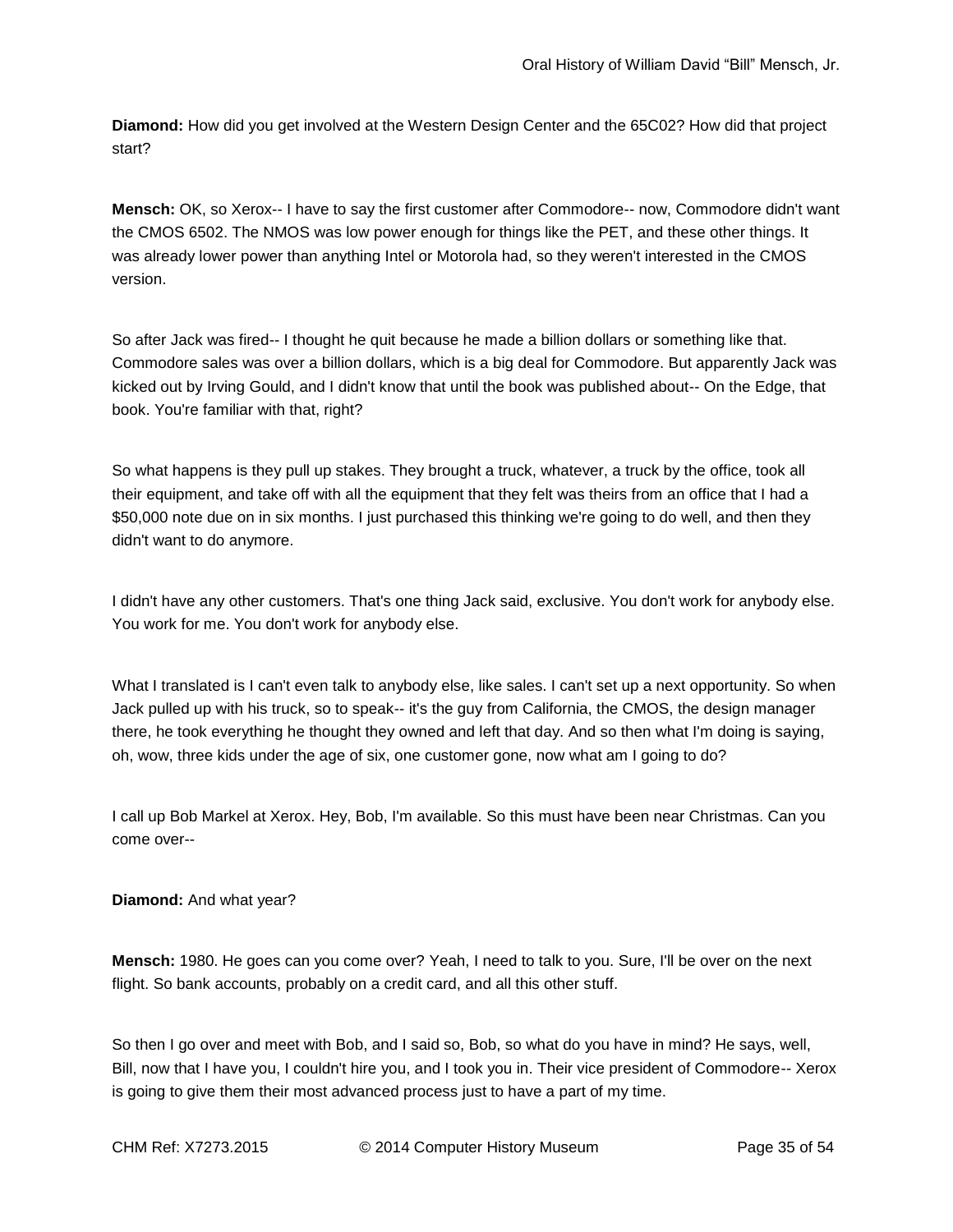And Bud Frye was their vice president at the time, who was managing me. We met at Xerox, and Bud Frye listened to them. No, no, we want 100% of Bill, sorry. So then when they pulled up stakes, then I go back to Bob. Now, Bob's saying come on over and let's talk.

He said what happened? I said, well, I don't have any business exclusive for Commodore. Commodore left. I don't have anything to do. OK.

Talks to his secretary. We had secretaries back then. [COUGHS] Excuse me. She leaves. Comes back with an envelope.

Bob hands the envelope to me. I open it, \$25,000 check. Bob, what's this about? He goes you have a nice holiday. I said but what are we going to do?

We'll figure it out after the holiday. Yeah, but why would you just give me \$25,000 without any contract or anything? He says, Bill, when a microprocessor design engineer becomes available, you lock him down. I want to talk to you after the holiday. We'll figure it out.

Well, thank you, Bob. Came back. Want you to teach my guys how to design microprocessors. That's when I hired Dianne and trained her in five weeks to help me make good on my contract, so I taught her design.

But anyhow, that whole process is so random that you go how does that figure into anything? You go, well, it's the way it worked. It's the way it happened.

**Diamond:** So how did you get from teaching Xerox to design microprocessors to restarting the 6502 legend?

**Mensch:** OK, so the 65C02 came out of the fact that GTE-- while I was at ICE, I gave a seminar on Microprocessors for Management--

**Diamond:** So they were one of your students at ICE?

**Mensch:** Not GTE, EM&M Semi. Remember, we were talking about that earlier? Well, EM&M Semi was there, and Fran Krch-- who has no vowel in his last name. I think it's C-R-- K-R-C-H.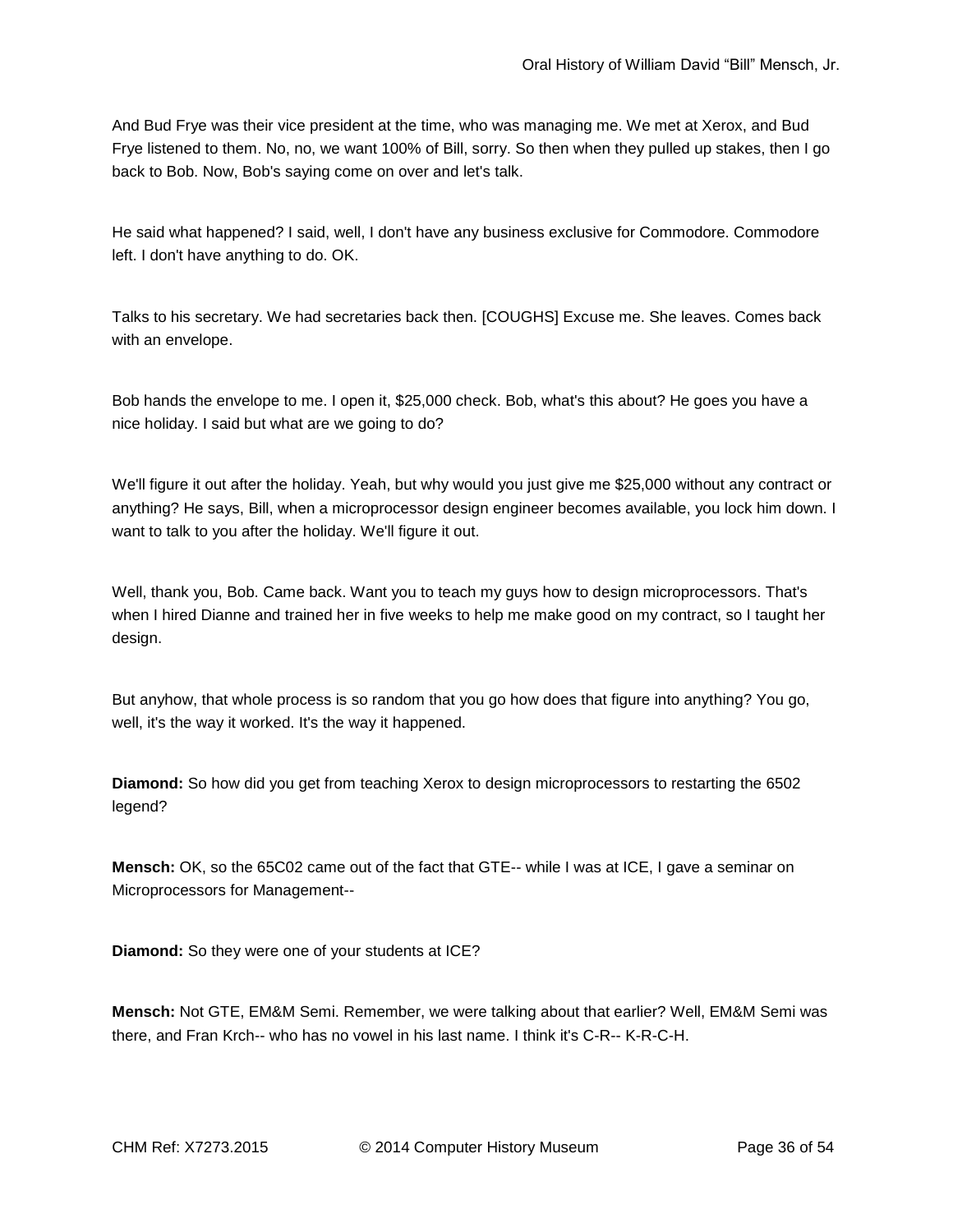Fran Krch was the marketing guy for EM&M Semi, and he, I guess, was convinced by Glen that this would be a good investment on EM&M Semi to hear this seminar, or whatever. Not exactly sure what happened there? But Fran knows me.

Doctor Desmond Sheahan got his PhD from Stanford. Got his undergraduate in Scotland, I think. He is the vice president of technology. He was the vice president of technology at the Lenkurt division up here, and he was the one that proposed semiconductor operation to GTE Corporate. So he needs to make this work, and his career is attached, now, to getting technology into the factory because he's convinced corporate they need to be in the semiconductor business.

And so Fran Krch is a marketing guy, and so Fran knows me. Introduces me to Des. Des and I hit it off. Des says I need to send you to the ATEA division of GTE in Lemkurt-- no, not Lenkurt-- outside of Antwerp, Belgium.

So first international flight, I've got to get this. And so I'm going over there, and they have a 6802 based key system for telephones. So they're telling me what they need for the 6802-- serendipitously, Mitel had a unipolar doped poly silicon, which they were the first to do that. And its oxide isolated, so it's lower capacitance.

So I know that oxide isolated unipolar doped CMOS is a winner. That's what we need. GTE figures this out on their own, but serendipitously, I have my secretary call the sales office for Mitel where GTE got their process. I didn't know they got that.

So they got licensed on the 6802 and the process from Mitel. I have my secretary call the sales office in California. I get online with him. He says can we meet in Chicago on Sunday?

This is a Friday. What? Yeah, I want to meet in Chicago-- or where it was, or Montreal, or someplace.

**Diamond:** That's where Mitel Semi was, in Montreal-

**Mensch:** No, no, Ottawa. So we have to meet at this airport because you can't fly directly into Ottawa. And so it's like minus 30 degrees. It's 70 degrees in Arizona. It's in whatever, February.

And so I go there, and they're saying we fired our guys that were in Lake Tahoe designing the 6802, and it only runs at 250 kilohertz. And we need it to run-- the original spec was 5 megahertz. I said if it's so far off, I think I can get it to a megahertz or two megahertz, but not five. I don't think I can do five.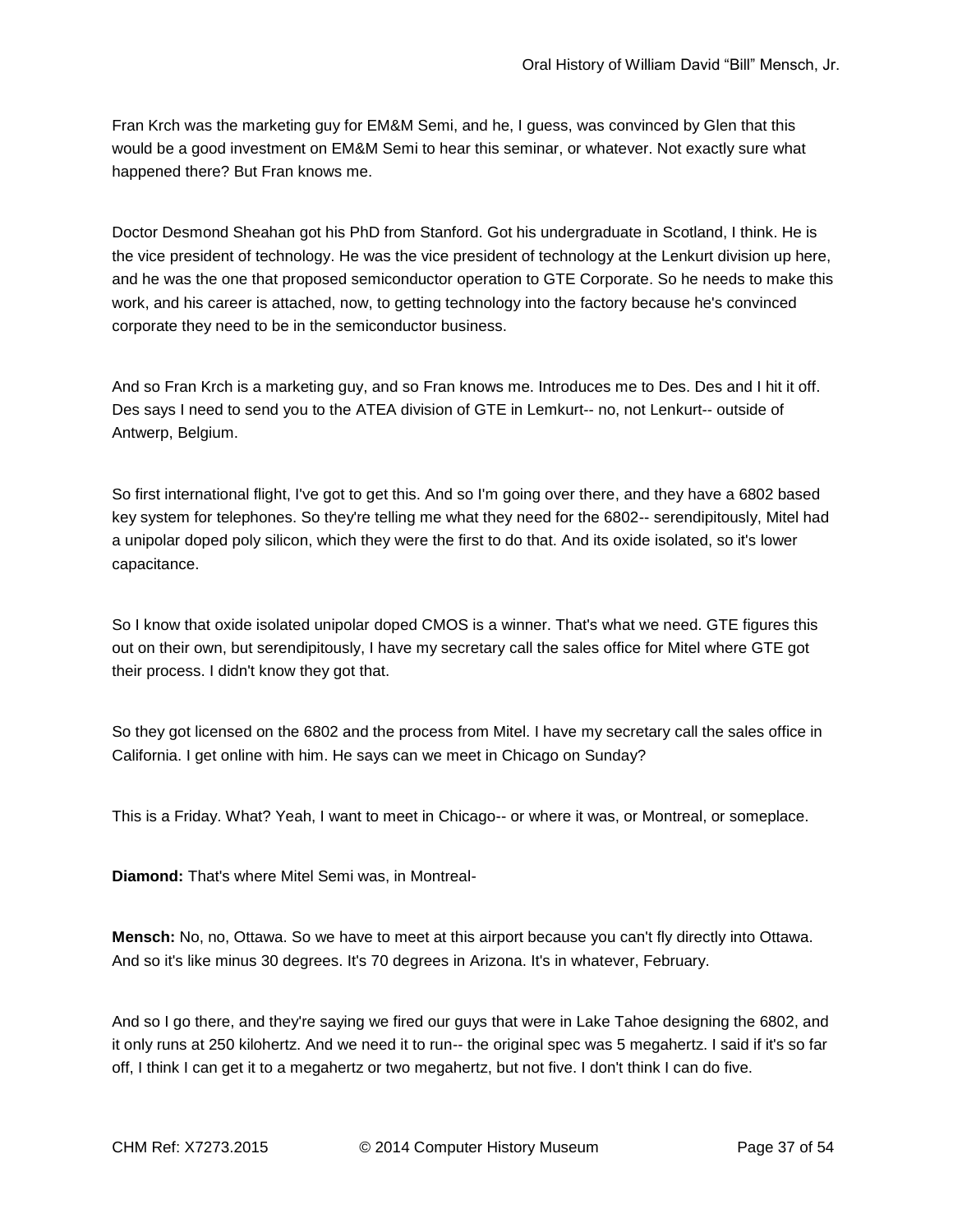It'll have to be totally redone, and I don't think you want me to do that. But I think I can get it to run at one to two megahertz if that would work for you because that's what the original one worked at anyway. So you'd be matching up with the NMOS, but you're not doing everything you could have done had those guys known what they were doing. Well, we fired them because they were, apparently, two forms of snow, and they were not really working too hard and enjoying themselves on the slopes and otherwise.

And so you go how serendipitous is this? So I said, well, basically, I'll do this for \$15,000. They give me a check just like Xerox did. Now, I got the wolf away from my door for another whatever, another month maybe, or two.

And so then, now, it's CMOS unipolar doped poly, good. Oxide isolated, wow, this'll be good. I started my own process model rules called OXI-CMOS for oxide isolated CMOS. So I had my own design rules and everything.

And so then Des sends me to Belgium. OK, so I go to Belgium. Listen to these guys. 6802, they're using the NMOS version, and we want to add this and that and the modem features and dialing features and all that. So I brought back the spec. That's what Des asked me to do.

So then I put together two proposals. We could either do the 6802 version or the 6502 version. So Otis Wolkins at GTE now running-- he's the operation vice president running-- GTE vice president running their operation out of Motorola. He's got Motorola people all around him, and they're not happy with the 6502 because I left Motorola. And the 6502 stole some of their thunder. Right?

So here, they're all Motorola, and I got GTE vice president Des is there. We're having a meeting.Otis Wolkins in his office, and I, at some point-- so I present it. 6802, two-chip version; 6502, one-chip version; so presented that.

Otis looks at Des and me, says I'll be back in a little bit. So I thought he had to go the bathroom, but what he did was talk to Fran Krch. And Fran Krch says to him, hey, it's been my experience that the smallest chip wins every time.

He comes back, says to Des, it's your call, Des. You're the man. You make the choice. Des says the 6502 base. I got emotional, but I had to wait until I got in my car. Wow.

**Diamond:** That surprised you?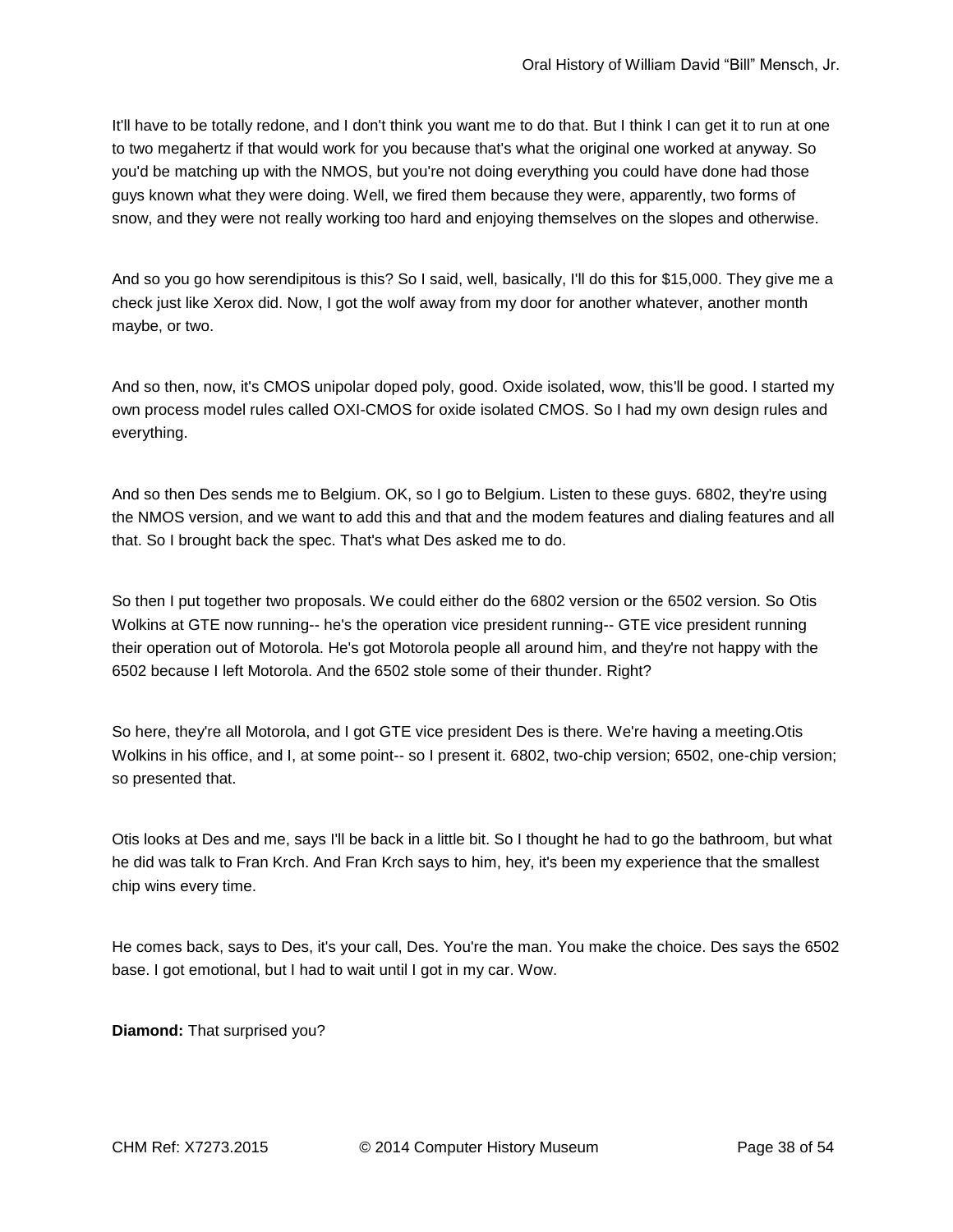**Mensch:** It was the right decision. Sometimes in big corporations, the right decision isn't made. Des was the one. He knew technology, and when it was his turn, he picked the one that he believed in. I designed every chip that they had at GTE.

All the chips that I design, they were a licensee of. So that's how the 6502 came about. And then Rockwell licensed it like the same week or whatever. I always think GTE was first and Rockwell was second, but I think that's the way it was. But anyhow, the 65C02 was it. Rockwell put it in billions of modem chips because it used the CMOS 6502 in their modems that they were selling.

**Diamond:** So how many 65xxCxx instances do you think there are in the world?

**Mensch:** Well, there have been estimates. Actual number, I've been saying 5 to 10 billion for the last 15 years. And we sell about 100 million a year.

So you know these little video games that you get at Walmart for \$15? They have my 816 in them. Those chips are sold for, I don't know, \$0.25. Full system on a chip, \$0.25-- I mean, I don't know what the margins are, but they're very small.

**Diamond:** Course, Apple used the processor

**Mensch:** Yeah, Apple-- they used it in the Apple IIc and the Apple IIe, but if you add up all the Apple products-- how many millions did they sell? Five million? I don't know what the number is. 10 million, maybe? Commodore sold maybe 50 million. But the 6502 used in floppy disk controllers and modems and game systems that you never heard of, they're billions.

**Diamond:** So why do you think that is, Bill? What is it about the architecture that has attracted so much usage?

**Mensch:** Right, well, I think we talked about this earlier. The architecture was never labeled properly ever. So when you look at the architecture, and you look at how it was used for Apple, Commodore, Atari, Nintendo, what you'll find is that the architecture provides for a powerful solutions based upon addressing registers effectively. So we had zero page as an example, three cycle accesses, and so we could actually access memory registers, addressable registers, in memory to do floating point faster than you could do on a 6800 or anything out of Intel.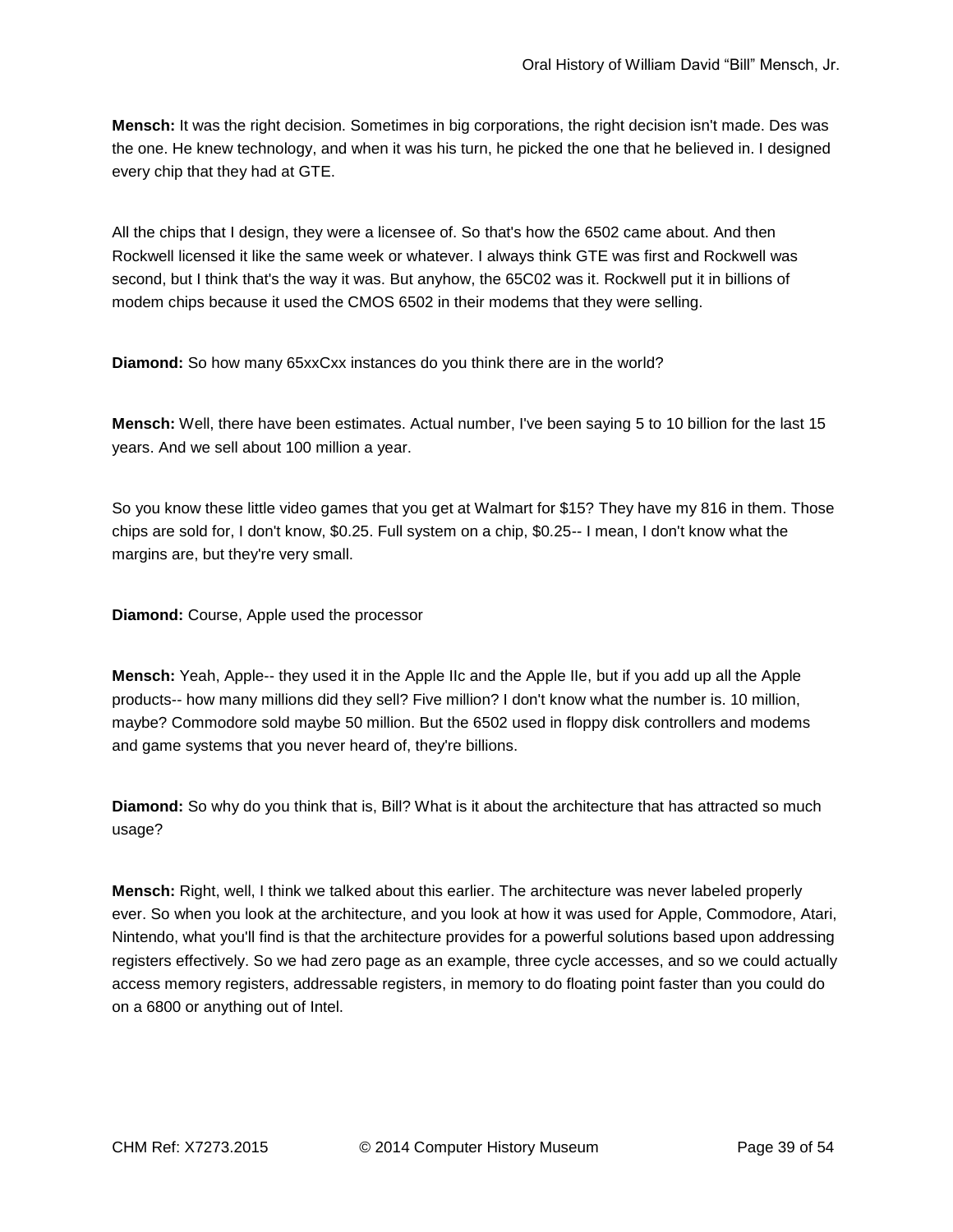I have this on my website, and I didn't do it. I didn't do the benchmarks, instruction level benchmark. GTE did it, and they come back when they did this. They go, Bill, did you know how awesome your microprocessor is in comparison to like the Z80 and the 6800 and the 8080? I go really?

Well, what that tells me is that they didn't do it as well as they could have because I'm doing it as good as you can. So that means that they didn't. It's not like they could have, but why didn't they? I don't know.

But addressable register architecture provides the resources to do anything with this little processor. That's why it was used effectively in these early systems. It just is two to four times better than the other guy.

And did Wozniak know that? I don't know. He was maybe buying it for its price, but then that would mean that he fell into something that really was effective.

But I'm saying when you do it the best you can do it, and nobody can do it better, you know that. But does the other person know that? No. They will use what the marketing guys sell them, and if it matches up, they have a match. They make money.

That's the end of the day or the end of the conversation. But for me, the architecture is the best it can at eight bits, and the pipelining and what we did there was to minimize the number of transistors. So we did it the best possible. That's what we know.

**Diamond:** I think it could be said that you invented the idea of a microprocessor IP as a business.

**Mensch:** Right.

**Diamond:** Did you have that idea and then pursue it, or did you find yourself doing it and then realized what you were doing? How did that come about?

**Mensch:** OK, Glen Madland again-- Glen Madland told me, taught me, that if, in the consulting business, you can get somebody to pay for a study, you paid for it that way, then you give a seminar on it, then you sell the book. You can sell it three ways, and everybody's happy. There's nobody complaining about that. The original guy got what he wanted. The next guy get what he wanted.

They all get what they-- so if you can sell it three times-- so I'm thinking, hey, if I design a 65C02, and I license it 10 times, that is better than what Glen was doing. But the idea, Glen started in my head. So then I'm thinking a microprocessor can be used for so many different things, and really, applying the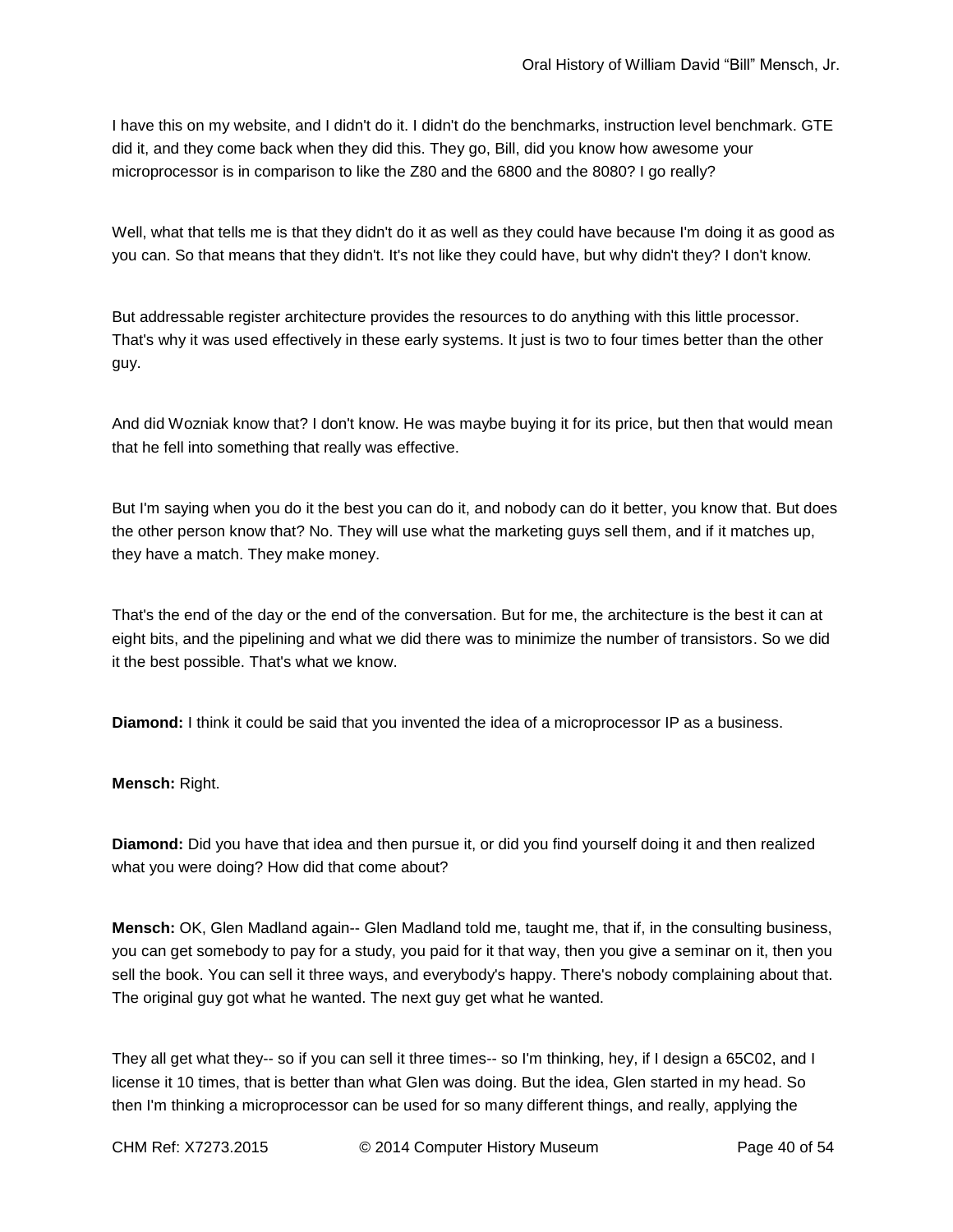microprocessor to an application, an application-specific requirement, is better left up to the guy who knows the market opportunity. So for me, licensing a microprocessor fulfilled Glen's business concepts. And I could design just the building blocks, and somebody else can enhance them for their market separation, their market needs.

And so to me, so I've licensed it, not 10 times, but over 60 times throughout the years. And so what was happening at the time that I licensed it was everybody was looking at, well, I have a factory that needs a second source. AMI was a second source to Motorola at the time. So what people were trading designs so that their customer was supported if they went out of business.

Now, companies like Intel might have, I don't know how many factories, 20 factories that could run the same design, so it's not the second sourcing anymore. So what I was doing is licensing for a fee, then I could do what I wanted to do, and actually collecting royalties. I get a quarterly fee, I get royalties, and I used to get, sometimes, the NRE for the startup of the whole thing.

I still do that, but I'm very flexible. I meet the needs of my customer, so you need this, you need that, I'll mix and match to get the opportunity because it's getting to know one another and what's the right form. So what I'm doing with Chuck right now is the right form of things, which could be the most lucrative thing I've ever done, working with Chuck again. But he has to make good on his marketing, and so there you go.

So I think it's the idea that I needed to change the equation, and for me, changing equation is licensing for a fee at first, and then for a fee and royalties. And then just to prove that they had an accounting system early on, I have a quarterly fee, and it starts with a fee. And so now I have qualified that they know how to communicate financially, and now good luck with your market. So I cheer. I'm a cheerleader, so I cheer for people.

**Diamond:** Do you have a favorite to application of the C02 that's come over the years?

**Mensch:** I have favorites in various categories-- how's that?-- because I can't pick one. I just can't pick one. The defibrillator, pacemaker one, I actually did all the life tests and everything and supplied defibrillator chips to a company, so I knew the testing cost was over \$100 per unit just to test to make sure that they were not what they called infant deaths, or whatever it's called. So that you don't want to embed a chip that's going to die in the first year. But if it passes that test, then from your own experience, that'll last for a long time, and so I needed to go through all of that learning experience.

But then I needed to find somebody that would manufacture life grade tests, and how that happened was nobody-- Motorola got out of business. Harris got out of the business. Intersil if they were a combination. RCA 1802-- who would use an 1802 in a pacemaker? I don't know, but a company I licensed, ELA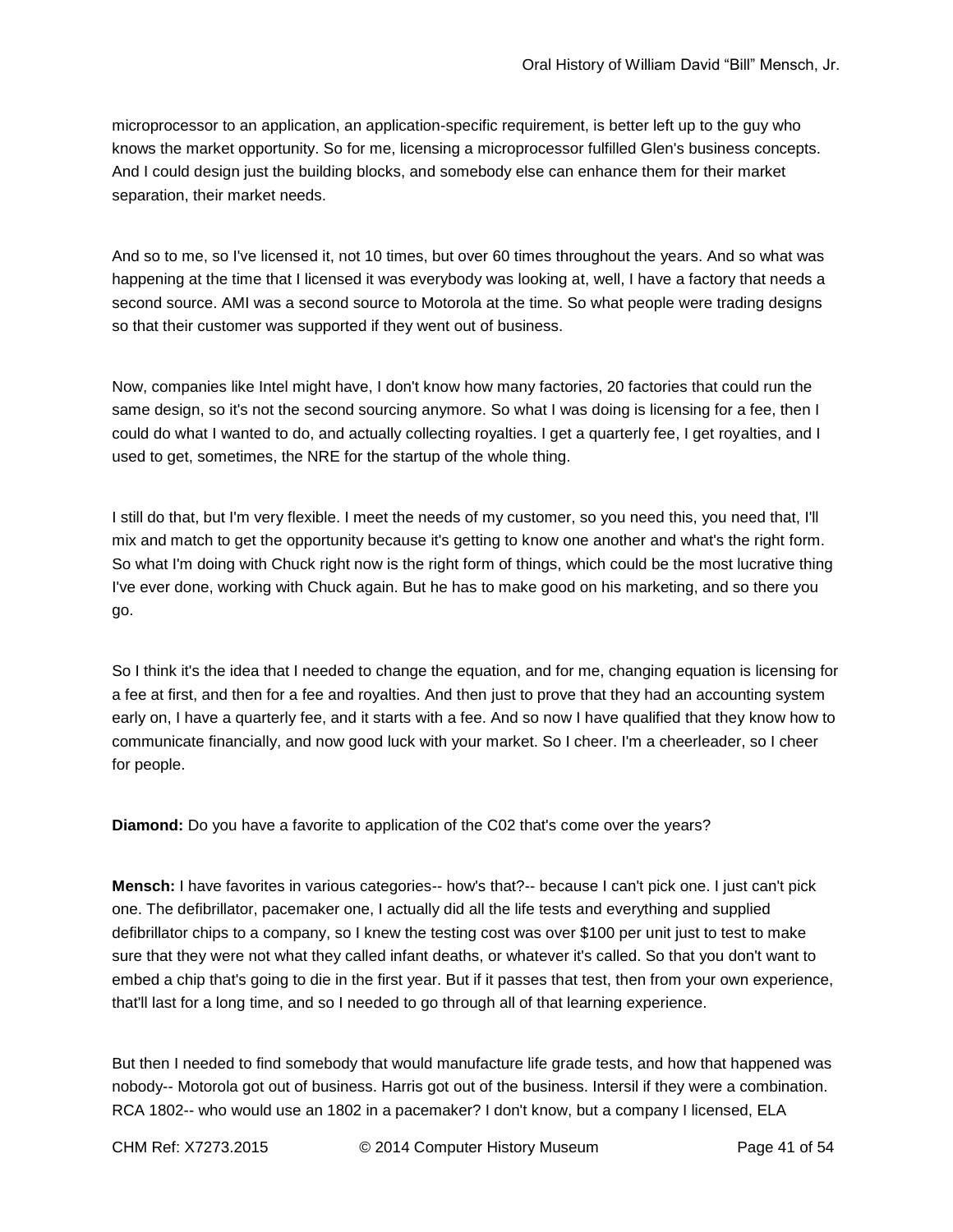Medical, part of L'Oreal Pharmaceuticals, was the first to embed a microprocessor in a human body for life support.

So these kind of people look for me for two years because I had a clause in all of my agreements, still there, that you can't tell anybody about your license. So my licensees couldn't tell anybody where they got it. Wow, that sounds like negative marketing.

Well, this medical company out of Australia said they looked for me for two years. Somebody must've not honored my agreement because they told because they said we went to GTE. They have the same instruction set. They went to Rockwell. They have the same instruction set, and they all said it's their microprocessor.

But somebody, but I don't know who was, told them who it was, me. So we're back to why are you picking me? Because we can do business. The other guys are getting out of it for one reason-- lawyers. So if they have a problem, they're going to sue you, and they don't want any part of that.

I said, OK, well, in my agreement, you're going to have to agree to indemnify me against everything. And we want to be real understanding that I'm giving you everything I know, so when the judge asks the question what was your part in this, I'm saying I gave them everything I know. You've got all the source, all the information. So I'm probably one of the few companies that are indemnified by my customers, so that's just-- I needed to solve the problem. The problem is that you cannot not use the world's best microprocessors to save lives.

**Diamond:** So you've evolved the architecture over the years.

**Mensch:** Somewhat.

**Diamond:** Tell us about what changes you've made and why.

**Mensch:** Well, listening to your customers is a good thing. GTE-- the original packet switching, I think for the DARPANET, was out of a company called Telenet, packet switching. And so GTE, Des, sent me to Virginia and said we need to see what they want in this microprocessor we're going to design, so they used a 6502.

They said there's no other microprocessor available that can outperform the 6502 for packet switching. If we could have memory lock, that would mean one processor working on a piece of information wouldn't be interfered with if it's doing a read modify write back into memory. So if you could hold off on that, put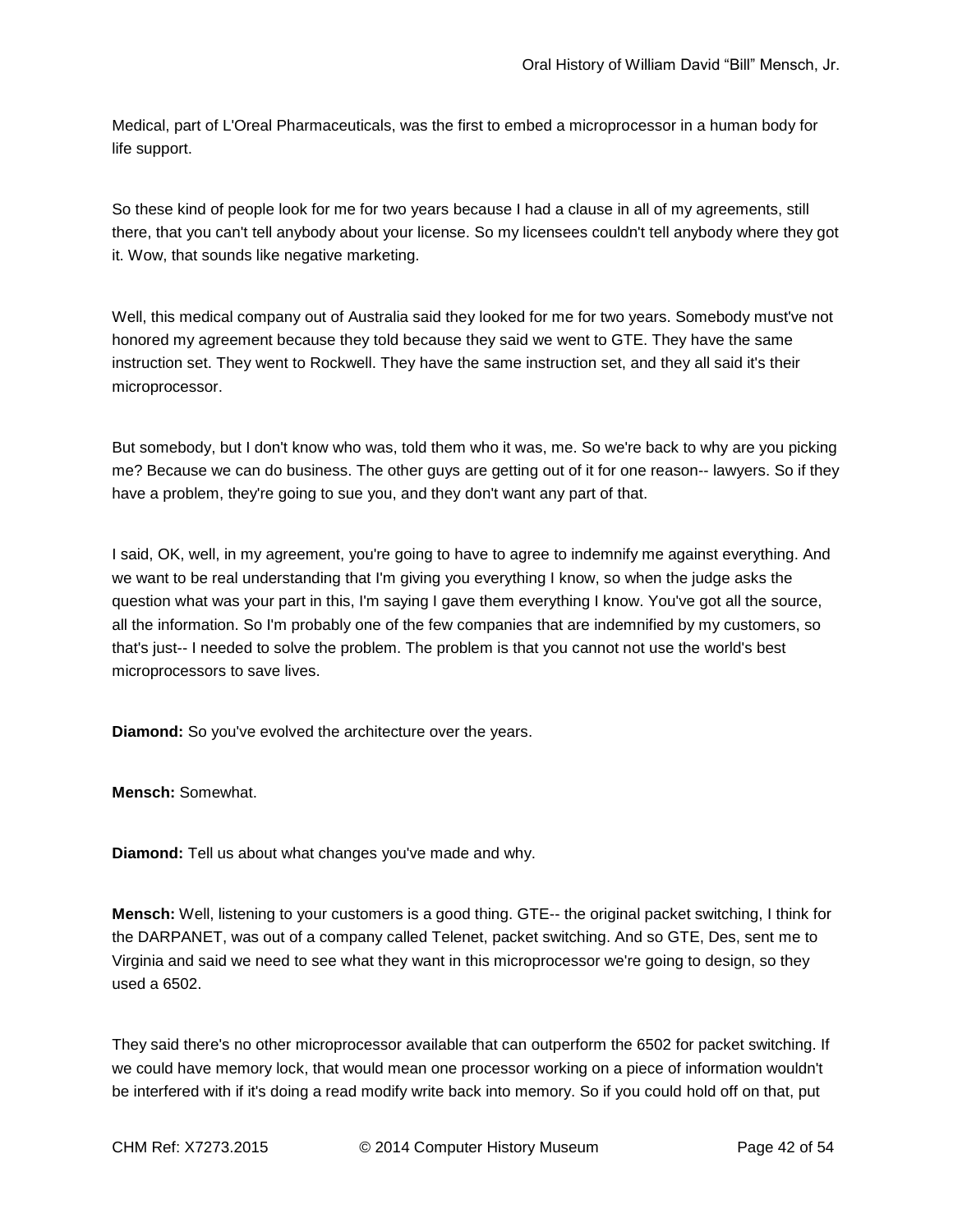memory block on there, and if you could do some bit manipulation-- I forget what it was that they asked me. So there were just a few features that they asked me for, and I put them in. So those were why the enhancements.

Then Rockwell wanted the bit manipulation instructions put in, which I put in, but it conflicts with my 816 op code. But they want to be able to set memory bit, reset memory bit, or clear memory bit and branch on bit set and branch on bit clear, those four. So Rockwell wanted those, so I put those in. So I don't know-- NCR is a licensee of mine-- was a licensee of mine, and so I don't think they asked me for anything. But I listen to them, and that's where the enhancements come from.

**Diamond:** How did you get to the 16-bit architecture first?

**Mensch:** Well, nobody wanted it, but I wanted it. And I figured that if I could do the 16-bit and make it compatible completely with the 8-bit, I could get 16-bit accepted. [CLEARS HIS THROAT] Excuse me. So what happened is I went to Apple-- Apple came to me, and they said, well, this is what we'd like. So they gave me these features that they'd like, but they said we're not going to use it.

So why are you telling me what you would like then? And I don't know factually if this is correct, but I was told that Wozniak came back to Apple to do the Apple IIx, it was called, then Apple II GS, graphics and sound. So they gave me some features that they wanted for 16-bit, but they never said they wanted to make it compatible with the 8-bit, run the old code. But I figured, wait a minute, if you run the old code- and I had an 802, which was an 816 that was pin compatible, so you could plug it right into the old Apple II socket. Learned that from Motorola.

So if you plug it into the old socket, you've got a customer. So mine was the first processor to emulate the previous generation, so I did that. But I remember visiting Apple for the last design review, and they said, Bill, you know we're not going to use it. We have our own 16-bit microprocessor.

Really? What's that? 68000. OK, so you're not going to use it? Right.

So I came back, addressed my team with tears in my eye. This is the right thing to do. Somebody'll want it. So we finished it up.

My sister actually did all the layout on the original design. I wanted a brother and sister to design the only 16-bit microprocessor in the world, and if it became popular, that would be an added bonus. That's what we did.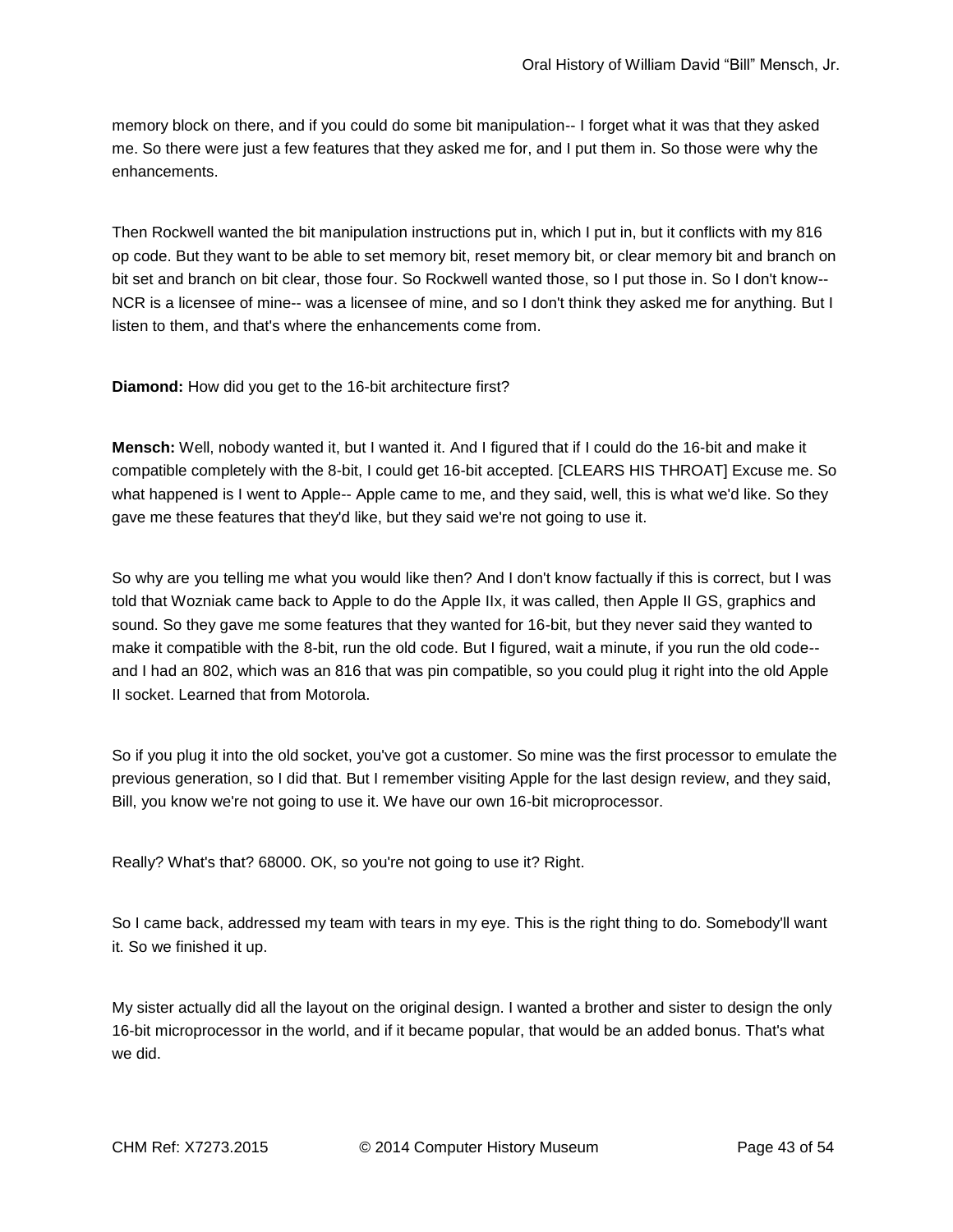So because I designed it at home-- so I'm a double entrepreneur. I've got my little company, but I need to do this because I know it's the right thing to do. I did it at home on a game table. Brought it in. My sister was the only layout designer because everybody else had to do the projects they were on.

So it's got an interesting history. But Newsweek, they called it-- there's a mythological figure that looks forward and backward at the same time, and the article-- it's a short article-- they had that 816 is that. So then they came back, and actually, Apple used it in the Apple II GS. I went to Apple, and Dan Helman- was it Dan Helman? I think he was the project leader on the printed circuit board design of the Apple II GS.

He invited me up. I said what's going on? He said I just want you to come up. Came up to his office.

He had the other designers of the Apple II GS there. And I don't know if they gasp, but it seemed like they may have because Dan hands me the first PCB that was fully stuffed. He says, Bill, I want you to hold this.

**Diamond:** And that's when you found out about it?

**Mensch:** That's when I found that.

**Diamond:** That must've been very emotional.

**Mensch:** Yeah, I'm an emotional guy. That was emotional. And then the other guys are like how the hell does he get to hold it first? Dan's a good guy. And Wendell Sanders is another name, and he was one that visited me. Do you know Wendell?

**Diamond:** I met him, I think, during the Apple III.

**Mensch:** Yeah, he was the Apple III guy. And Wendell's son was the head of the iPod division of Apple recently, and then he went on sabbatical. I don't know if he came back or not. But Wendell was the guy that came down and told me what they might be interested in.

Wendell and I-- I call us friends. I went to his big home that he was building up the mountains. And I found out recently-- about two years ago, we talked again because he wanted a white ceramic 6502 for his Apple I.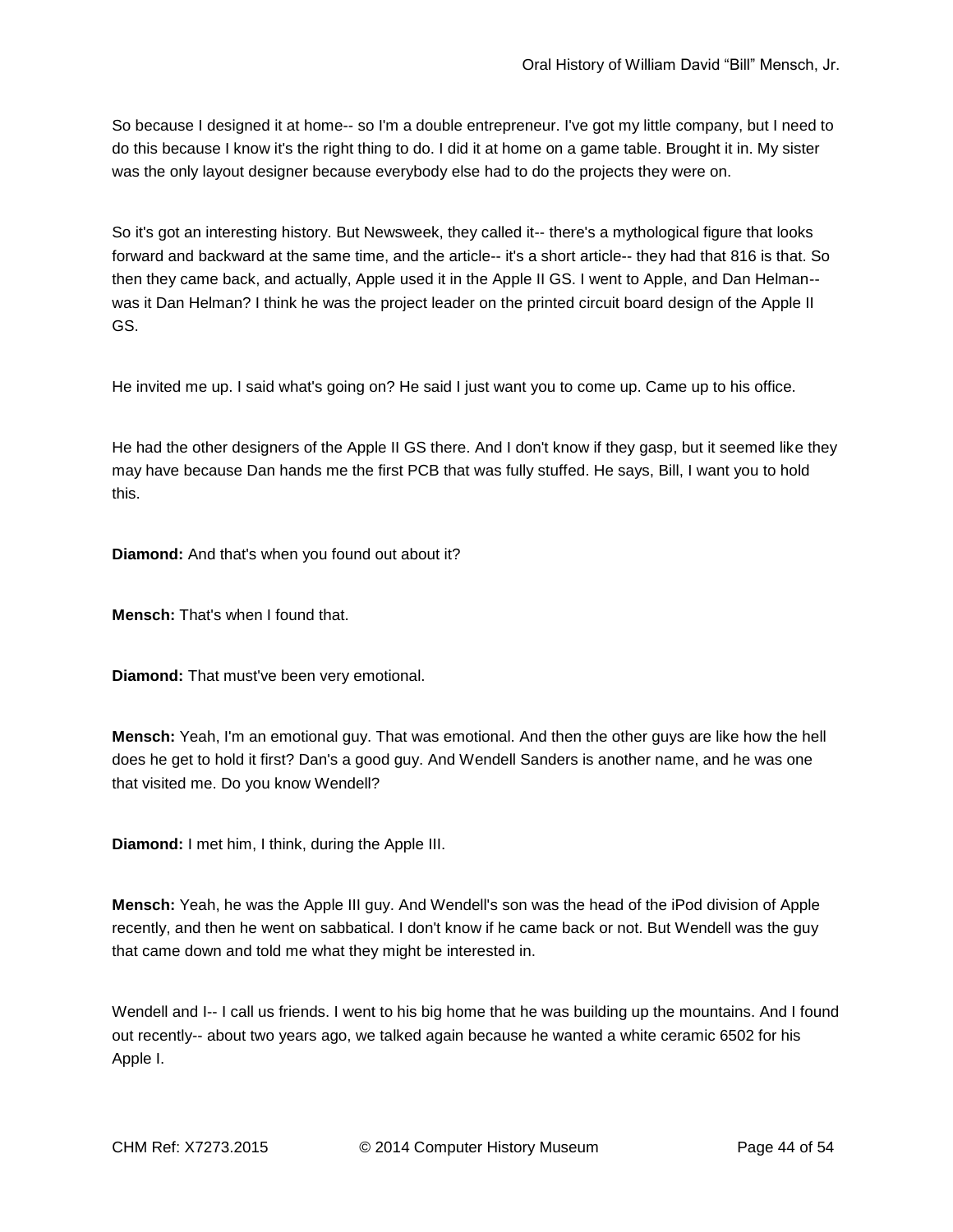He's got an Apple I. Did you know that? He's got a website of an Apple I, and he wanted-- something happened, and so we're trying to get him a white ceramic 6502.

I have a couple of white ceramic-- no, I think they're white ceramic. Maybe they're the purple one or whatever-- 6501. People want 6501s. I've get three of them.

**Diamond:** I only have plastic 6502s from that era.

**Mensch:** Oh, yeah, I have--

**Diamond:** You probably have a lot of those.

**Mensch:** I don't know if I have a lot, but I have a few.

**Diamond:** I think at Synertek, we didn't-- I may be wrong, but I don't remember selling ceramics.

**Mensch:** No, I think it came out of the original--

**Diamond:** MOS.

**Mensch:** MOS because-- yeah.

**Diamond:** Because that's easy for prototyping. You can assemble it.

**Mensch:** You take the lids off and probe them when you could. Now, you can't, but yeah. But also the plastic is lower cost, and that's what you were going for.

**Diamond:** We were shipping in volume, and I don't think we had military customers or anybody who would be willing to pay the extra freight for a ceramic package. In addition to evolving the 6502 architecture and evolving business model creating this microprocessor IP business, you've also been pioneering at Western Design Center in other areas like education for example.

**Mensch:** Right.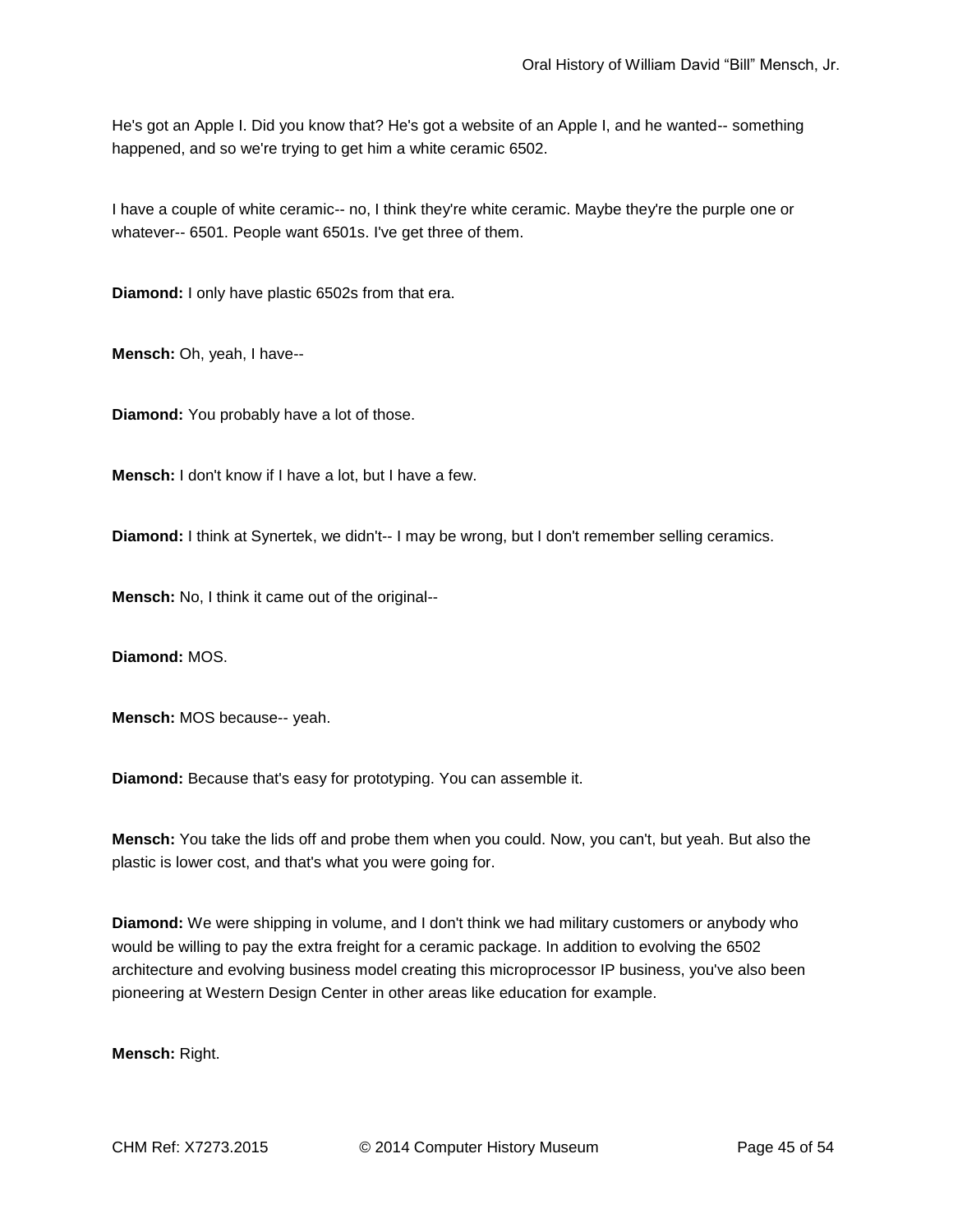**Diamond:** Tell us about your vision there.

**Mensch:** Well, on the way to education? Can I make a--

**Diamond:** You can make any numbers of detours that you want.

**Mensch:** I want to make a detour to another important business model that I've pioneered, the Fabless Semiconductor business model. I have a meeting. GTE's in the meeting. They're a licensee of my 816.

Wozniak's in the meeting. Couple of the guys from Apple are in the meeting. It's at Apple's headquarters, I think, if I recall.

NCR's invited to the meeting. They're a licensee if my 65C02. Rockwell and NCR got together for a CMOS version of the 6500/1 one-chip microcomputer. NCR called it the Austin chip, codename.

Bob Jones, NCR, is there out of Fort Collins. He knows what the meetings about. Bob Jones is sitting right here. Des sitting over here.

This is a who's in and who's out on supplying Apple with 816 chips. GTE-- Des says GTE's in. We're licensed. We're ready go. NCR-- we're not in.

What? Oh, I have to think on my feet. You need two sources, right? OK, AMI, don't they build your custom chips, Synertek maybe, whoever? Somebody?

Yeah. I said you control the quality of those custom chips you put in your systems, right? Yeah. OK, I can retarget my design for that process so they can build based upon your spec, your quality standards, the 816.

I'll be the second source. GTE's the first source. We don't need NCR. That was the birth of the fabless semiconductor model.

And so then Sanyo, a licensee of mine, they are the best ever, quality, great quality. They were supplying wafers, and I don't even think I had to pay for some of them because they were a licensee. They wanted to see that it would run on their foundry, so they were testing, packaging, everything based upon being licensed. So I had a complete second source in Sanyo-- I mean, a complete fabless business model with them.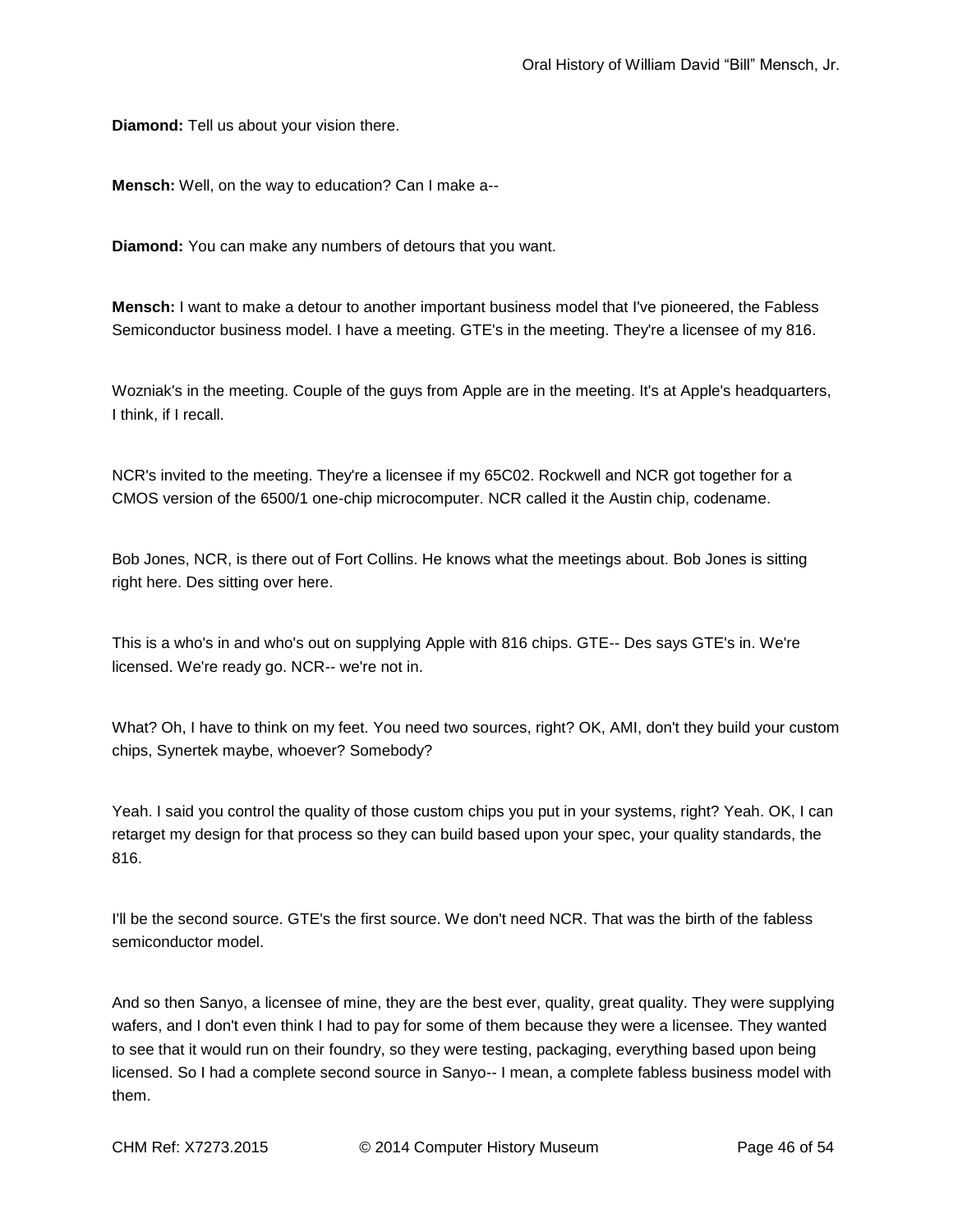And so when the fabless Semiconductor Association was started, they wanted me to be on the board of the original charter board. And I said thanks for the invitation, but I can't do it. The reason why is because I don't want Sanyo to even ever think I needed anybody else for my fabless model. So you figure it out, and I'll enjoy seeing your progress.

So I wasn't on the board. I was a member for a while, and I still get their emails and stuff like that. But yeah, I started that, and that was in 1984 I think, about 10 years before the fabless Semiconductor Association was started.

Now, your question, education-- so when you do these things, and you know you want more engineers to be creative, applying the sciences, practical application, engineering is the-- [COUGHS] excuse me. Engineering is the practical application of science and math. Electrical engineers all about electronics, and as a semiconductor engineer, you want to know the physics of the semiconducting materials and how to take best advantage of electron movement in those semiconductor materials. And so knowing that, you'd say, well, wait a minute. If a learner, someone that wants to learn about these things, has the opportunity to use my technology in all of its forms, IP form, we have hardware description language, Verilog hardware description language versions of all of our chips, and then we have the chips themselves.

And now, we just introduced, in October, a board level product that would make it convenient for someone to get started with a USB port from your favorite PC, Macintosh, smartphone-- I call them smart things. Something with a microprocessor I call a smart thing. So I don't want to keep repeating all the different things, so just a smart thing with a USB port, you can power and use as a terminal for our small computers. So we have small computer boards, and we're looking for this "maker revolution".

I was in a presentation where Wozniak was the original maker, so yeah. Could I go along with that? Probably, but there are lot of people that make their own things just because they want the joy of seeing something they did work. I may be one of those in a specific category called embedded intelligence technology.

There's only one reason you design a microprocessor, and that one reason is to embed intelligence into things. The intelligence is completed when you hook onto it sensors and actuators that will do something with that intelligence and the software, the coding, of what you wanted to do. Whoever is your coder, if that's yourself, making something work, then that's the reason why you design microprocessors, or we just have big boxes sitting on floors with air conditioning units and everything. But the microprocessor is what changed everything for embedding intelligence into things.

So I'm saying in order to learn about this, just like Glen Madland found out that you need to teach about integrated circuits, I have started a foundation, called The Bill and Dianne Mensch Foundation, to support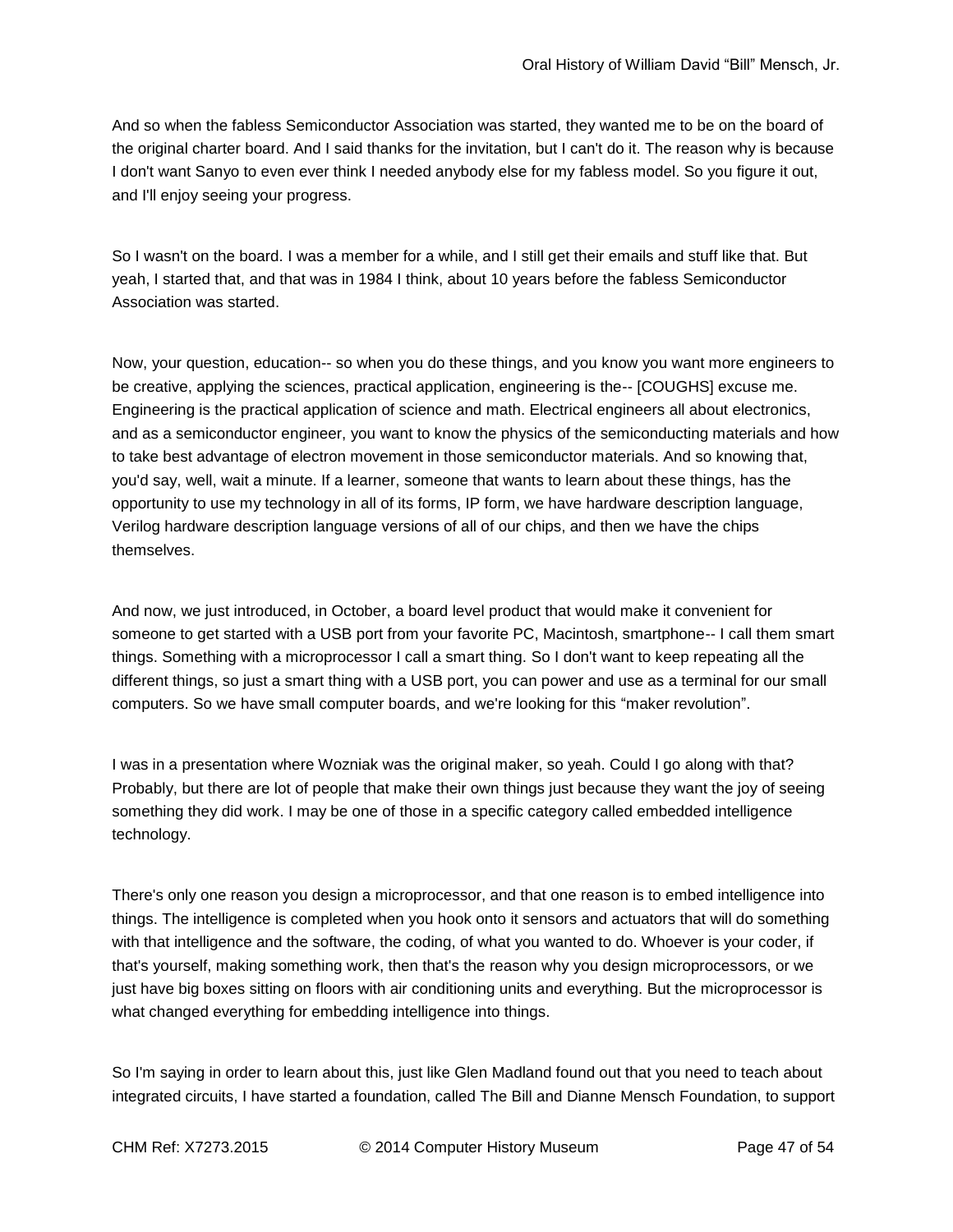learning about embedded intelligence. So now, I want to say think about it. We all have an embedded intelligence to do what we do as humans, and every living thing has an embedded intelligence. So just that message alone can help the learner figure out what do they want to learn about?

You don't have a USB port. You don't have a port that downloads the information. Maybe someday you might, but right now you don't, and I think you would enjoy picking and choosing from this wonderful world of information that we have at our fingertips with the smart things we have right now. So to me, education has got to be the way of the future for humanity, and if we're in the Information Age, then I think that's to support the Age of Understanding. So I'm all about education. I've been supporting education financially for more than 25 years.

**Diamond:** Do you see this becoming more and more of the future role of Western Design Center?

**Mensch:** Well, yeah, I think it's pretty obvious that if we have a young engineer or a young learner, like in fifth grade-- actually, I'm going for the nursery. I want the mother of their baby to relate to the nursery rhyme called Old MacDonald Had a Farm, and I came up with this four years ago in April, four and a half years ago, at an advisory meeting of Notre Dame at Stanford in Palo Alto. I couldn't sleep one night, thinking about Old Man Stanford had a farm, and on that farm, they built a university. And at that university, they learned about embedded intelligence, and with that embedded intelligence, they created exciting or engineering innovations with opportunity for all, E I E I O.

So when the mother knows and the father knows their baby has a wonderful embedded intelligence, what will you do with that? But if they never related to it that way, then there may be a missed opportunity here and there. So that's how far back, that's how deep, this interest runs. So I think that just knowing that, when you program yourself with information, and then what you're going to do with that, processing that information, then the first person that benefits is yourself. And when you get good at something, you'll have more left over for someone else.

**Diamond:** So when you started this journey that's taken you-- 40 years ago, something like that.

**Mensch:** Right, 43 years ago.

**Diamond:** Did you have any idea where we would be today?

**Mensch:** No, no, no. I knew, working on the microprocessor, 6800, PIA like I said before, I knew this was changing the equation. And I knew, with the 6502 and with Chuck picking the instructions and what our goals were for it-- our goal was to be price competitive with the 4040 chipset, so I designed the 6530. It had ROM, RAM, I/O, and timer on it, and so that was used in the KIM board, keyboard input monitor.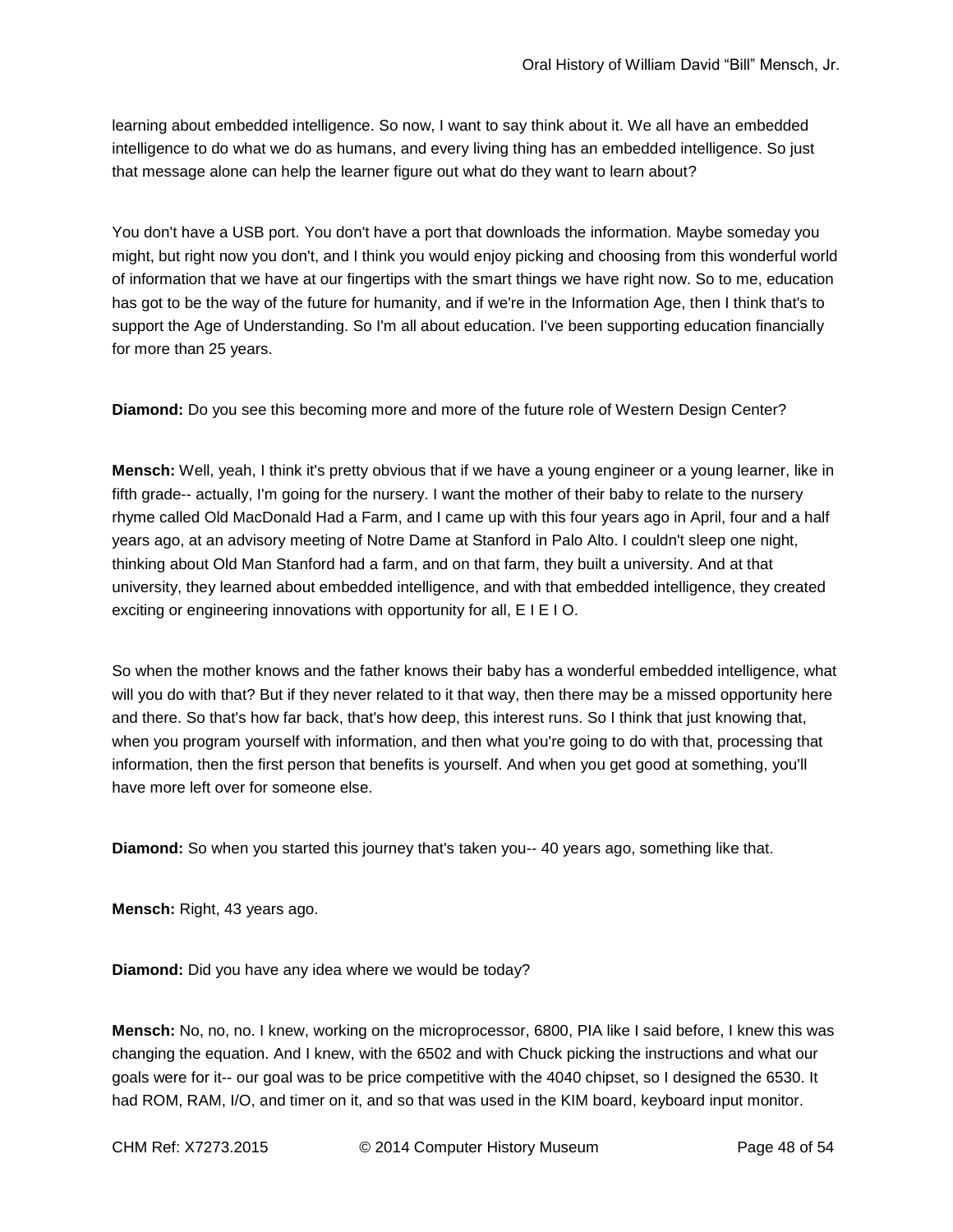So the code of the 6530 had the key-- it's really machine code monitor's what they say on Wikipedia. So it's a monitor that used the keyboard, so that's why so many people picked up about 50,000 of them, I think, were sold of the KIM I. Very popular single board computer. Probably the most popular. It's probably the most endeared single board computer of all time.

Well, there was also a TIM, teletype input monitor, and that's what I used on the original tester for all of the microprocessors for that first two and a half years and I/O chips. I had little load boards and all this--

## **Diamond:** For testing?

**Mensch:** Yeah, and a paper tape, and that's why I was talking to the guy that cranks the Babbage machine. He knows all about terminals, and so I want to get a terminal hooked up to my old tester that I have. But anyhow, the point is--

**Diamond:** And we did a SIM at Synertek.

**Mensch:** Yeah, you did a SIM.

**Diamond:** [INAUDIBLE].

**Mensch:** Right, and so that was a two-chip system. It was a 6530 plus a 6502 was going to compete with the 4040. I don't know that we ever really competed with a 4040 or even tried to. I wasn't in the marketing. That was Chuck and his team. So to me, that was our goal, so we way overshot our goal, way overshot it. So you asked a question, what did I know? I knew what we were doing was seminal. I knew Rod and I had the conversation, at MOS technology in their conference room on the second floor. Rod said if this works as good as we think it's going to work, in his words, we can go to the happy hunting ground-- that's Indian saying for Heaven-- knowing we did something very special with our lives. So that was Rod and me. We knew what we were doing. We didn't know specifics, but we knew what we were doing. And I, in that 1973 December when my first child was about to be born, is when I said to Chuck we could build a home computer out of these chips, and so I knew we could do that. Now, the Apple II, Atari computer, and Commodore 64, VIC 20, the Beeb out of UK-- the Beeb is where ARM came from, so the designers of the original Acorn used a 6502. They're the only people that ever asked me about the Abort feature on my 816 to this day.

**Diamond:** Well, you'll have to tell us about that.

**Mensch:** Pardon?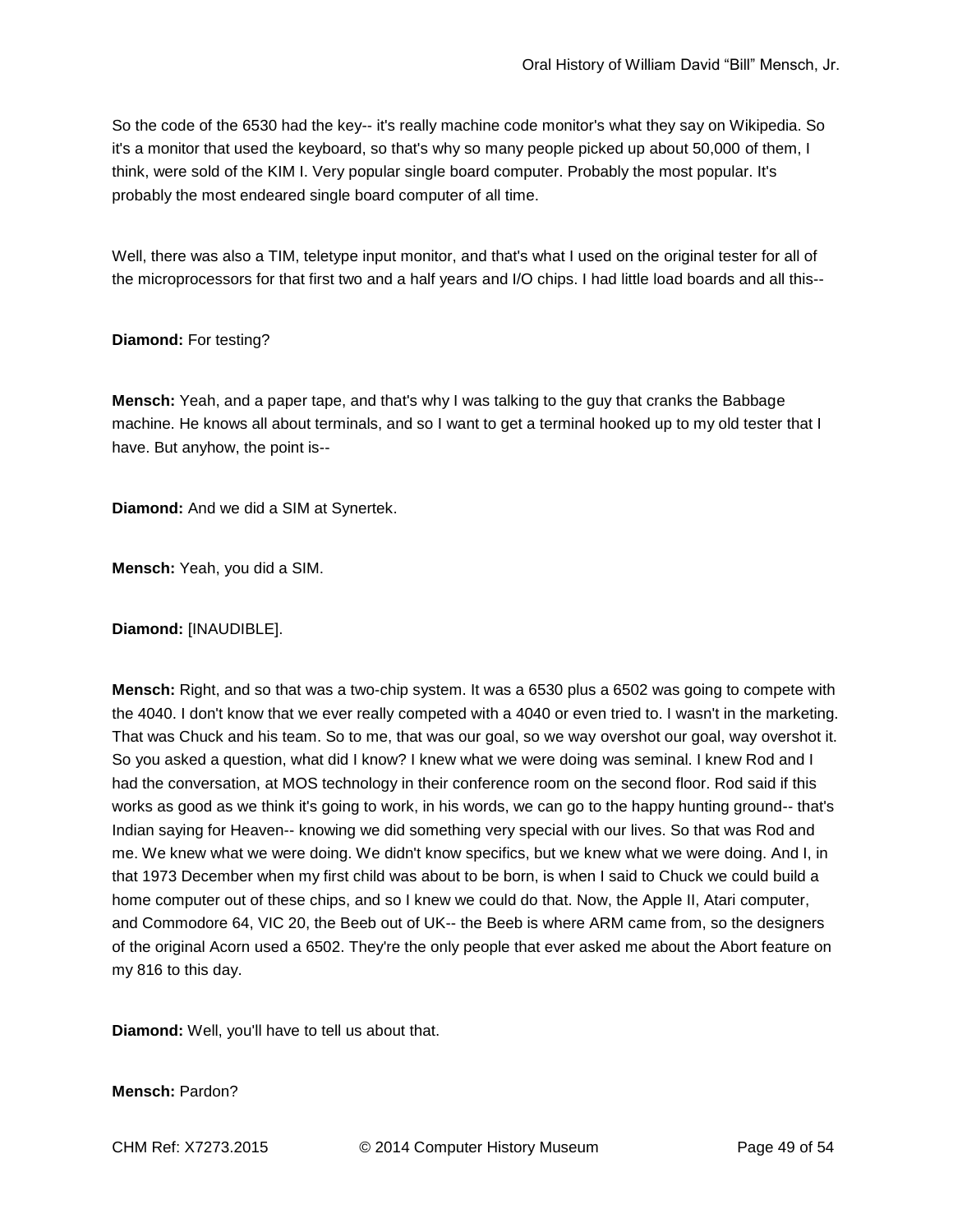**Diamond:** You'll have to tell us about-- I'm asking you.

**Mensch:** What's that?

**Diamond:** Tell us about the Abort feature.

**Mensch:** The Abort feature? I had a Prime 500, so I went from the 300 to the 500. That's a virtual memory, and what that means is that if you make a memory fetch, and there's no physical memory there, then you have to abort that fetch and then repair the location. You could either move memory around in the system physically-- it's really a memory management issue with the address bus-- and then retry.

So I figured, well, why don't I just build an abort so if I go, and something says I'm not there, then I don't want to change anything inside of the processor, and then I go off to an interrupt routine that says there's been an error detected. And then I repair the error, whatever that means, and then I retry. That's how I did it, so ARM put it into their processors.

I've never chased them down because they didn't duplicate my 816. They used my idea, but I never pursued them. I talked to some lawyers in Philadelphia because I was an expert witness for Samsung, and they wanted to pursue ARM. And we had a conversation, but whatever.

So this was a long time ago. But anyhow, the idea of putting in some of these features and doing some of these things, it just felt right, and so I wanted to do it. And I did it.

**Diamond:** So what's next?

**Mensch:** Well, these boards that we introduced to you at lunch are what, I think for me, is the most exciting thing I've ever worked on, and the reason why is next year, right now, I no longer have to say Apple, Atari, Commodore, Nintendo. We have our own boards now, so now we can work directly with kids, people that want to make a difference. But before, I would always indirectly feel good about the Apple II and how teachers would plug in boards into their… professors control things that they wanted total control. And when you're working with a PC, you've got an asynchronous bus, and you don't have the synchronicity that some people want.

So now, we have that, and we have the I/O to support sensing, processing, communicating as with the USB port on your smart thing, and then actuating, turning on lights, making motors move, and do things you want to do. So it's sensing, processing, communicating, and actuating. That's what we're about. We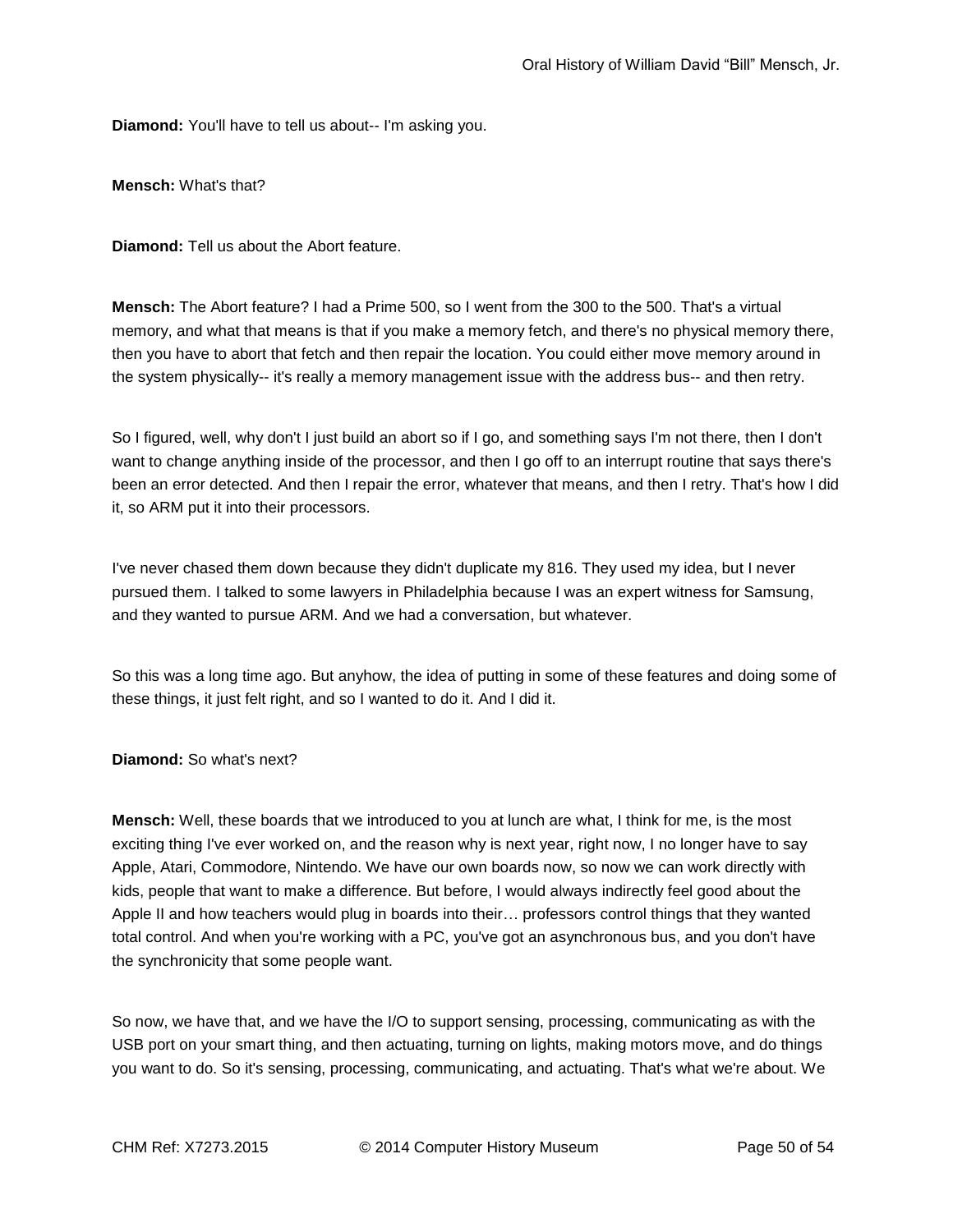have an X for our Xcelr8r, we call it X-C-E-L-R-8-R, Xcelr8r. So our Xcelr8r series has-- that X has these letters in the corner of each of the X's.

So we're doing little things because we're proud of what we're doing, and we're going to directly connect with people now. So then I won't be, yeah, the Apple was a great product. Jobs killed it because he wanted to make space for the Macintosh in education. That was a major disappointment for me. I've heard from the teachers and the professors that was a loss for them, and the Commodore didn't replace it, and the Atari never really replaced it.

So now, we're doing it, but we're doing it with one small board at a time. But you're using your smart thing, so we're not trying to duplicate what the smart thing has. We're trying to add to the smart thing. So we want to work with all smart things, not just one or the other.

So we don't need a high-resolution display. That already comes with your smart thing. We don't need to have HD audio or HD video or anything. That comes with your smart thing. What your smart thing needs a way to interface with the real world other than the various wireless connectivity, and so we think we've got the right product at the right time, and we're happy to be there.

And so we're not trying to out-do ARM at anything. We think of ARM as our prodigal son. Got to do what they got to do, and it's not something I want to do, but I'm proud of them. They started with my technology, and I wish them well. I buy their products that have ARMs in them, and that's what we're doing.

Right now, what we're doing is the most exciting time in my career because we can connect with all levels of engineers, people that want to be engineers, people that are engineers, and our technology, because of our various boards we have, can service the kindergarten through post doc, doing something with advanced technology using programmable logic devices. And then when they want to retarget to an ASIC, then they can retarget to an ASIC because of what we've done. So we've opened the doors to creativity, one opportunity at a time. But we embrace the category of microprocessors, so that means that we know what it is like to be a leader, and we also know what it's like to be a follower, although I'd say we probably aren't following anybody because we're doing it our way.

And the things like Arduino and Raspberry Pi and Launchpad from TI and some of these other things, they're wonderful. They've got great features. They're very useful. They are used in education. We hope ours are, too.

**Diamond:** Do you see the maker movement you talked about, and we've talked about previously, as a follow-on to the beginnings of the computer, personal home computer, wave that you started with the 6502?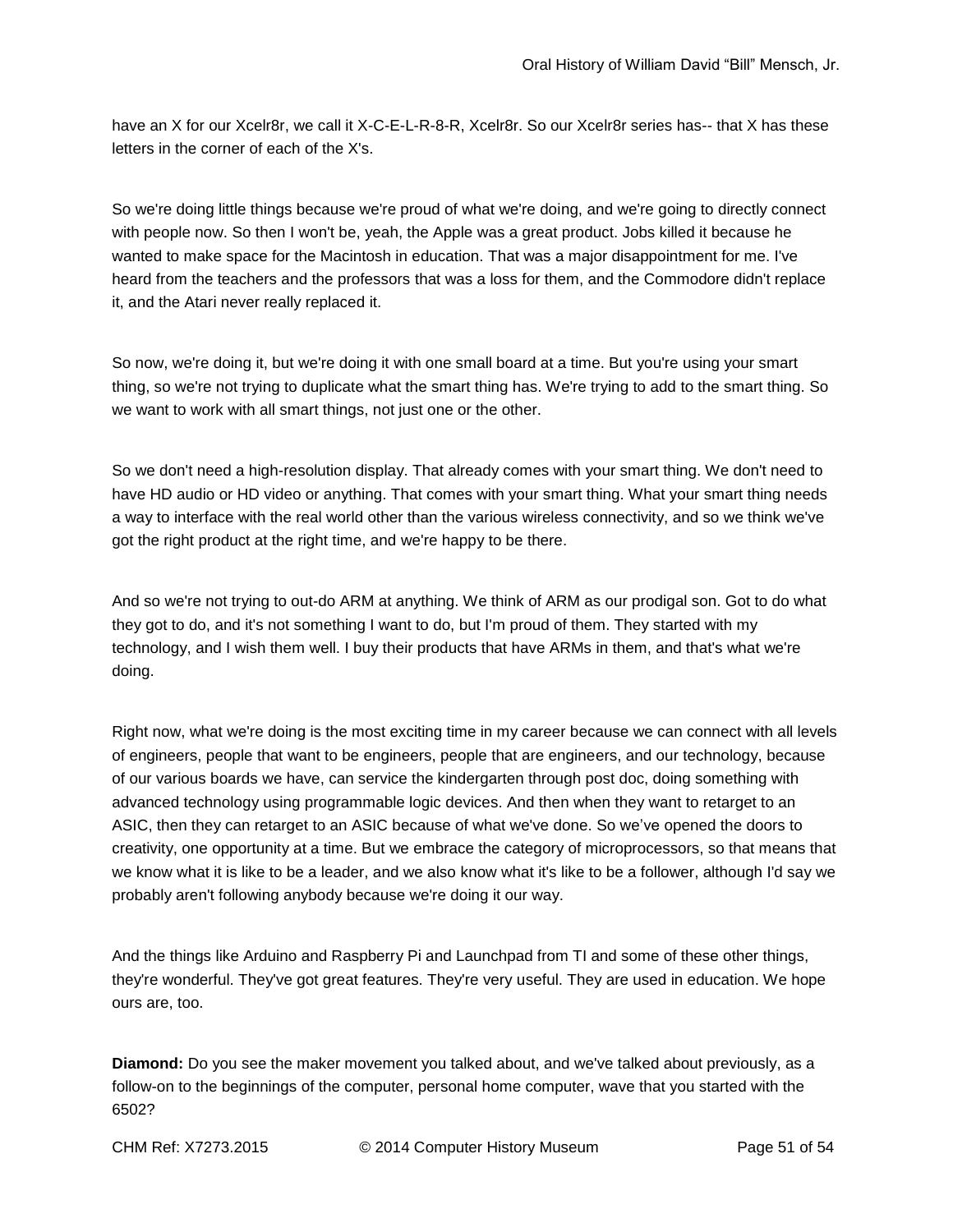**Mensch:** Do I-- what-- the ques--

**Diamond:** Do you see the wave that you started back in the day as really leading into this new world that we're seeing today?

**Mensch:** I think so. Did I start it? I don't know if I'd go that far.

I think the technology was available for people that saw that, that wanted to be part of that. That's why Wozniak is somebody that's referred to in this category, because he did something very visible, and out of that grew the world's most valuable company and the most valuable brand. It's no longer the most valuable, market cap-wise, but I think it's still the most valuable brand.

So can things grow that way? Yeah. How many of them? I think only got one of those, but one of them's better than none.

But do I see the Maker-- I think what I'm amazed by is what people do with their creativity. I mean, right now, these smart things that we have, 16 gigabytes on a small thin-- it's like really? I can't wrap my head around that. And so that's an example of saying did I ever think that? No.

Larry, who is my mentor and someone that wrote the code for my terminal interface on my small computers-- when I was designing four UARTs on my 265 chip, he says one UART, two UARTs, maybe three UARTs, but why four? Well, look at what we've got. I said to him you want to interface to a PC, you want interface to a printer, you want to interface to a modem, and you want to interface to a keyboard. Those are the reasons, and that's what I had him design into my Mensch Computer.

So to me, this maker thing-- I'm a maker, too, if you think of my Mensch Computer. I just wanted to have a reference design on how you could do some of these things, so we built that. I only built 100 of them.

But this Maker Movement is very important, and I think it synergizes, or energizes, humanity in a way that's never been done before. And part of it, a big part of it, is the maker movement encoding the smart thing, doing things that you go that plus this equals this, and that's what creativity is. And so opening up the doors to creativity is what we're doing our way, and it's a simple elegance. You add to it. We're not successful until you're successful.

**Diamond:** Bill, what would you like people to know about Bill Mensch or Western Design Center? And in particular, what is it that we might not know that this would be an opportunity to go on the record?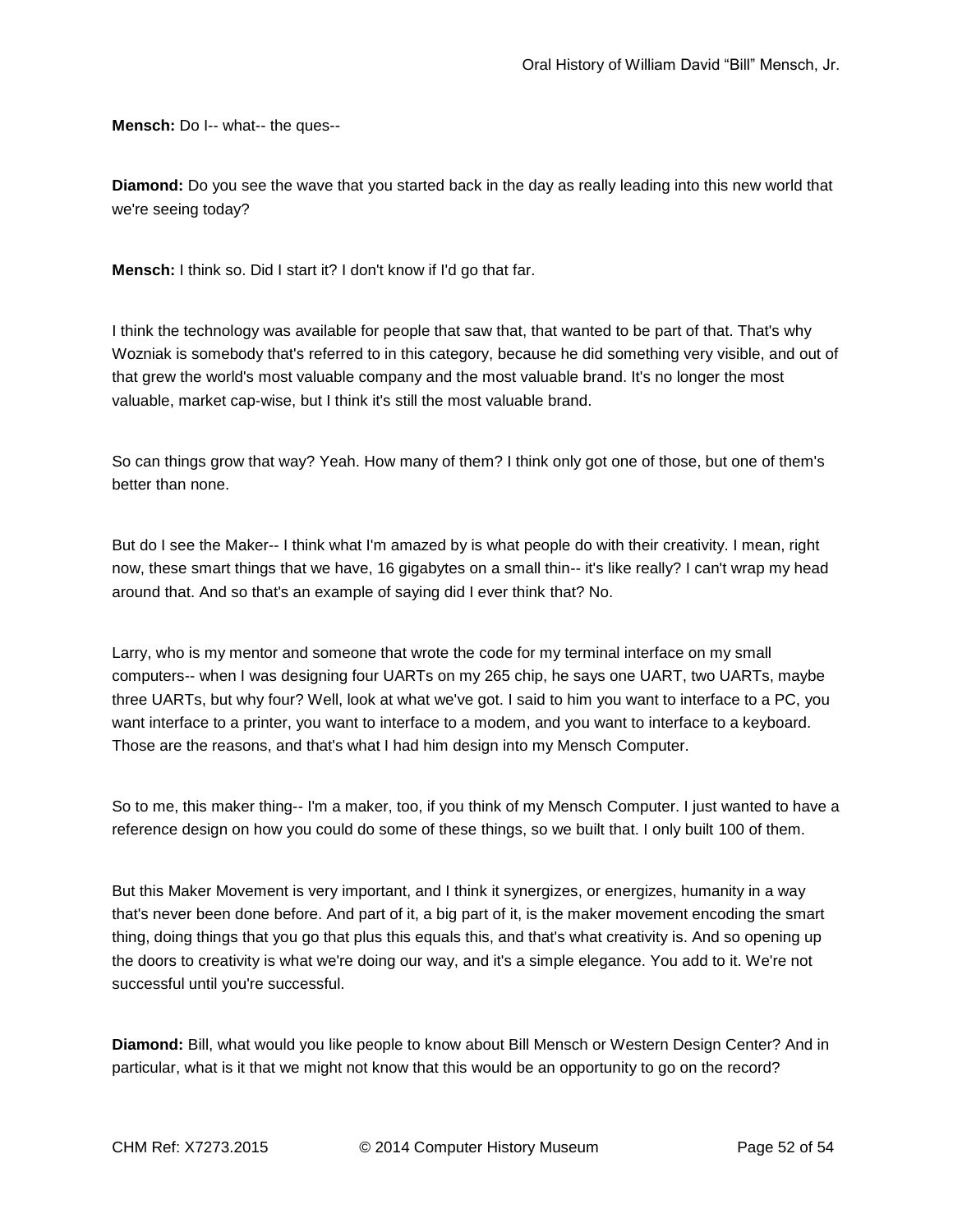**Mensch:** Wow, wow. I've tried to tell you everything in my answers. Well, one thing that has never been talked about-- in 1984, Wall Street Journal, if you know the second first page-- there's two sections-- there used to be two sections. They call it the second first page. In the left-hand column was a technology article.

I got a call one day out of Wall Street Journal, he said I understand you're doing something with Apple or whatever. And I go, well, they use my microprocessors. But what are you talking about? And so I didn't know what he was interviewing me for. And so it was because they were introducing to the market the Apple IIc.

It was timed to the Apple IIc. I knew what the Apple IIc was. The Apple IIe then was retrofitted, or whatever, with the 65C02 because Wozniak said it was 20% faster to do some of the things that they were doing BASIC because of some of the improvements that I made. I didn't know if it was or it wasn't, but they must have benchmarked it or something. So it was a minor improvement.

So what happened was they, the Wall Street Journal, closed with a paragraph about me, quoting me or saying Apple could build notebook sized computers using our CMOS technology we have in place today. They didn't do that. Nobody was talking about notebook computers back in 1984. They were talking about laptops. They were talking about big boxes, the Osborne or whatever you want to say.

I'm saying but I've said there would be a notebook for schools. That didn't happen. Now, it happens. They call it Macintoshes, but at the time, you can see that power was a big deal. But performing and doing things that the kids could use in a notebook for education-- so I'm quoted in there.

Well, rumor has it that Apple was unhappy with me because that first column was reserved for Apple, but Bill gets his last thing in. And so based upon that, there were professors at ASU and other people saying who's this guy in Mesa? Who is this guy that's getting this-- and I couldn't believe how many more people read the Wall Street Journal. All of a sudden, I'm known.

Prudential Bache calls me and says we want to take you public. I go really? Yeah, could you meet with us at Gold Street, which is right off of Wall Street I think? And so I met with them, and that was probably '84, '85, because of that article. And they want to take me public.

I can still see the front of their building. And I go you really don't know what I'm doing. I don't think anybody knows what I'm doing, actually. But I certainly don't know what you're doing, and so we're like two ships passing in the night. So thanks for the invitation, thanks for the opportunity to talk to you about this, but no, thank you.